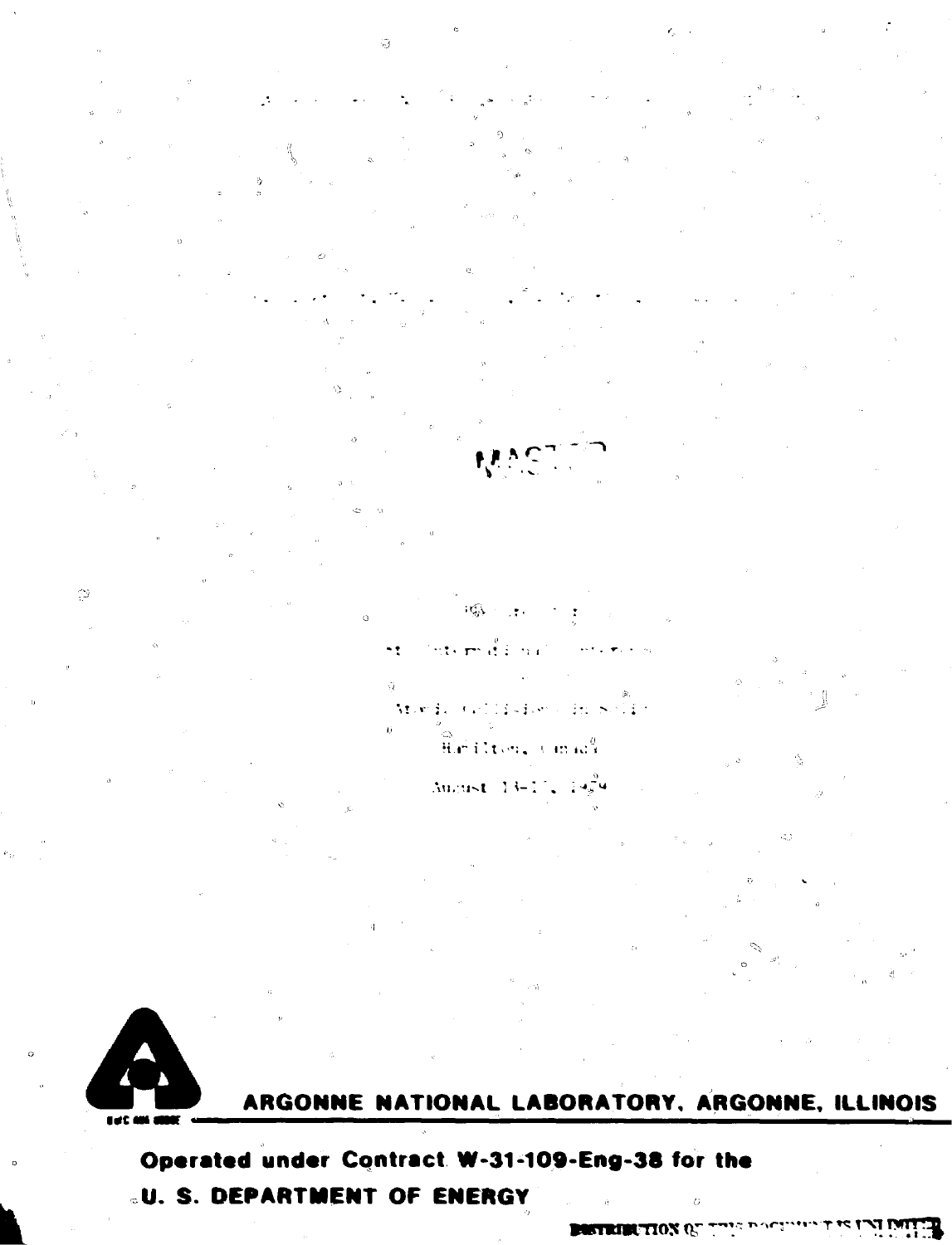$\Delta$  1-  $\sigma$  1  $\Delta$ ik e vitin c‰ ÷  $\ddot{u}$ தில -137  $-1 -$ 3,6%  $\mathcal{L}^{\pm}$  $\sim 10^6$ 

Louis CA Ŵ  $e^{-i\theta}$  .  $\theta$  $\sim$   $\infty$ ÷,  $\sim$  5  $\mathbf W$ 9 Mades

decision to a more in model of the an-<sup>2</sup> of 8 and Government NCEO the  $\sim$  $\frac{16}{4}$  .  $\hat{\omega}$ State of all angles terms and an of the  $\chi^2$ Ą. research for effect a sociality lespressed on implied, of as simply change in the property of the complex four and that  $\hat{\mathbf{p}}$  and  $\hat{\mathbf{v}}$ singleton virtuoniation apparatus,  $\label{eq:1.1} \frac{\partial \mathcal{L}_{\mathcal{A}}}{\partial \mathcal{L}_{\mathcal{A}}}\left(\frac{\partial \mathcal{L}_{\mathcal{A}}}{\partial \mathcal{L}_{\mathcal{A}}}\right)=\frac{\partial \mathcal{L}_{\mathcal{A}}}{\partial \mathcal{L}_{\mathcal{A}}}\left(\frac{\partial \mathcal{L}_{\mathcal{A}}}{\partial \mathcal{L}_{\mathcal{A}}}\right)$  $\frac{1}{2}$  is a contribution of the contribution of  $\frac{1}{2}$  is contributed by product that its security in the contribution of the maximum contribution of the property of the control of the control of the control of the of the too applied on a countrient caracteristic and implying controlled approjed in efficiency and in the product by Amorine National Laborato showned in ed States Government

**Repa**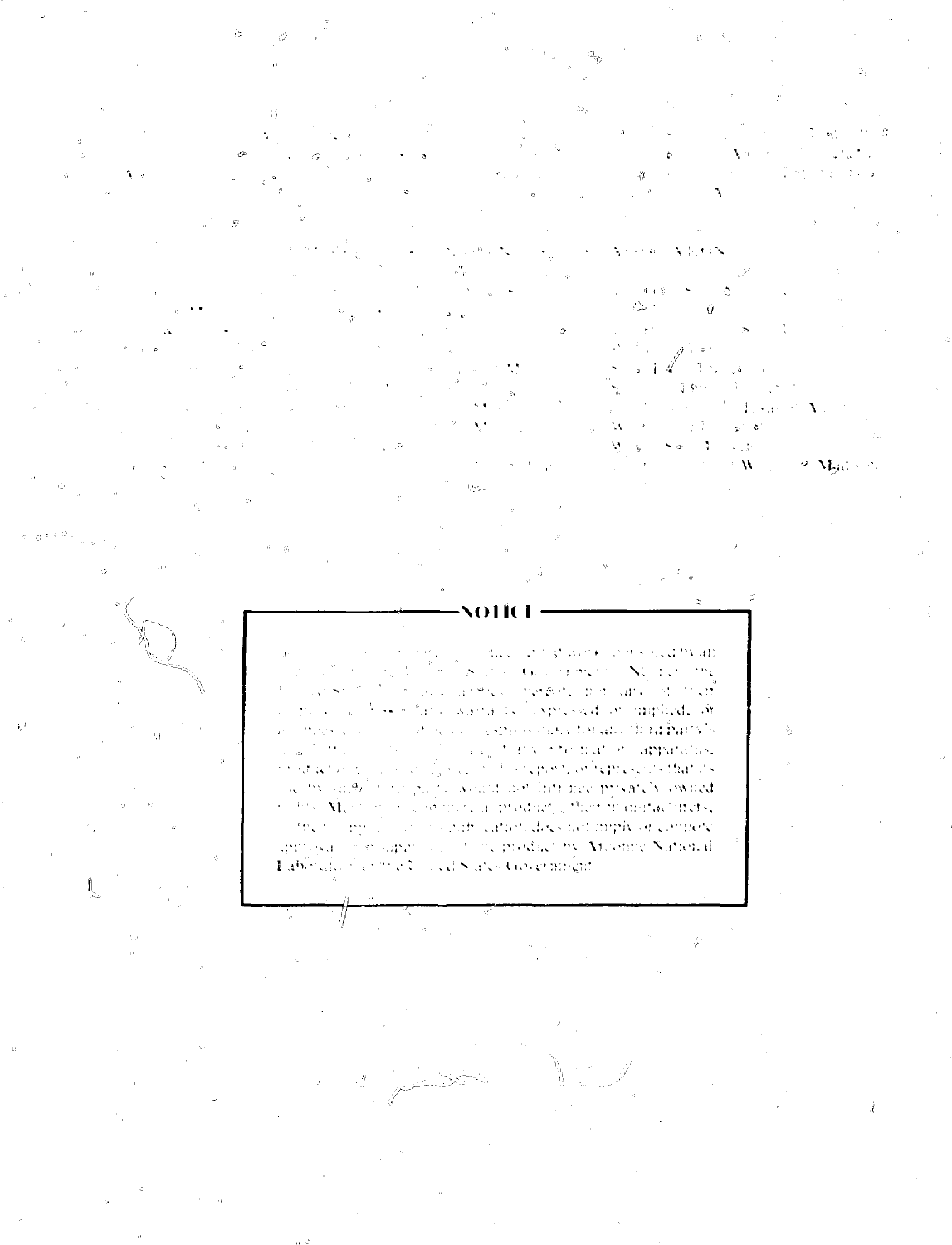mode of the oth intile Cont. on Atomic Collisions in Solids, 2417. 1979. Bariliša, Succela

LASER FELORESCENCE SPECTRONCOPY OF SPUTTERED URANIUM ATOMS\* B. B. Whient, M. J. PhLLIN, D. M. GRILL And C. E. Wilne Chemistry Livision, Argons, National Laboratory, Argonne, IL 60439

#### **ABSTRACT**

Laser induced fluorescence (EIF) spectroscopy was used to study the sputtering of 99.80 U<sup>238</sup> metal foil when bombarded by normally incident 500-3000 eV  $\pi r^+$ ,  $\pi r^+$ ,  $Kr^+$  and  $0^+$ . A threelevel atom model of the LIF processes is developed to interpret the observed fluorescent unission from the spättered species. The model shows that close attention must be paid to the conditions under which the experiment is carried out as well as to the details of the collision cascade theory of stattering. Rimorous analysis shows that when properly applied, LIP can be used to idvestigate the predictions of sputtering change as regards energy distributions of sputtered particles and for the determination of sputtering yields. The possibility that thermal emission may occur during sputtering can also be tested using the proposed model. It is shown that the velocity distribution (either the number density or flux density distribution, depending upon the experimental conditions) of the sputtered particles can be determined using the LIF technique and that this information can be used to obtain a description of

\*Work performed under the auspices of the U.S. Department of Energy.

The submitted manuscript has been usthored a contractor of the U.S. Government<br>ler : contract : Nu : W-31.109-ENG-38 **Constant** Accord saly, the U.S. Government retains a nonesclasive, rayalty-free iscense to publish or reproduce the published form of this contribution, or allow others to do so, for U.S. Government purposes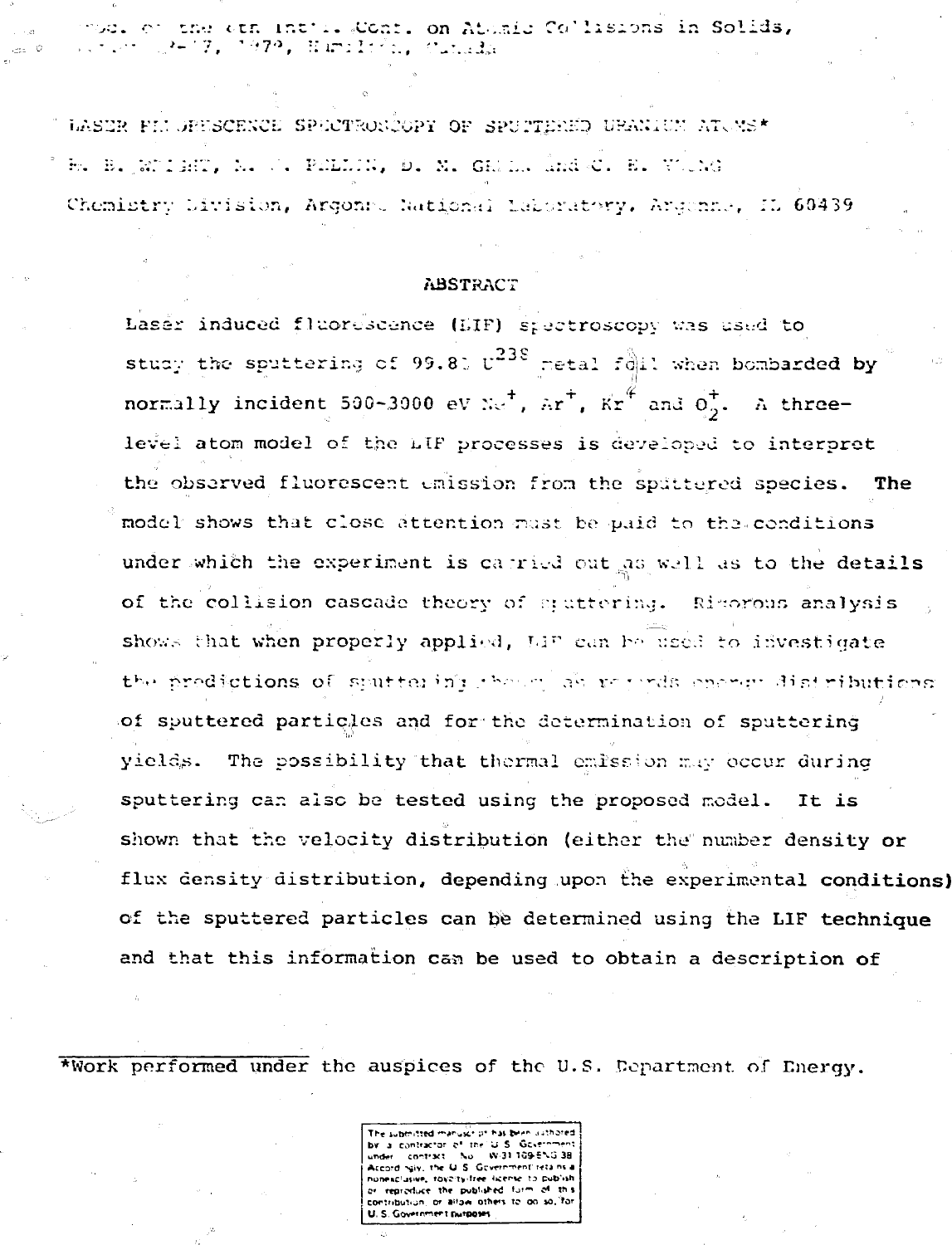the basic sputtering mechanisms. These natters are discussed using the U-atom fluorescence measurements as a basis.

- 2 -

Both the v-parallel (the exciting laser beam is parallel to target surface) and the v-perpendicular (the laser beam is perpendicular to the target surface) number density velocity distributions were measured using the LIF Doppler shifted absorption frequencies of the sputtered ground state U(I) atoms. The results are compared with the collision cascade sputtering theory using the LIF model presented here. The relative sputtering yields for various incident ions on uranium were also measured for the first time using the LIF technique.

A surprisingly high fraction of the sputtered uranium atous were found to occupy the low  $\frac{1}{2}$   $\frac{1}{2}$  if  $\frac{1}{2}$  onengy 1 .  $\frac{1}{2}$  of  $U(1)$  .  $\frac{1}{2}$ : population of the sputtered metastable atoms were found approximately to obey a Boitzmann distribution with an effective temperature of **I '**  $920 \pm 100$ °K.

### I. Introduction

With the advent of continuously  $\frac{1}{k}$ uneable lasers the application of laser induced fluorescence (LIF) to the investigation of the spectroscopy of atoms and molecules and their dynamics has greatly increased in recent years  $(1,2)$ . The LIF technique permits the determination of the number density and, via the Doppler shift, the velocity of the particle in a given atomic or molecular state. Basically the light of a given frequency, or frequency bandwidth, is used to induce a transition from a given lower to an upper level,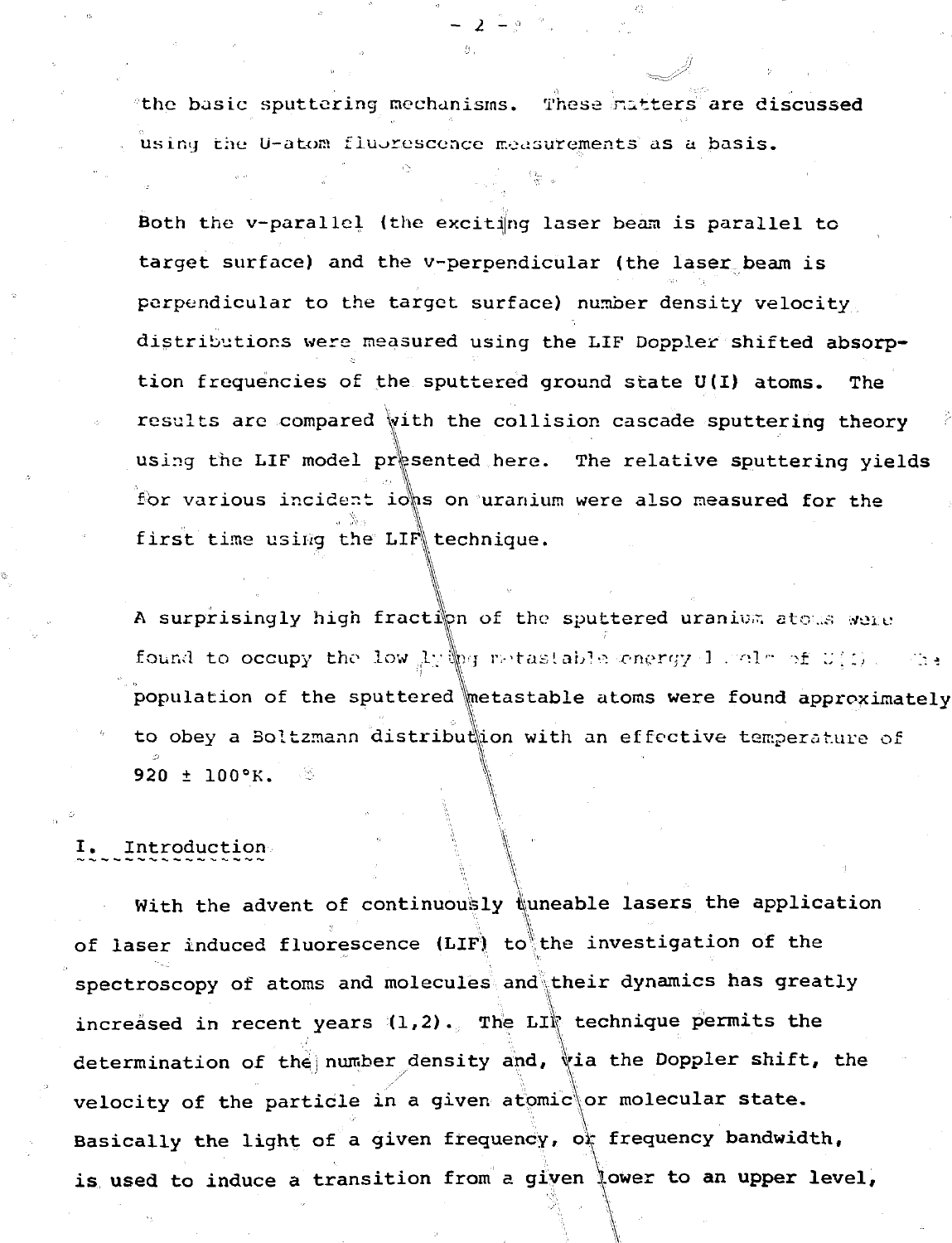and the spontane us emission from the upper level to an arbitrary lower level is measured. From the fluorescent intensity the population of the laser light-coupled levels can be deduced (3-6). If the laser light frequency is varied to access those atoms or molecules whose transition frequencies have been Doppler shifted due to a non-zero velocity component ifi the direction of the laser beam then their velocity distribution may also be determined by **'••• . i":' // ik** investigation of the fluorescent intensity as a function laser frequency (7-12).

- ^ ^ \ ° ' -.. " . ' . ' ' "

 $-$  3  $-$  ,  $\ldots$  ,  $\ldots$  ,  $\ldots$  ,  $\ldots$ 

Recently the LIF technique has been applied to the study of ion beam-sarface interactions, specifically to the study of the sputtering process (LIFSP)  $(13-20)$ . The utilization of LIF to study the sputtering process enables, in principle, the determination of absolute sputtering yields and also the measurement of the velocity **<sup>y</sup> / / •** (energy) distribution of not pnly the sputtered neutral atoms, but also the sputtered secondary ions and the sputtered excitation neutrals. and secondary ions.

The LIF techniques also shows promise as an in-situ diagnostic for controlled fusion devices as a means to determine the densities of neutral and, possibly, ionic particles, especially the plasma impurities  $(14, 15, 18, 19)$ .

In this paper we present LIF measurements of uranium metal when bombarded by  $/kr^+$ ,  $Ar^+$ ,  $Ne^+$  and  $O^+$  ions of 0.5-3 keV energy. Relative sputtering yields have been determined for normally incident ions and the number density velocity distributions have been measured. The secondary photon emission spectrum was also **•II " ' i** observed and will be briefly discussed.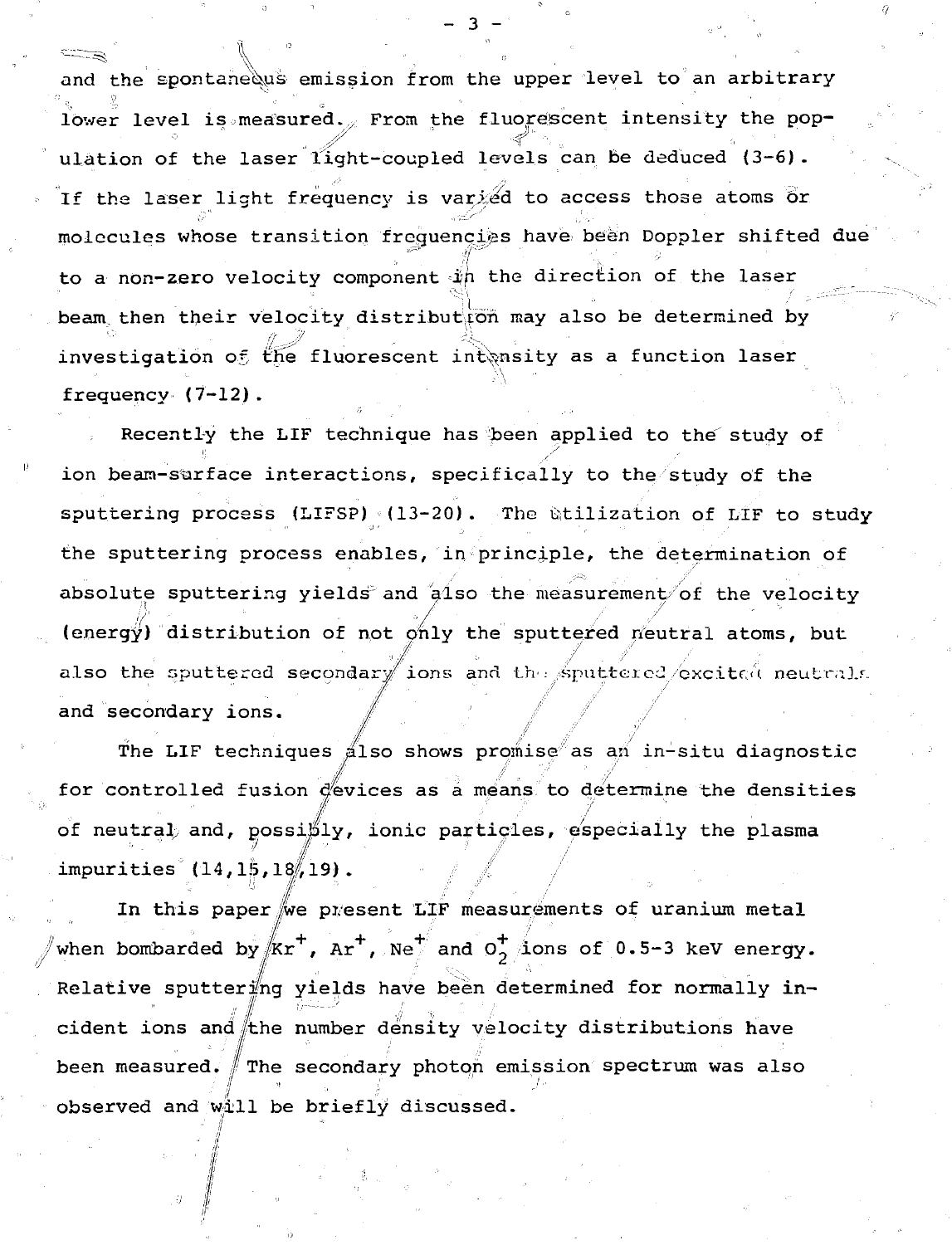II. Experimental Procedure

A schematic diagram of the experimental arrangement is shown in Figure 1. It consists of a continuous wave (CW) dye laser for production of the excitation light, a target assembly and vacuum system, an ion gun for irradiation of the target, and an optical detection, system.

• "<sup>4</sup> " M

ゆ

The excitation source was a continuous wave dye laser (Coherent Radiation #CR-595) pumped by an argon-ion laser (Coherent Radiation #CR-12) operating on the 514nm transition. Rhodamine 6G (2 x  $10^{-3}$ M) was the dye used to excite all the resonance transitions utilized here. The dye laser itself was operated with one 5mm etalon and a three element Lyot filter. This produced a spectral output which included three longitudinal laser modes. Each mode has a time averaged frequency width of  $\sim$  10 MHz. The spacing between the modes was 0.3GHz giving a velocity resolution in the unsaturated regime of  $\kappa^2$  2 x 10<sup>4</sup>cm/sec. The laser power was determined with a pyroelection radiometer (Laser Precision  $#RK3440$ ). The instrument was accurate/to radiometer (Laser Precision #RK3440)... The instrument was accurate/to

The vacuum system was constructed out of 304SS using internal  $\widetilde{\text{welds}}$  and Conflat flange copper gasketed seals. The main pumping was done with a 3-inch oil (Santovac-5) diffusion pump with  $a/L-N_n$ . baffle. One 251/s and one 8  $1/s$  ion pump were also used. After bakeout to 200°C, base pressures of 2 x  $10^{-9}$  torr were achieved. The main chamber (see Figures 2 and 3) in which the target, optical main chamber (see Figures 2 and 3) in which the target, optical sputter ion qun were located was a 2.75" 6-way UHV cross from sputter ion gun were located was a 2.75" 6-way UHV cross from Huntington Mechanical Laboratories, Inc. **The UHV vacuum windows** A the window used for the observation of the LIF emission or the secondary photon emission was either type 7056 glass or LiF. The

secondary photon emission was either type **7056 glass or LiF. The**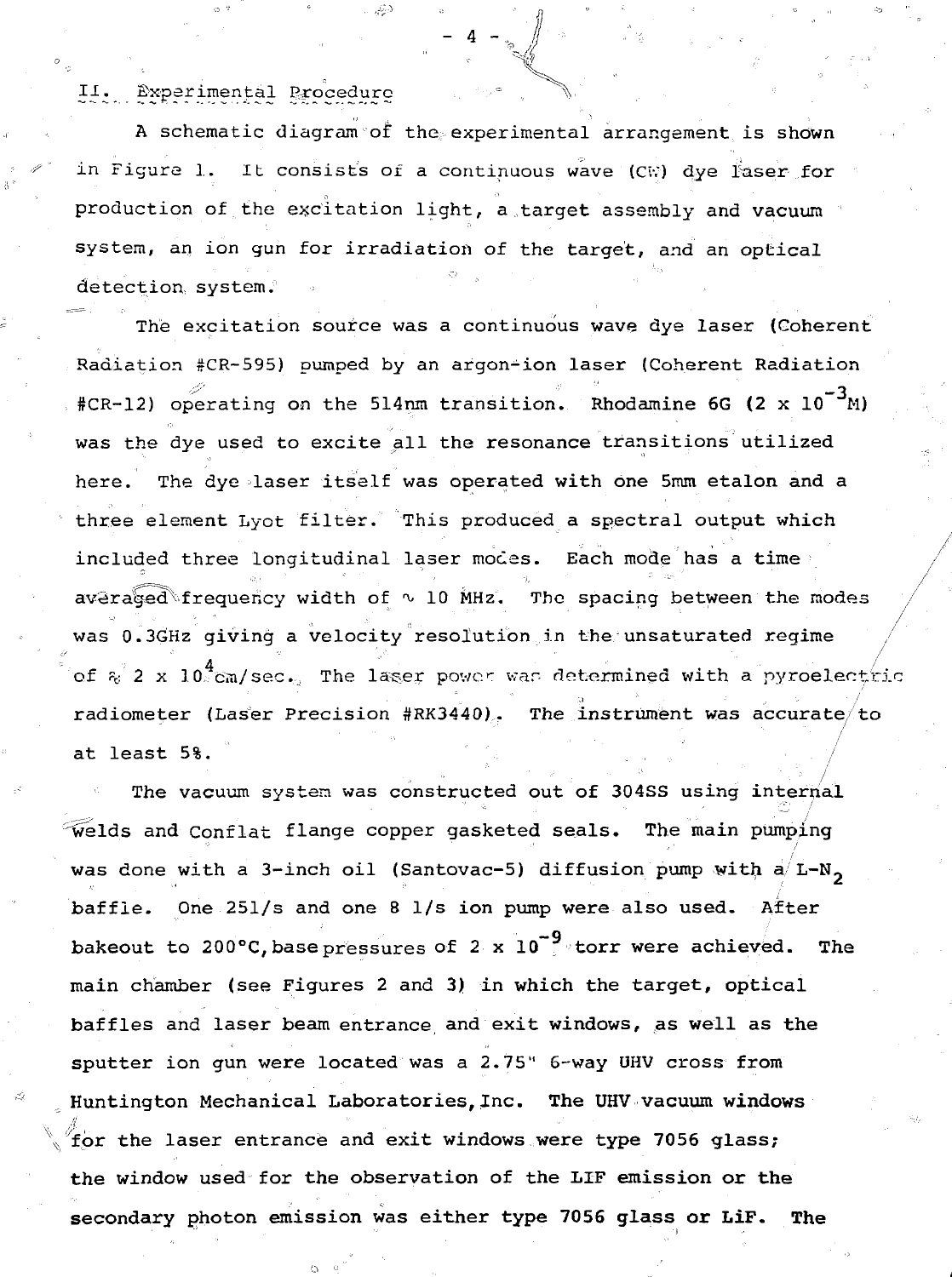optical baffles for the laser beam entrance and exit were used to reduce the amount of scattered laser light which could enter the detection system and were made from chemically blackened OFHC copper fittings consisting of alternating internally threaded cylinders and flat disks with beveled  $(60°)°$  3.8 mm holes in their center (5 of each were used in each arm). These fittings were then slid inside of a 304SS tube with Conflat flanges on each end which was in turn fastened to the 6-way cross. The target was mounted on the end of a UHV linear translation feedthrough for the  $\hat{\mathtt{v}}_{11}$  measurements as shown in Figure 2. The translator was used to position the target with respect to the laser beam; the ion gun could be refocussed to maintain the same ion beam spot size. For the  $v_1$  measurements, see Figure 3, the target was mounted on a metal platform which had a hole drilled .down its center which permitted the passage of the laser beam through a 1 mg hole in the center of the target. The laser beam was thus normal to the target surface, exciting the LIF emission in front of the target from the atoms which were sputtered by the normally incident ion beam. Since the laser beam was dumped directly into the ion gun, a great deal of scattered laser radiation was produced. In this sampling geometry we were forced because\of this circumstance to induce entral de la componentación de la componentación de la componentación de la componentación de la componentació a transition atone frequency $\sharp$  say from the ground state to an excited state, but then in order to circumvent scattered radiation to observe fluorescence emitted at a different frequency by decay to an intermediate me/tastable excited state. In both the  $v_{ij}$  and  $v_{ij}$  configurations the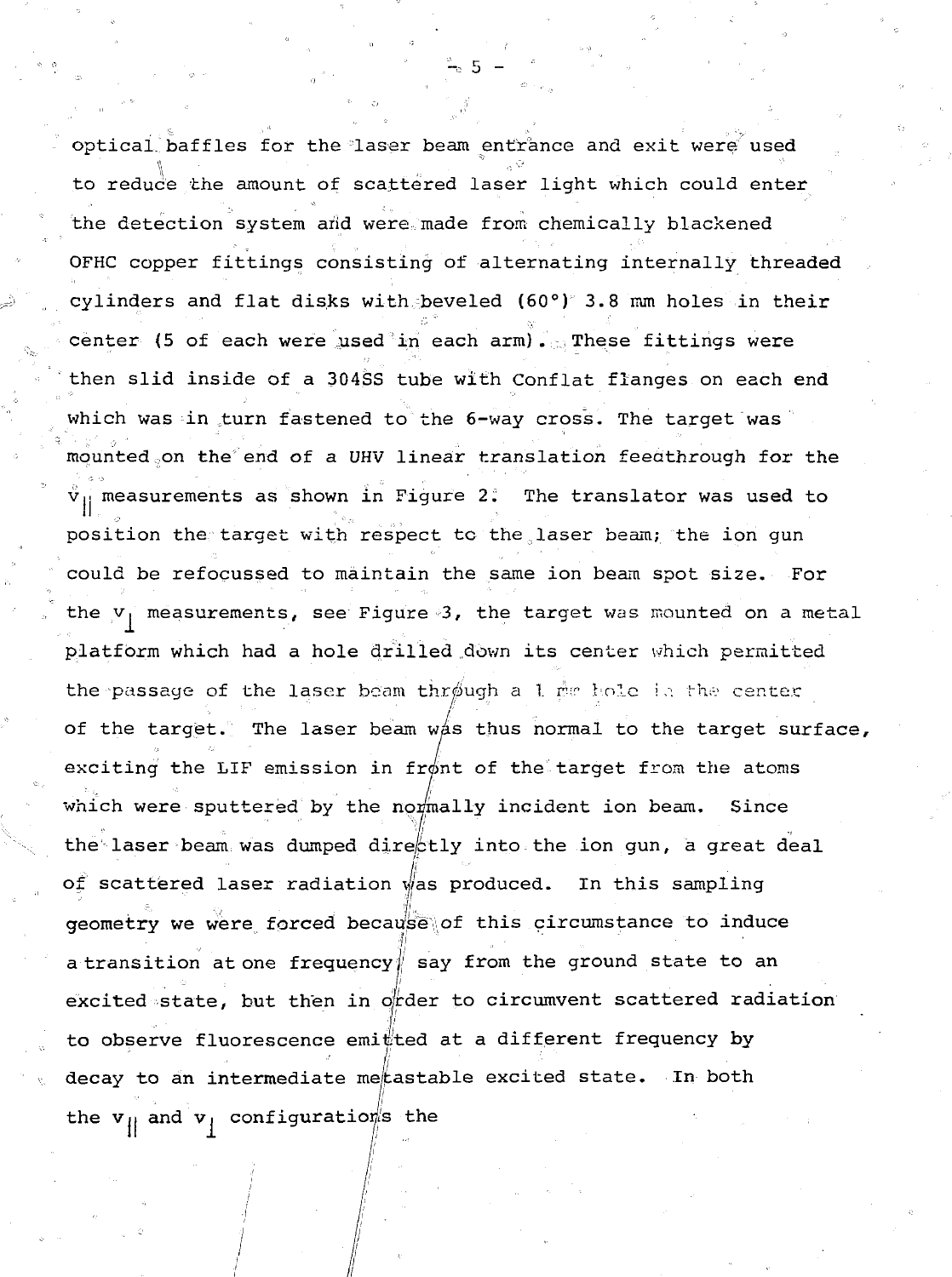fluorescent emission was observed at right angles to the ion beam and the target surface normal.<sup>0</sup>

A Varian sputter ion qun was used as the source of energetic ions in these studies. When operating the ion gun the target chamber oil diffusion pump was throttled, the ion pumps shut off and the chamber backfilled to an equilibrium value of 8 x  $10^{-5}$  torr. via a UHV leak valve, with the desired sputtering gas. The incident ion energy 'could be varied between 500 eV and 3 keV. The total ion current was usually maintained at 20 µamp. The FWHM of the ion beam was approximately '6mm. The target was biased at +90 volts to suppress secondary electron emission. Prior to recording the LIF data, the target was extensively sputter-cleaned, but the target's surface composition was not independently monitored.

The optical detection system was composed of two plano-convex Optical Crown glass lenses from Welles Griot, 50 mm dia,. with 100 mm and 300 mm (nearest the spectrometer) focal lengths which were used to collect the optical emission from the experiment. The collection solid angle was 1.56 x  $10^{-2}$ . The collected light was analyzed with a McPherson Model 218 single monochromator which had a 1200 groove/mm grating blazed at 5000  $\AA$ . The dispersed light was detected with a cooled (-20°C) RCA C31034A-02 PMT operating at 1500 volts (dark count was 5 cps). The PMT output was amplified and counted used an Ortec photon counting system.

 $\alpha$  and  $\alpha$  is defined used an Ortec photon counting system. The uranium target was a piece of dependence of dependence of dependence of  $\mathcal{N}$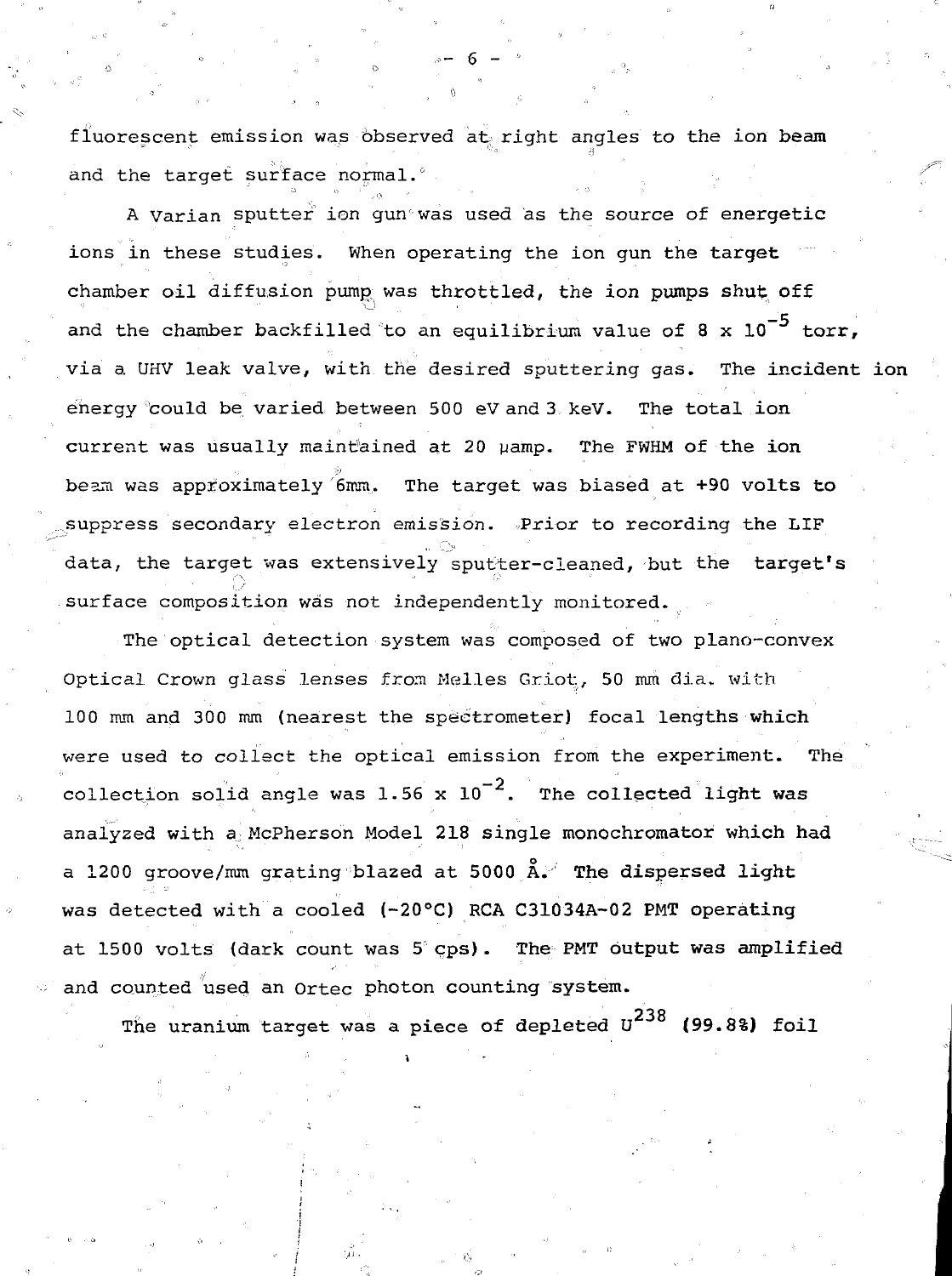0.6 mm thick. The foil was degreased in solvent, and then etched with nitric and hydrofluoric acid before placing it in the target chamber. No abrasive polishing was done,

Figure 4 shows the various neutral uranium energy levels which were studied in this paper (21)...

#### III. Results and Discussion

Prior to presenting our experimental results we will describe the LIF technique and how it may be used to investigate the sputtering process. We will use as a model for the LIF process one which involves three atomic energy levels, one state labeled 1, energy  $v_1$ , is assumed to have a population density of  $n_1^O$  atoms  $\cdot$  cm<sup>-3</sup> and an upper level labeled 2, energy  $v_2$ , to which level 1 can be excited by resonance absorption of the laser photons of frequency  $v(Hz)$ . Level 2 is assumed to have an initial population density of zero at t = 0, ie. n<sub>2</sub> (t - 0) = 0. Level 2 may decay by spontaneous emission and stimulated emission to level 1, and by spontaneous emission only to a third level, labeled 3, energy  $v_2$ the value of which can be  $v_2 > v_3 > v_1$  or  $v_2 > v_1 > v_3$ . Level three is assumed to be stable (infinite lifetime) and to have a zero or non-zero population density,  $n_{21}^{\circ}$  at t = 0. We will also assume that the spectral width of the laser beam is broader than the natural line width of the atomic transition (refer to references 4,19,22 and 23 for a discussion of this point). When this three level system is exposed to a liser beam of

- 7 -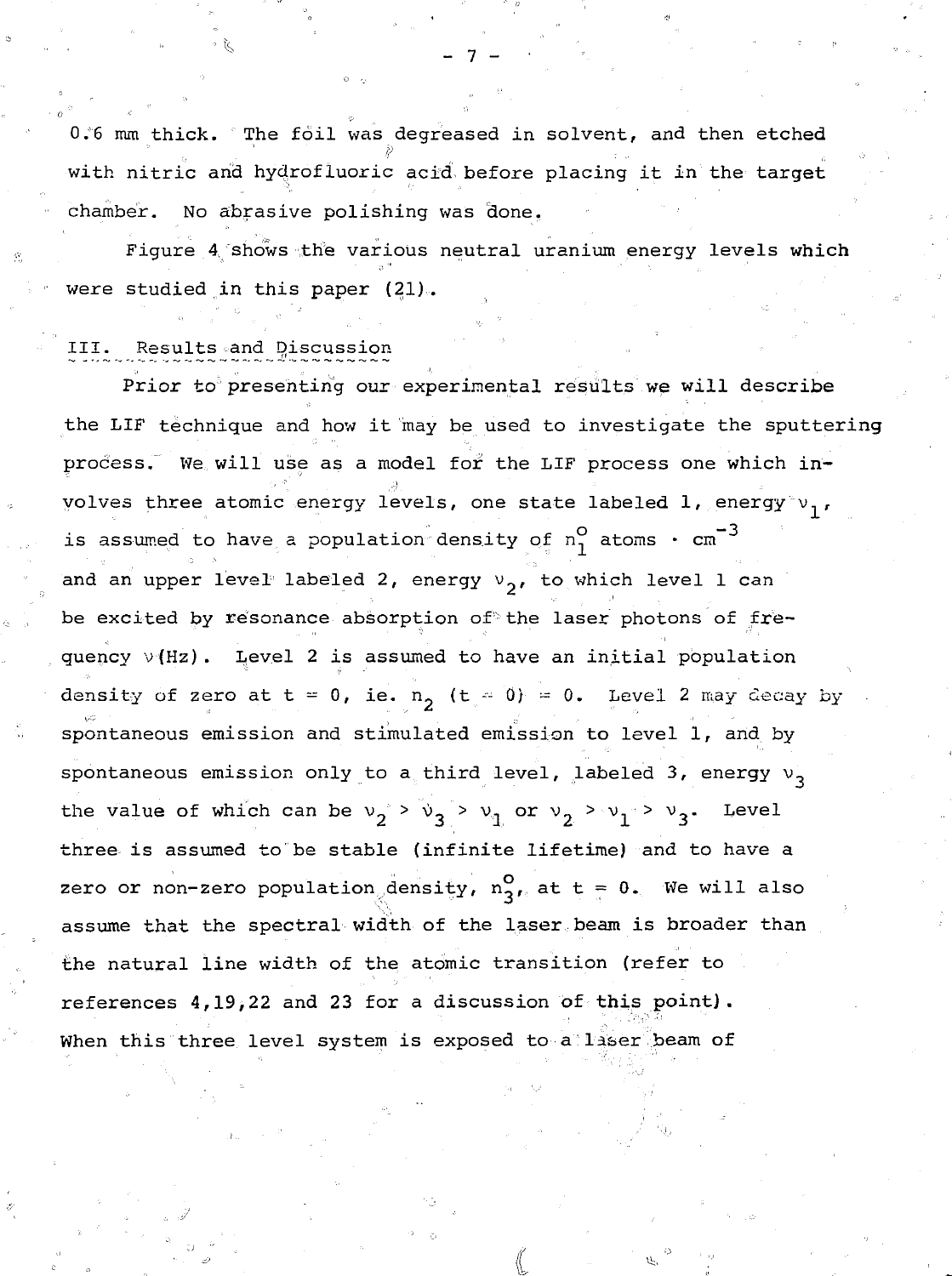intensity I(v) having an energy flux density of joules •  $cm^{-2}$  •  $sec^{-1}$  •  $Hz^{-1}$ , or a power density in watts •  $cm^{-2}$  •  $Hz^{-1}$ ,  $\varnothing$ at the resonant frequency  $v_{\ell}$ , the time rate of change of the population density in the three levels can be written as:

$$
\frac{dn_1}{dt} = -n_1B_{12}^+(I/c) + n_2B_{21}(I/c) + n_2A_{21}
$$

$$
\frac{dn_2}{dt} = -n_2 \left[ A_{21} + A_{23} + B_{21} (I/c) \right] + n_1 B_{12} (I/c)
$$

$$
\frac{dn_3}{dt} = n_2 A_{23}
$$
 (3)

In equations 1-3, c is the speed of light in cm  $\cdot$  sec<sup>-1</sup>, A<sub>21</sub> and  $A_{23}$  are the spontaneous emission transition rates from level 2 to level 1 and level 3 respectively in sec<sup>-1</sup>, B<sub>12</sub> and B<sub>21</sub> are the Einstein coefficients for absorption and stimulated emission respectively between levels 1 and 2 with units  $cm \cdot g^{-1}$ . We may reexpress equations 1-3 by using the relationships between the Einstein coefficients:  $g_1B_{12} = g_2B_{21}$ ,  $B_{21} = A_{21} / (8 \pi h v^3/c^3)$ where  $g_1$  and  $g_2$  are the degeneracies of levels  $1$  and 2 respectively, and by defining a quantity:

$$
S = I(v)/(8\pi h v^{3}/c^{2})
$$
  
= 8.51 x 10<sup>-18</sup> (P/D<sup>2</sup>) · (λ<sup>5</sup>/Δλ)  
= 6.87 x 10<sup>52</sup> (P/D<sup>2</sup>)/(v<sup>3</sup>Δν) (4)

 $(1)$ 

 $(2)$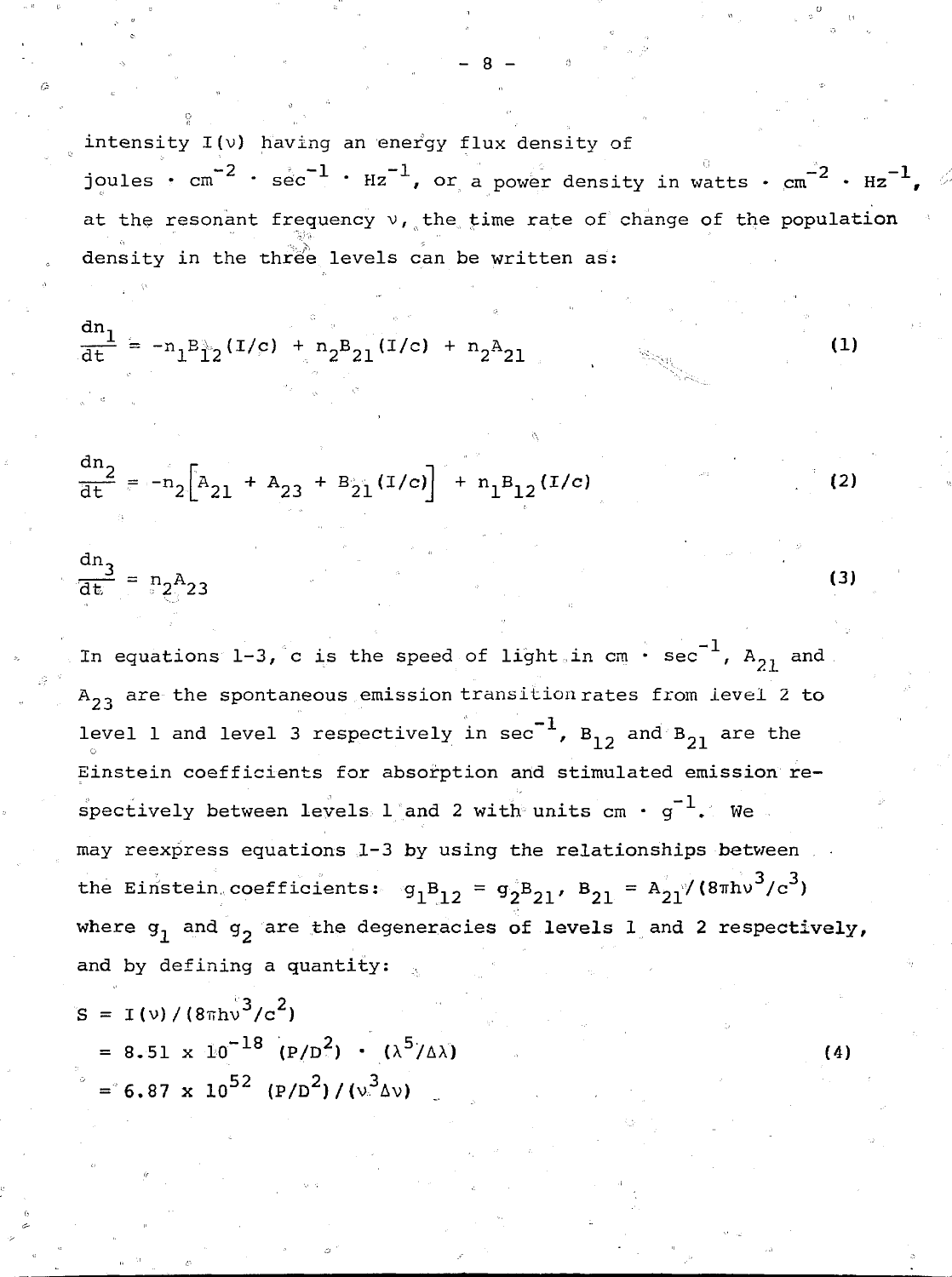where  $P_c$  is the laser power in watts, for a beam diameter  $\rho$  in cm and of wavelength  $\lambda$  and linewidth  $\Delta\lambda$  in  $\lim_{n \to \infty}$  of frequency  $\nu$  and linewidth  $\Delta v$  in Hz<sup>-1</sup>. Equations 1-3 may be rewritten in the form:

 $\sqrt{2}$ 

- 9 -

$$
\frac{dn_1}{dt} = -n_1 A_{21} (g_2 / g_1) S + n_2 A_{21} (1 + S)
$$
\n
$$
\frac{dn_2}{dt} = -n_2 (A_{21} + A_{21} (1 + S)) + n_1 A_{21} (g_2 / g_1) S
$$
\n(5)

 $\frac{\text{cm}}{3}$  , , , ,  $\overline{d}t$  =  $n_2A_2$ 

These coupled differential equations may now be solved using Laplace transforms and the relationships  $n_1^0 = n_1(t) + n_2(t) + n_3(t)$ to arrive at the expressions for  $n_1(t)$ ,  $n_2(t)$  and  $n_3(t)$ . We are. actually only interested in the population of level  $2^{\circ}$  since it is the radiative decay of this level which gives rise to the LIF emission. The time dependence of the population of level 2 is then given by:

$$
n_2(t) = \frac{n_1^0 a_{21} (g_2 / g_1) s}{[a^2 - b]^{b_2}} \qquad \text{exp}(-at) \qquad \sinh \left[ (a^2 - b)^{b_2^0} t \right]
$$

 $(7)$ 

*<sup>2</sup>t]* (8)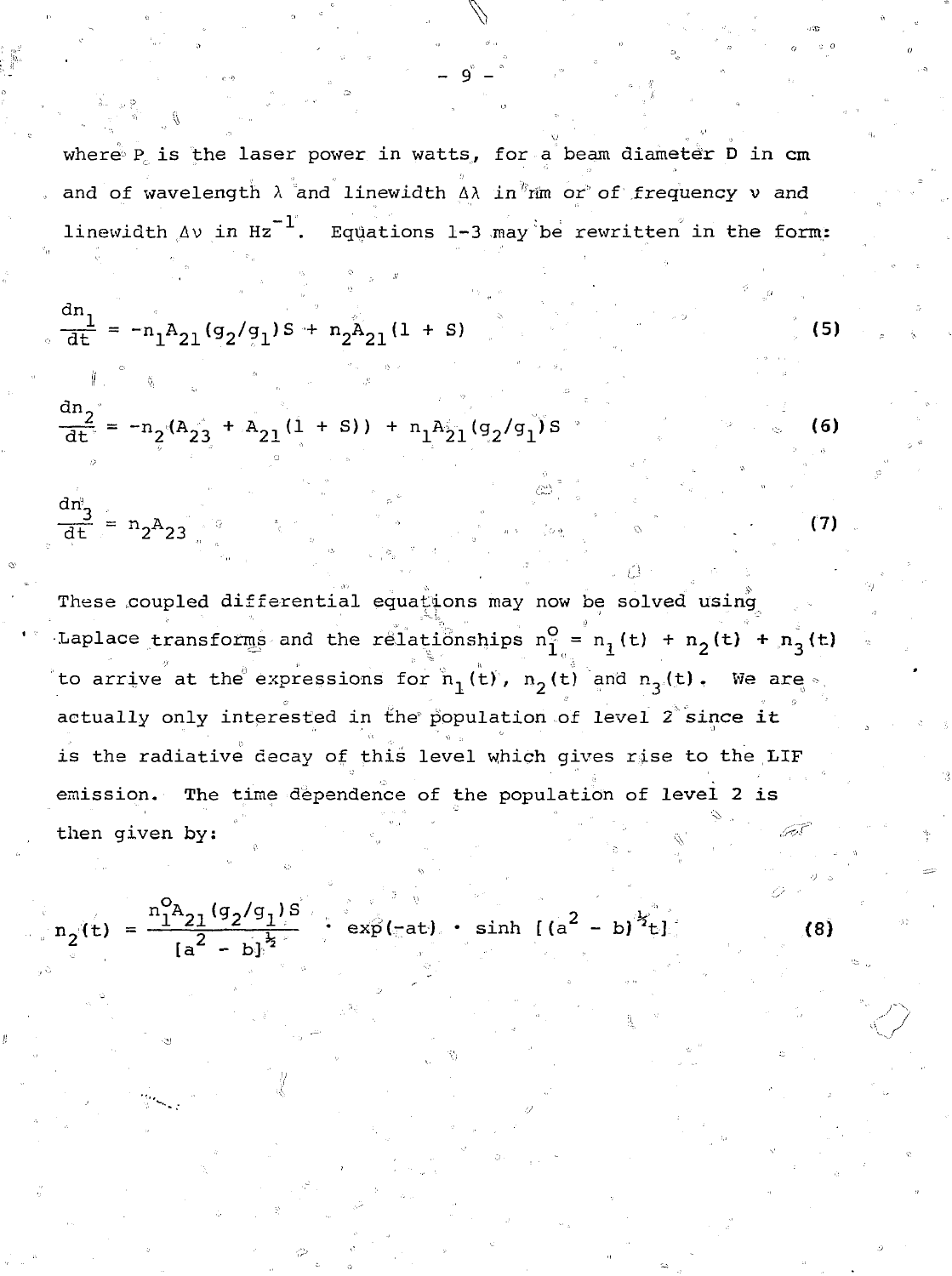where:

$$
a = \frac{1}{2} \left[ R_{21} \left[ 1 + S \left( \frac{g_1 + g_2}{g_1} \right) \right] + R_{23} \right]
$$
 (3)

$$
b = A_{21}A_{23}(g_2/g_1)S
$$

If  $A_{22} = 0$  equation 8 reduces to the two level (levels I and 2 only) case where  $n_2(t)$  is given by:

(10)

$$
n_2(t) = \frac{n_1^0}{\left[1 + (g_1/g_2)\left(1 + \frac{1}{S}\right)\right]} \cdot \left[1 - \exp\left[-A_{21}\left[1 + s\left(\frac{g_1 + g_2}{g_1}\right)\right] \epsilon\right]\right]
$$
 (11)

Equation 8 for the population density in level 2 for the three Ievel system has rather different saturation conditions, ie. when S is large, than does equation 11 for  $n_2(t)$  of a two level system. When S is very large for the three level quiters (q).

$$
n_2^{Sat}(t) = n_1^o \left( \frac{q_2}{q_1 + q_2} \right) \exp \left[ -(\frac{q_2}{q_1 + q_2}) A_{23} t \right]
$$
 (12)

whereas for the two level system **equation 11 reduces to:**

$$
n_2^{Sat}(t) = n_1^0(\frac{q_2}{q_1 + q_2})
$$
 (13)

**Therefore, when S >> 1 (ie. I(v) is very large) for the three level system the population in level 2 decreases the longer the atom remains in the laser beam (the atoms are pumped over into**

10 -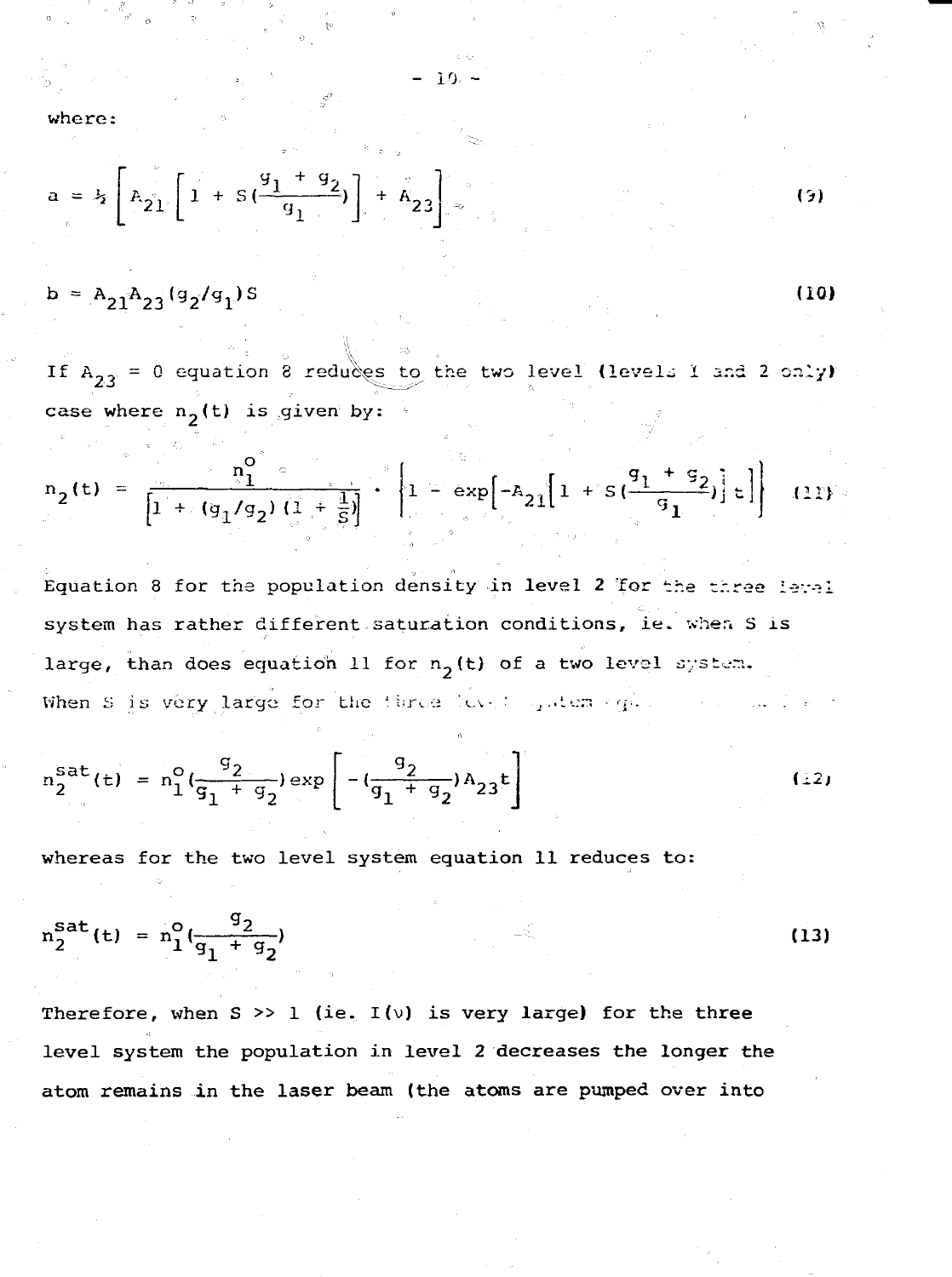which is and if rain there), her the population in 1 and 2 for the the secret operations are constructed that with a templant the a sign is the conservation of the state of the state of the sign in both cases. Whin S K. I the population of level 2 for the thr e level

$$
\left[\frac{10\sqrt{2}}{6} \left(\frac{d_2}{2} + \frac{1}{6} \frac{1}{23}\right) \times \left[1 - \exp\left[\frac{1}{2} \left(6 \frac{1}{2} \frac{1}{2} + \frac{5}{6} \frac{1}{23}\right) \right]\right] \right]
$$
(14)

, quantum  $\mathcal{L}_{\mathcal{A}}$  of  $4$  for the two level case:  $\mathcal{L}_{\mathcal{A}}$ 

$$
\int_{\mathbb{R}^2} f(x) \, \, \int_{\mathbb{R}^2} \frac{1}{2} \int_{\mathbb{R}^2} \Big( x \frac{1}{2} \, x + \frac{1}{2} \, \mathfrak{p} x \Big)^{\frac{1}{2}} \, x + \frac{1}{2} \, \mathfrak{p} \left( - A \frac{1}{2} \frac{1}{2} \frac{1}{2} \right) \, \mathfrak{p} \Big( x + \frac{1}{2} \frac{1}{2} \frac{1}{2} \frac{1}{2} \frac{1}{2} \Big) \, \mathfrak{p} \Big( x + \frac{1}{2} \frac{1}{2} \frac{1}{2} \frac{1}{2} \frac{1}{2} \frac{1}{2} \frac{1}{2} \frac{1}{2} \Big) \, \mathfrak{p} \Big( x + \frac{1}{2} \frac{1}{2} \frac{1}{2} \frac{1}{2} \frac{1}{2} \frac{1}{2} \frac{1}{2} \frac{1}{2} \frac{1}{2} \Big) \, \mathfrak{p} \Big( x + \frac{1}{2} \frac{1}{2} \frac{1}{2} \frac{1}{2} \frac{1}{2} \frac{1}{2} \frac{1}{2} \frac{1}{2} \frac{1}{2} \Big) \, \mathfrak{p} \Big( x + \frac{1}{2} \frac{1}{2} \frac{1}{2} \frac{1}{2} \frac{1}{2} \frac{1}{2} \frac{1}{2} \frac{1}{2} \frac{1}{2} \Big) \, \mathfrak{p} \Big( x + \frac{1}{2} \frac{1}{2} \frac{1}{2} \frac{1}{2} \frac{1}{2} \frac{1}{2} \frac{1}{2} \frac{1}{2} \frac{1}{2} \frac{1}{2} \frac{1}{2} \frac{1}{2} \frac{1}{2} \frac{1}{2} \frac{1}{2} \frac{1}{2} \frac{1}{2} \frac{1}{2} \frac{1}{2} \frac{1}{2} \frac{1}{2} \frac{1}{2} \frac{1}{2} \frac{1}{2} \frac{1}{2} \frac{1}{2} \frac{1}{2} \frac{1}{2} \frac{1}{2} \frac{1}{2} \frac{1}{2} \frac{1}{2} \frac{1}{2} \frac{1}{2} \frac
$$

Promplegations 14 and 15 if is seen that block with state in both cases the repulsion in level 2sis proportions, to sy is to the laser in- $\sim$  and  $\sim$  the  $^2$ a na matang the solens system (equation 3) at any value of 3 nectives n<sub>o</sub>(v) = 0 is t + = s flow, and by the atoms which have been excited from level 1 to level 2 will end up in level 3., This is quite different from the two level case (equation 11) where the population in level 2 as  $t + 1$  approaches:

$$
n_2(\gamma) = \frac{n_1^0}{\left[1 + \frac{q_1}{q_2}(1 + \frac{1}{5})\right]}
$$

فالكف المحلكات

 $\frac{1}{2}$   $\frac{1}{2}$   $\frac{1}{2}$   $\frac{1}{2}$   $\frac{1}{2}$ 

The time variable t given in the above equations can be defined in several ways depending upon the experimental situation. Time

 $(16)$ 

 $(15)$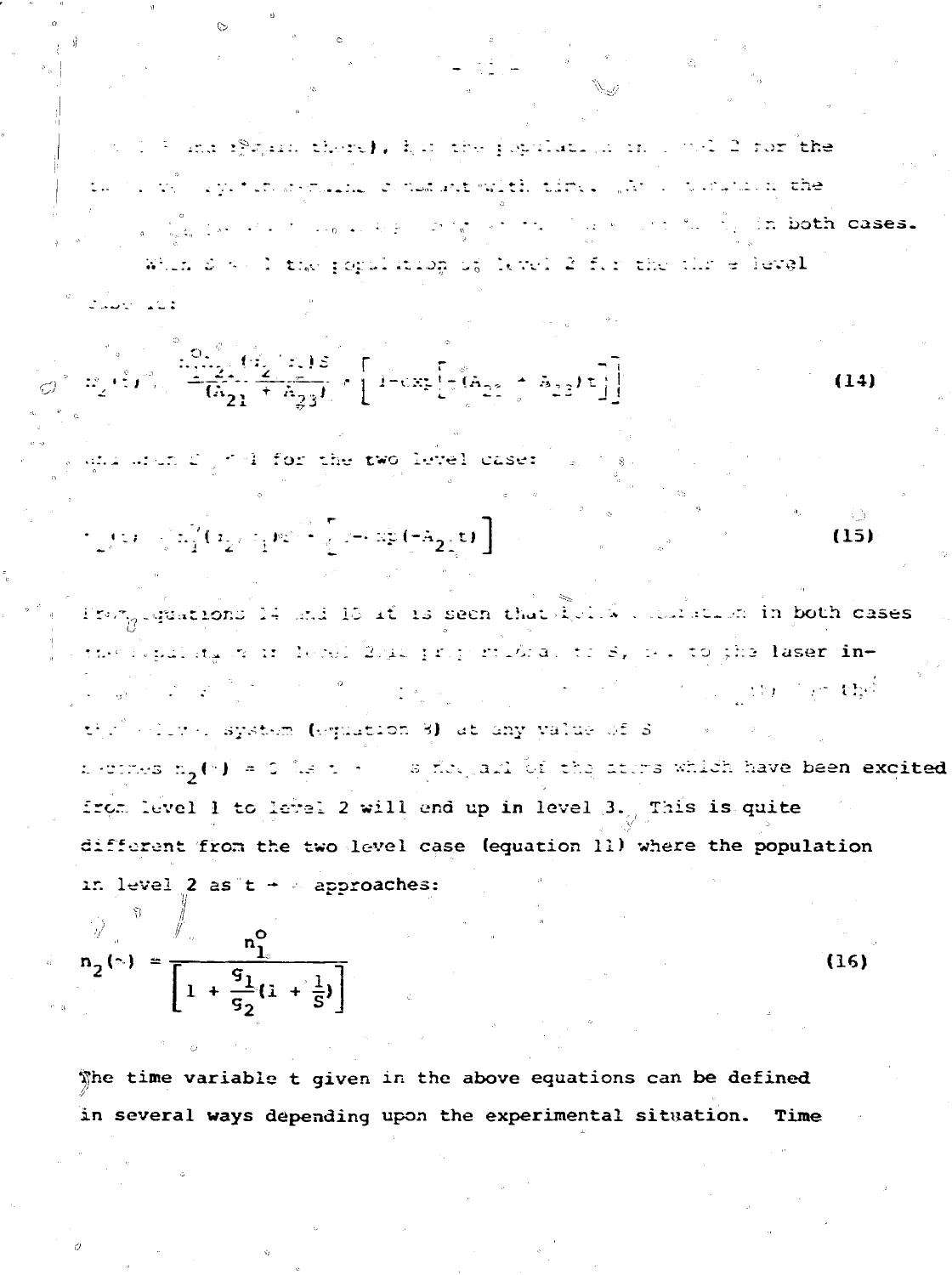t = 0 can be define i to coincome with the passe here pelegal " gil where the atom enters the passer book as in the side of a Ca Conservation  $\mathcal{R}_{\sigma}$ , and  $\mathcal{C} \geq 0$  and  $\mathcal{D}_{\sigma}$  are independent on the school of  $\mathcal{C}_{\sigma}$  . The contribution of  $\mathcal{C}_{\sigma}$  ,  $\mathcal{C}_{\sigma}$ or when the atom exits the laser beam. We have assumed in the above and in what follows that the system employed to detact the fluorescent photons collects light only from the region Ham fined by the exciting lader beam.

We can now define a photon yield function Y(v,t) to represent the number of fluorescent photons due to the decay of. level 2 to level 1 produced by an atom in level 1 entering the excepting laser beam with a velocity v and undergoing excitation and de-excitation for a time t as:

$$
Y(x,t) = \frac{1}{n_1^0(v) \, W} + \, h_{21} \sqrt[n]{\int_v^t} n_2(v,v) \, dv
$$

where the yield and the number densities  $n_1^G$  and  $n_2$  ald expressed as functions of the atomic velocity, v, a point which will be used later in our discussion of the Doppler shift. AV in equation 17 is the effective volume of the exciting laser beam determined by the laser beam diameter and the collection optics of the detection system. Integrating equation 17 by substituting from

 $\overline{111}$ 

Q.,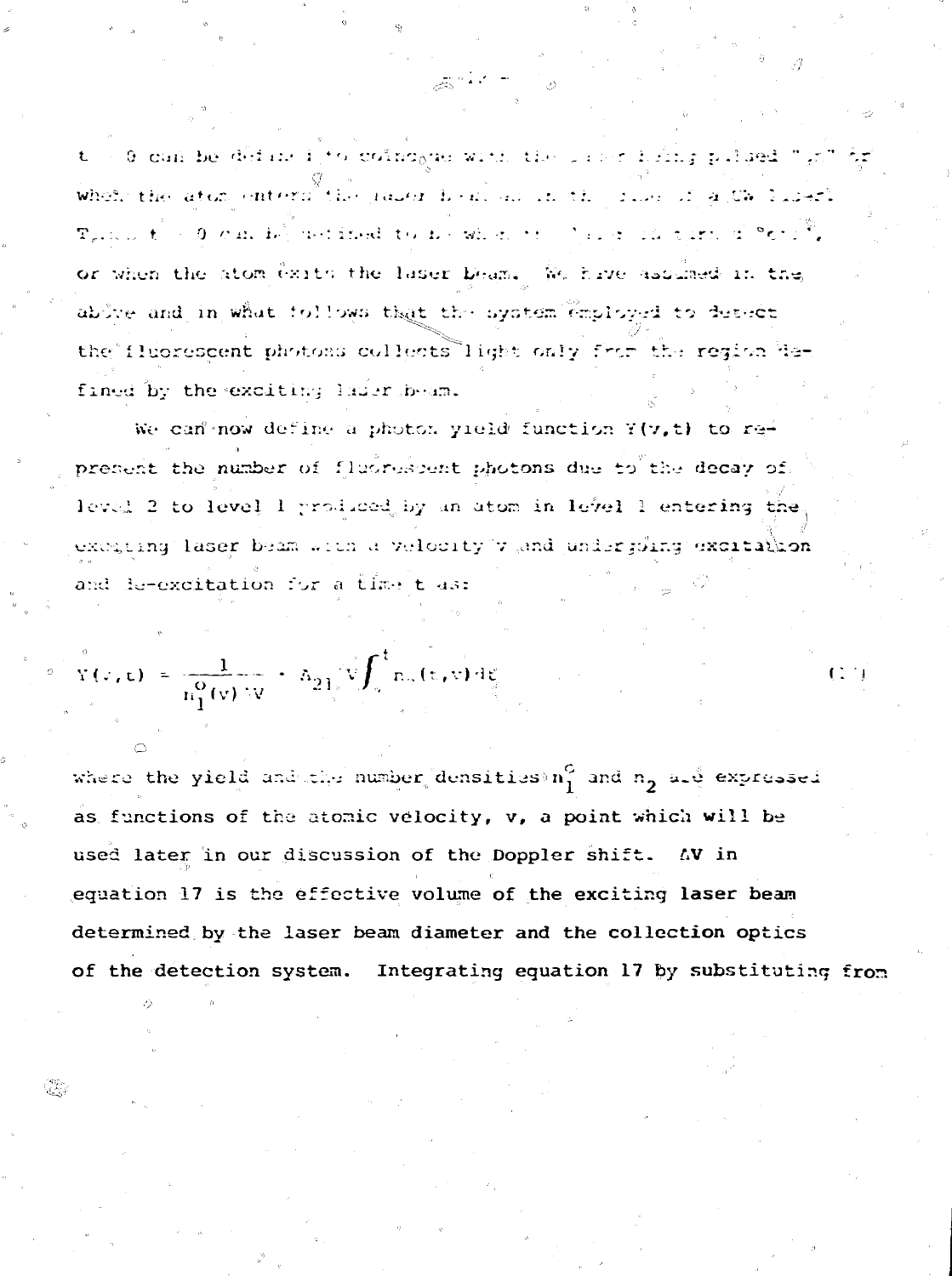$$
+\left(1-\omega^{2}+c\right)\pi\left[1+\frac{c}{c^{2}}\right] - \frac{c}{2}\pi\left[1-\frac{c}{c^{2}}\right]
$$
 (18)

 $\left\{ \sup_{x \in \mathbb{R}^3} \{ -\omega^2 \} \right\} = \left\{ \left\{ -\frac{1}{2} \right\} \left( 1 - \frac{1}{2} \right) \right\} \left\{ \frac{1}{2} \right\}$ 

is still be set of Although to a parallel the quater has it and "I Go." - The nurler of timbresent photons which any produced per second for thul star mrzy, wrigi vibelty v is then spen był

 $\begin{array}{l} \begin{array}{c} \frac{\partial}{\partial x} \left( \left( x \right) \right) \rightarrow \frac{\partial}{\partial x} \left( x \right) \in \mathbb{R} \left( x \right) \in \mathbb{R} \end{array} \\ \begin{array}{c} \frac{\partial}{\partial x} \left( x \right) \rightarrow \frac{\partial}{\partial x} \left( x \right) \in \mathbb{R} \end{array} \end{array}$ 

 $\frac{1}{2}$  at saturation (S  $\frac{1}{2}$  ) combining equations 12, 17 and 19 an Carlos - 2007年4月1日 y.

$$
\therefore \langle \nabla, z \rangle = \frac{n_1^C(v) \cdot \langle \nabla a_2 \rangle / (n_2^2)}{z} ; \left[ 1 - \exp \left[ -(\frac{g_2}{g_1 + g_2}) n_{23} z \right] \right]
$$
 (20)

If the repetition rate of a pulsed laser is less than the transit time of the atom through the laser beam t can be defined as the duration of the laser pulse. When a CW laser is being used then t can be defined as the transit time of an atom with velocity v through the laser beam

 $(19)$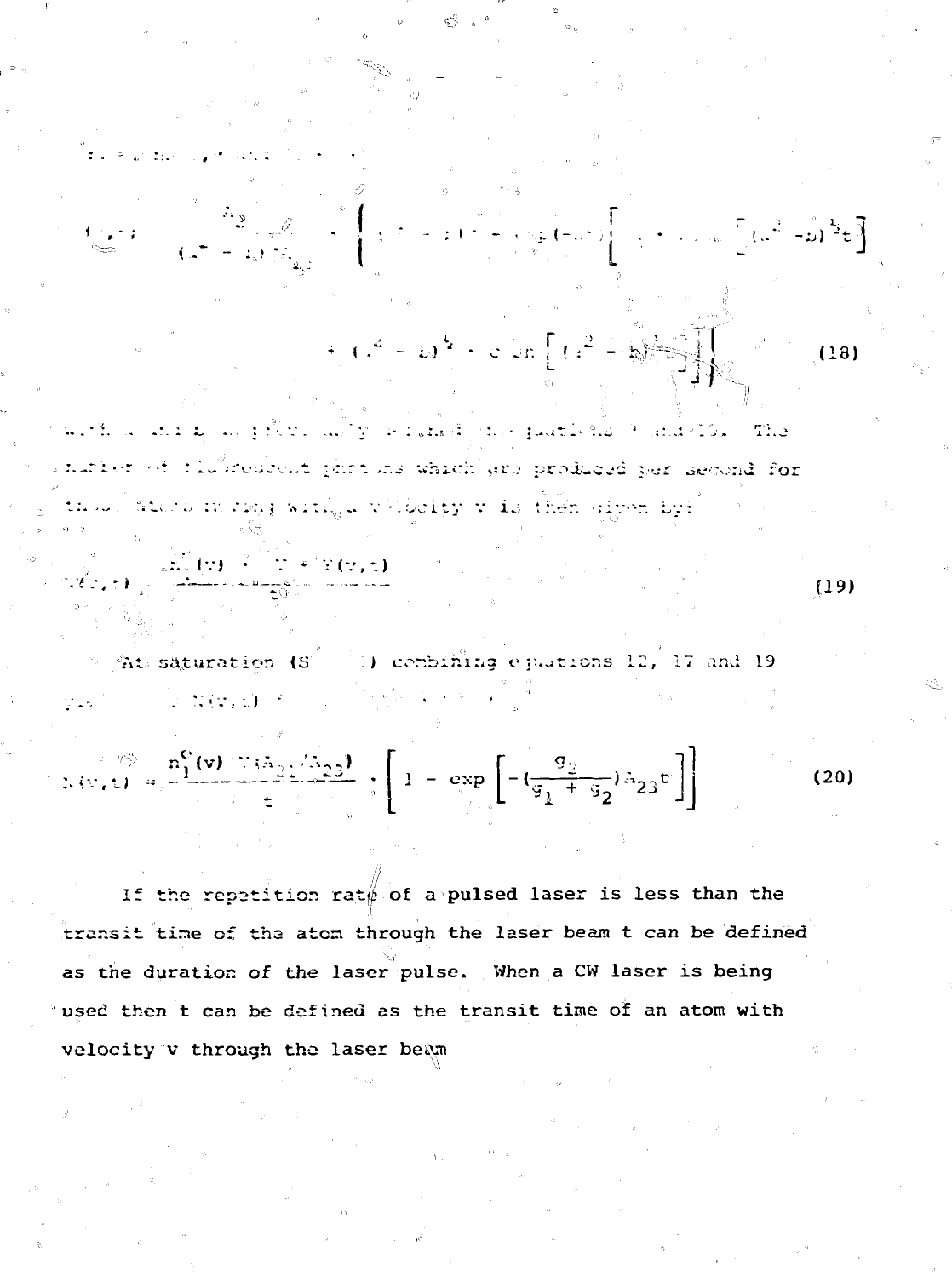of diameter  $D(8)$ . In this case t =  $D/vcos'$  where 0 is defined with respect to the normal to the laser beam axis. The collection  $o$ ;tics, expecially when using a monochromotor with finite  $\n$ lits, may also define  $\alpha$  D dimension. If the pulse duration of the laser is smaller than the spontaneous emission rate  $A_{23}$  or if, in the CW laser case  $A_{23}D/vcos$ . << 1 due to a small D or large v, then the exponential term in equation  $20$  can be expanded. The result including terms up to second order is:

 $-1.4 - 1.7$ 

$$
N(v) = n_1^0(v) \Delta V A_{21} \left(\frac{q_1 + q_2}{q_2}\right)
$$
 (21)

Under the experimental conditions of S  $>$  1 (ie. large I( $\downarrow$ )), and either a small laser pulse duration, or small D or high v for the CW laser case, the number of fluorescent photons emitted per second for atoms moving with a velocity v is proposition. He the pomper density of the atoms. It is apparent then from equation 21 that by using the LIF technique , the number density velocity distribution for sputtered atoms can be determined if these experimental conditions are met and if the three level model is a valid one for the fluorescent process. In the case when S >> 1 but  $A_{23}D/vcos\theta \gg 1$  then N(v,t) from equations 20 is:

 $N(v) = n_1^O(v) \ V(A_{21}/A_{23} \cdot (\frac{v}{D}) \cdot \cos\theta$  (22)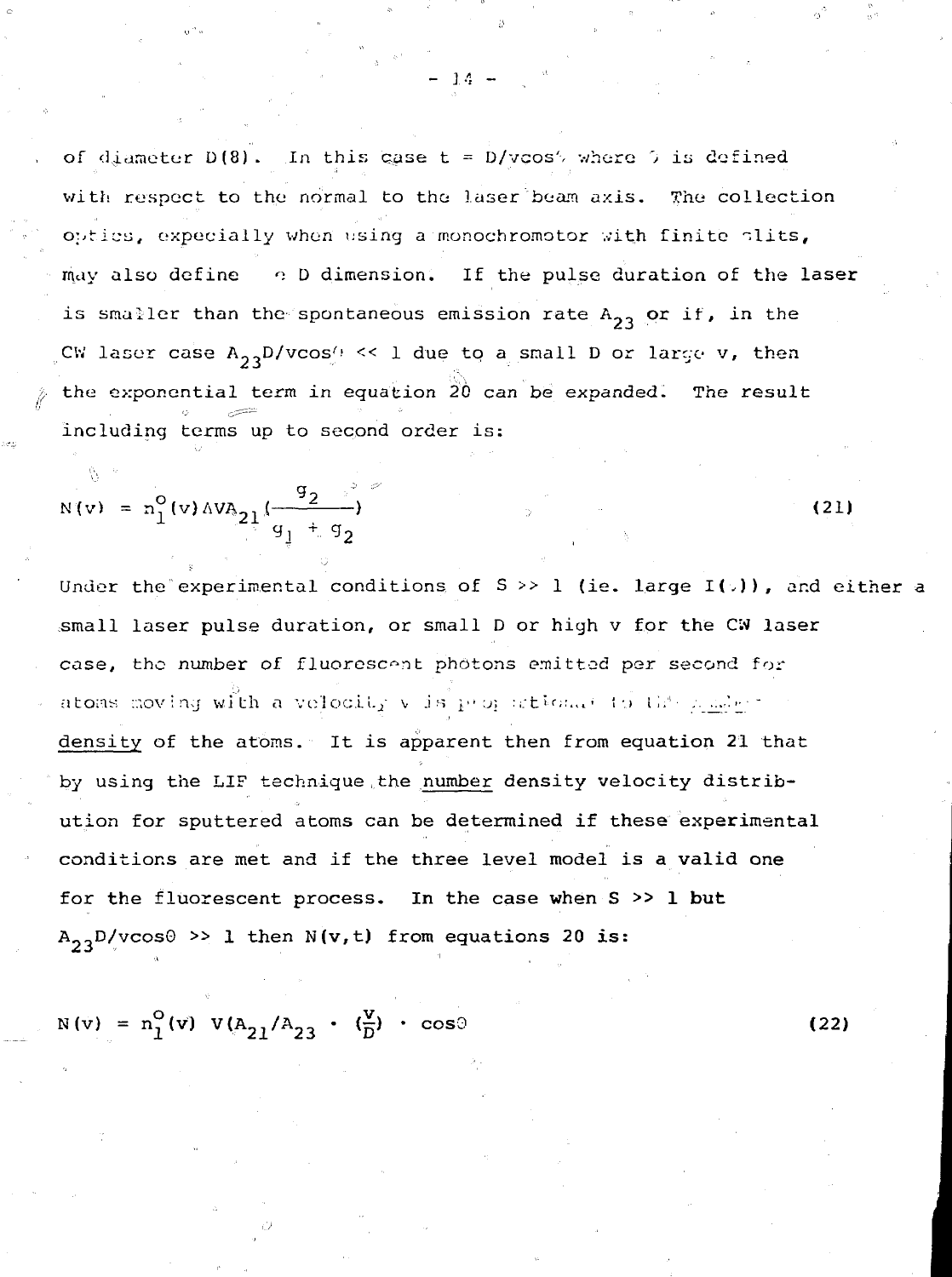In this case  $N(v) \circ n_1^O(v) \to \hat{N}$  which is the flux density velocity distribution. Obviously one should be fully aware of the experimental funditions under which the duta and obtained. The distinction between the number and the flux density velocity distributions and their dependence on the experimental conditions appears not to have fully appreciated in prior publications on this topic.

Using the same method as that discussed above, when S << 1 (ie. low laser intensity) then for the three level case N(v,t) is found to be:

$$
f(x,t) = \frac{a_1^2(v) + 2v + \lambda_{21}^2 (q_2/q_1)s}{(\lambda_{21} + \lambda_{23})} + \left\{1 + \left[ (\lambda_{21} + \lambda_{23}) t \right]^{-1} \right\}.
$$

 $\mathcal{L}\left[\sup\left[-(\hat{\alpha}_{21}^{\phantom{\dag}}\uparrow\hat{\alpha}_{23}^{\phantom{\dag}})\uparrow\right]\right]$ 

As before, if the pulse duration is short  $(A_{21} + A_{23})t \ll 1$ , or if,  $(A_{21} + A_{23})D/v\cos\theta \ll 1$  as for the CW laser case, then equation (23) reduces to:

$$
N(v,t) = n_1^O(v) + \Delta v + \hat{A}_{21}^2 (q_2/q_1) S(t/2)
$$
 (24)

i 2.y

which for the case of a CW laser further reduces to  $N(v, t) \propto n_1^O(v) / v$ . When  $(A_{21} + A_{23})t \gg 1$ , or if  $(A_{21} + A_{23})D/v\cos\theta \gg 1$  then equation 23 becomes:

-15 -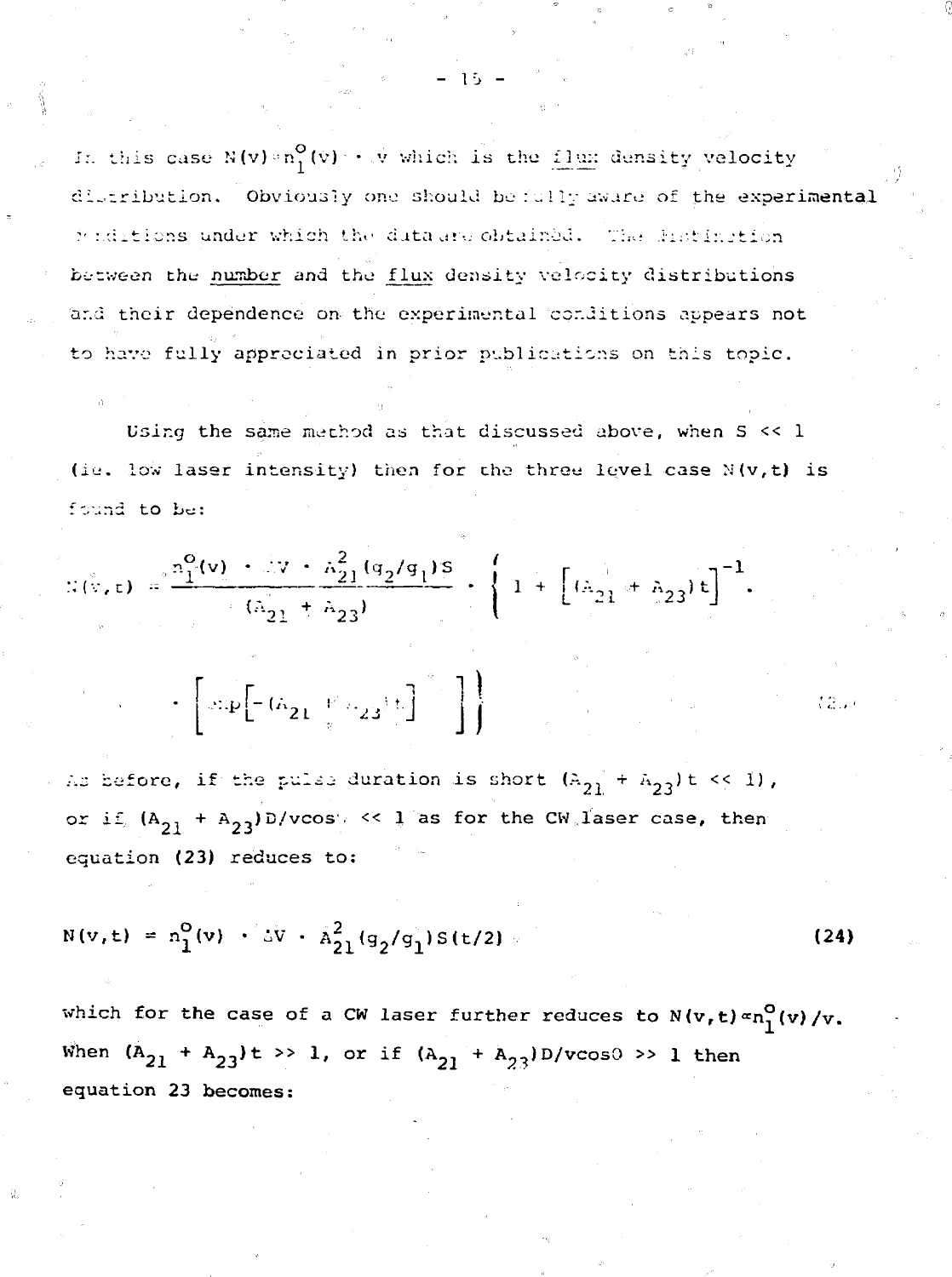$$
N(v) = \frac{n_1^O(v) + \Delta V_s + n_{21}^2 (g_2/g_1) s}{(A_{21} + A_{23})}
$$

which in this case indicates that  $N(v) \propto n_1^{O}(v)$ .

 $-16 -$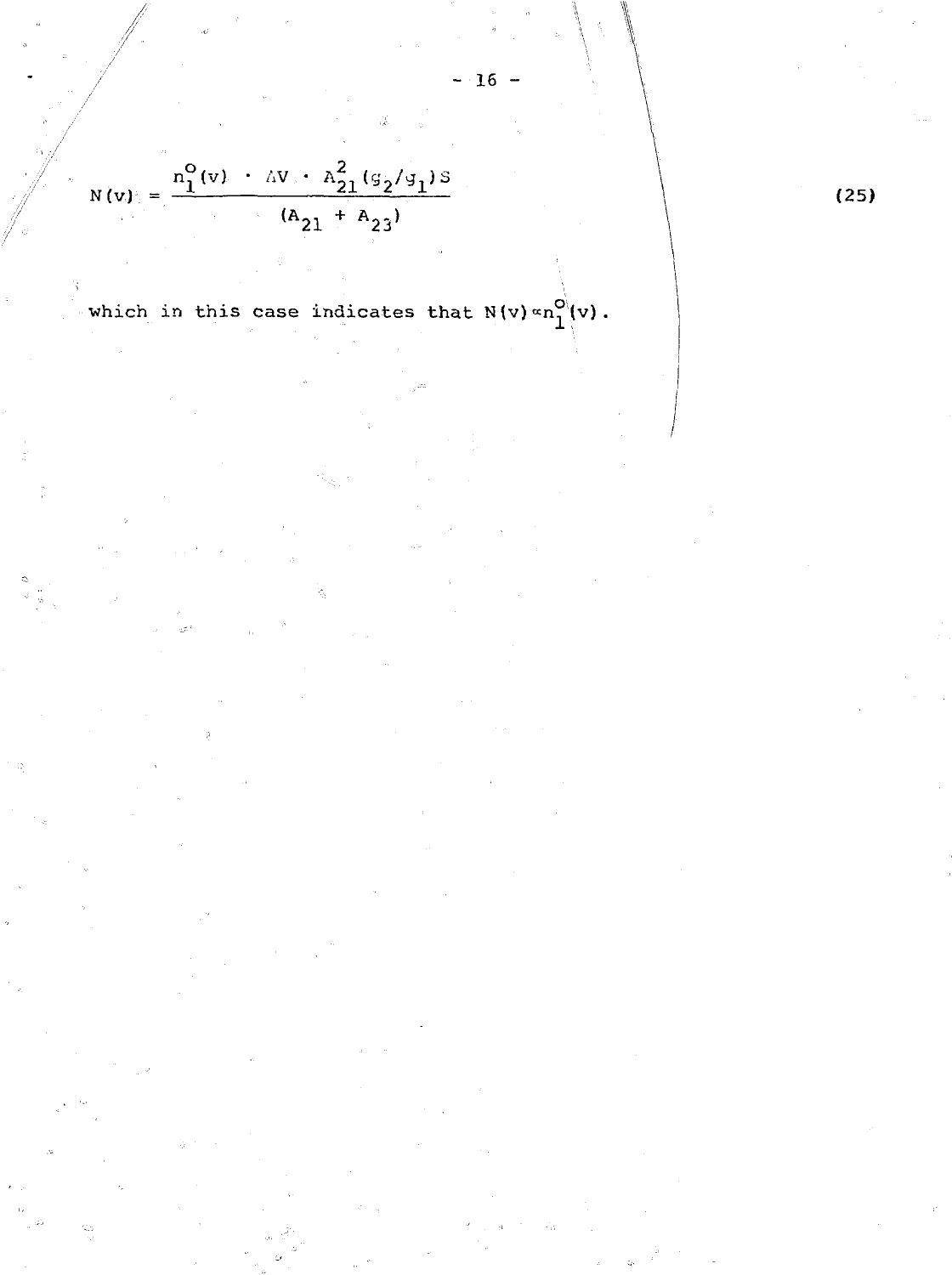In order to calculate the number of sputtered atoms with velocity  $/v$  which enter the laser beam we will assume a flux density  $/$ velocity distribution,  $\text{#-cm}^{-2}\cdot\text{sec}^{-1}\cdot\text{(unit velocity)}^{-1}$ ,  $d$ isplayed by neutral atoms sputtered by a collision cascade process. Thompson (24) and Sigmund  $(25,26)$  have presented models for such a flux  $\beta$ ensity velocity distribution which has the following analytic form  $(27,28)$  for atoms sputtered with (v + dv, 0 + d0,  $\phi$  + d $\phi$ ).  $f(0)$  sin  $\theta$ dvd $\theta$ d $\phi = \frac{C(n)v^3 \cos \theta \sin \theta d\theta d\phi}{2 \sin \theta \sin \theta d\theta d\phi}$  (26  $(\tilde{v}^2 + v_{\tilde{B}}^2)'$ 

where  $\Theta$  is the polar angle defined with respect to the target surface normal and  $\phi$  is the azimuthal angle.  $v_{\text{h}}$  is the velocity corresponding to the surface binding energy  $E_h$ , ie.  $v_h = (2E_h/M_2)^{\frac{1}{2}}$ , which arises due to the assumed planar potential barrier that the cascade atom must overcome in order to escape the target surface, n is a variable which is generally  $1 \le n \le 2$ . Equation 18 is thought to be valid when the incident ion beam is perpendicular to the target surface. The constant C(n) is given by:

$$
C(n) = \frac{(6.242 \times 10^{12} \text{J} \cdot \text{s})}{\pi \int_0^{V_m} \frac{v^3 dv}{(v^2 + v_b^2)^{n+1}}}
$$
 (27)

where J is the incident ion beam current density in  $\mu$ amp  $\cdot$  cm<sup>-2</sup>, S is the neutral atom sputtering yield for incident ions impinging normal to the target surface, and  $v_m$  is the maximum energy which can be transferred to a target atom by a collision with an incident ion of energy  $E_1$  and mass  $M_1$  as given by:

$$
v_m = \left[ \frac{4M_1M_2}{(M_1 + M_2)^2} \cdot \frac{2E_1}{M_2} \right]^{\frac{1}{2}}
$$

(28)

 $-17 -$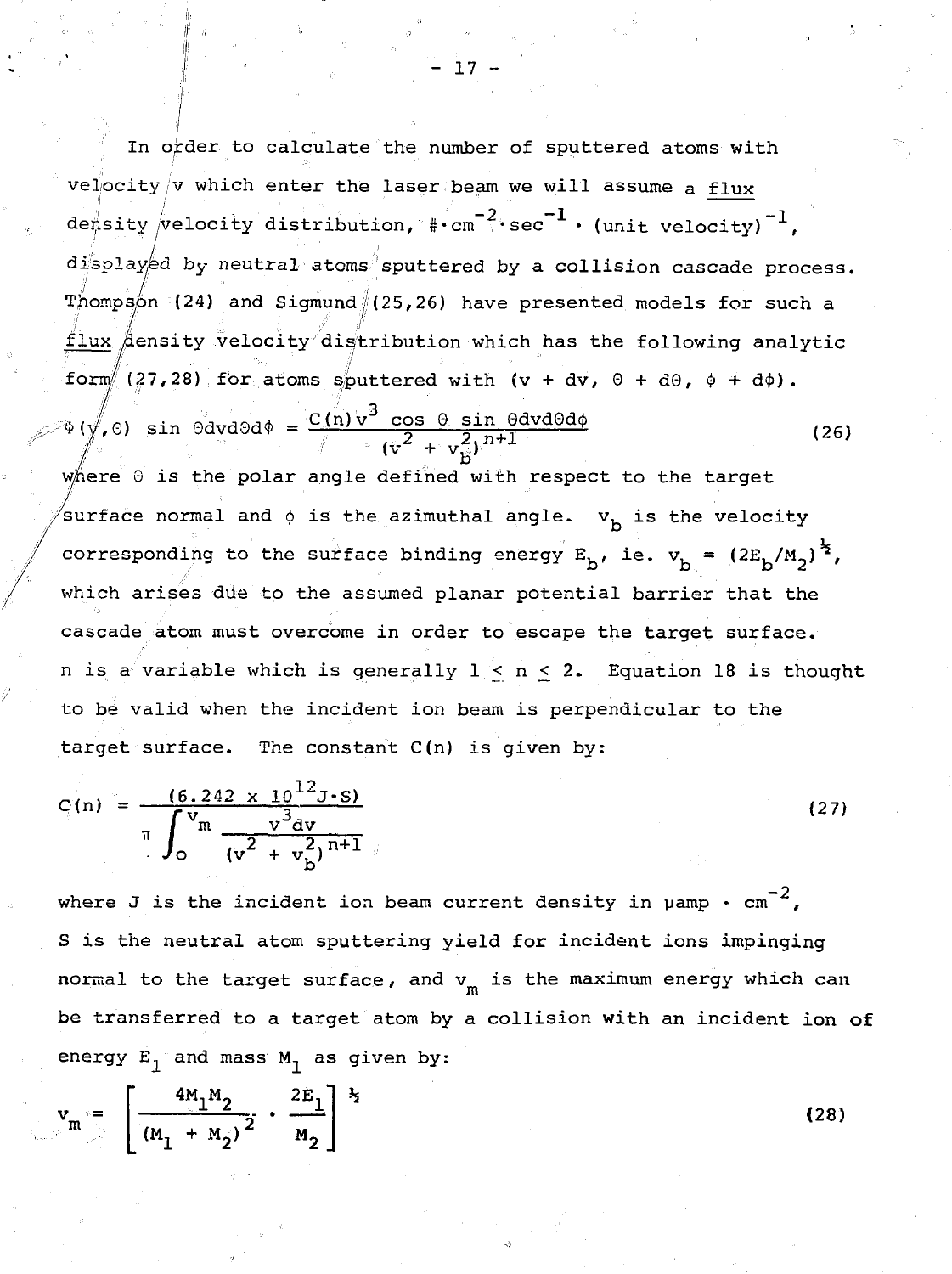The integral appearing in equation 19 has previously been evaluated for various values of n (28). It can be shown that the flux density velocity distribution given by equation 26 increases as v /v, when v /v, when v /v, when v /v, when v /v, when v /v, when v /v, when v /v, when v /v, when v<br>The same values are the same values of the same values of the same values of the same values of the same value d i b

$$
v_{\text{max}} = \left[3/(2n-1)\right]^{\frac{1}{2}} v_{\text{b}}
$$
 (29)

and decreases as  $v^{-(2n-1)}$  when  $v \gg v_{b}$ . The sputtered neutral atom number density velocity distribution n(v),  $*$   $\cdot$  cm<sup>-3</sup>  $\cdot$  (unit velocity)<sup>-1</sup> is related to the flux density velocity distribution by  $(11)$ :  $\ln(\mathbf{v}, 0) = \frac{1}{\mathbf{v}} \cdot \phi(\mathbf{v}, 0)$  $(30)$ 

Equation 30 gives the number density velocity distribution which should be used in equation 19 (n(v, ) =  $n_1^O(v)$ ) to calculate the number of fluorescent photons  $\cdot$  sec<sup>-1</sup>, N(v,t), produced in an LIF experiment assuming a collision cascade mechanism for the sputtering process. If the total sputtering yield is to be determined by the LIF method, then the integral over all velocities of equation 19 via equations 18 and 26-30 is required so that  $N(v,t)$ is proportional to the sputtering yield, S. Obviously from equations 19 and 26-30 the LIF technique may be used to determine the number density velocity distribution of the sputtered neutral atoms and thereby the number density energy distribution since  $n(v)/v$  $\infty$ n(E). The corresponding flux density velocity and flux density energy distribution can also be determined since  $vn(v) = \phi(v)$  and  $n(v) \propto \phi(E)$ .

When photoelectric detection using photon counting techniques with a detection efficiency of  $\varepsilon$  is used to determine the number

with a detection effective effective  $\mathcal{E}^{\text{max}}_{\text{max}}$  of equation effective the number of the number of  $\mathcal{E}^{\text{max}}$ 

- 18 -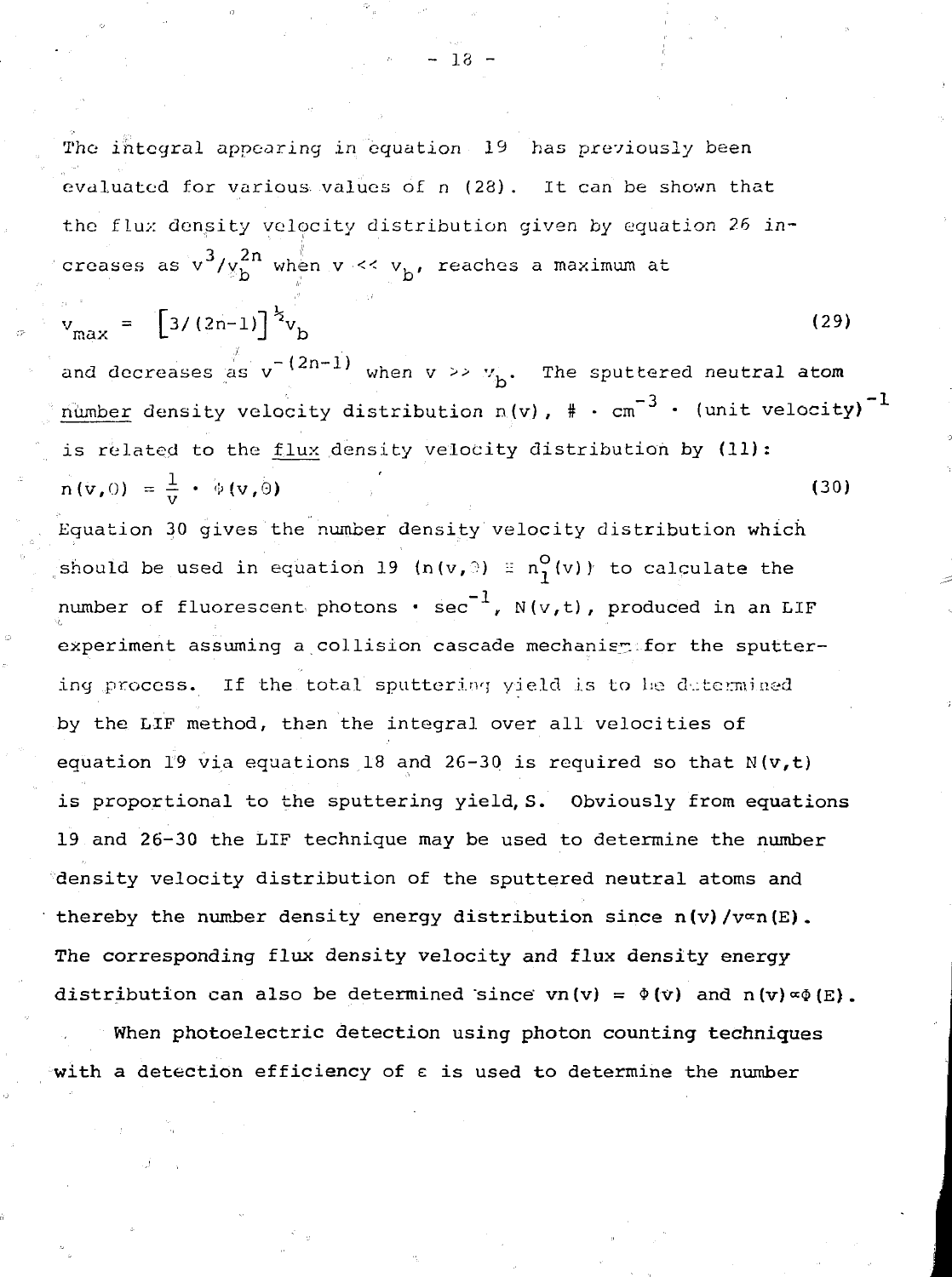of LIF produced pho $/_{\text{cons}}$  · sec<sup>-1</sup> then the number of counts · sec<sup>-1</sup> / measured would be  $Q = N(v) \leftarrow \epsilon + \frac{Q}{4\pi}$  (31)

where  $\Omega$  is the s $\phi$ lid angle of acceptance of the detection equipment.

As discus'sed in the experimental section one can measure the sputtered neu $\ell$ ral atom number density velocity distribution by decomposing the general velocity vector v of the sputtered atom into  $v_{ij}$  and  $v_{ij}$  components defined with respect to the target surface. By measureing the Doppler shift of an atom with a non-zero velodity component in the direction of the exciting laser beam, ond can, by sweeping the laser frequency through a frequency range about the non-shifted (zero velocity) resonant transition frequency, determine the number density of atoms which possess a given velocity and thereby the number density velocity possess a given velocity and thereby the number d:.";.-•..'..Ly velocity  $v_{\parallel}$  Doppler profile determined in the present series of experiments  $\mathbf{W}$  determined in the profile determined in the profile determined in the present series of experiments of experiments dimensional) lying along the x-axis parallel to the laser beam, dimensional) lying along the x-axis parallel to the laser **beam,** are emitted with a  $cos\theta$  distribution (see equation 26),  $\theta$  defined with respect to the normal to the x-axis, ie., the axis. The number density velocity distribution is that given by equations number density velocity distribution is that given **by equations 26** and **30;** the sin 0d;j> term which arises due to solid angle considerations is

- 19 -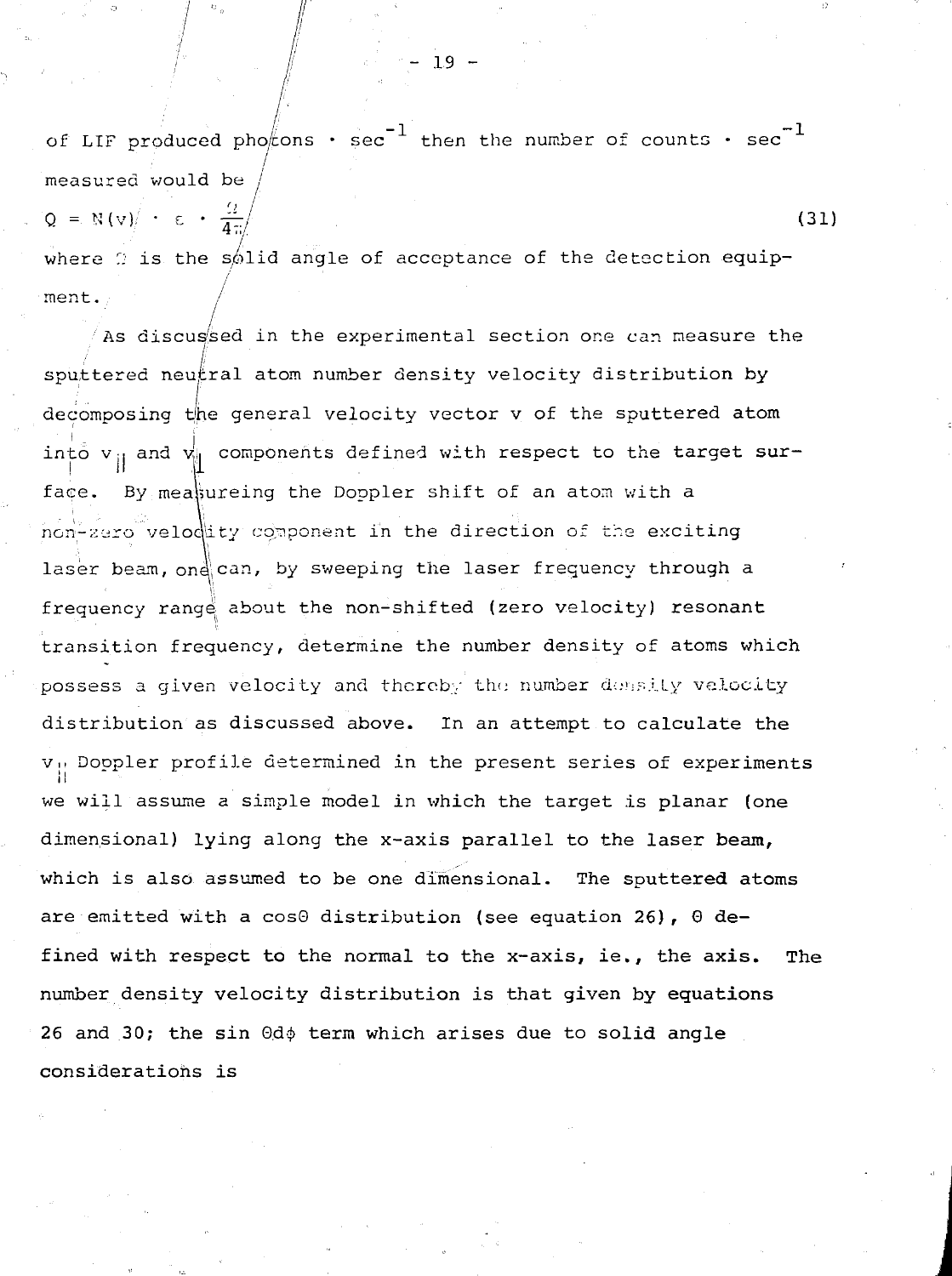not included in this two dimensional model. Therefore,

$$
n(v, 0) dv d\theta = \frac{v^2 \cos 0 dv d\theta}{(v^2 + v_b^2)^{n+1}}
$$
 (32)

With the definition that  $v_{\parallel}$  is parallel to the x-axis, and  $v_{\parallel}$  is parallel to the z-axis, then:

$$
v = (v_{\parallel}^2 + v_{\perp}^2)^{\frac{1}{2}}
$$
 (33)

$$
\cos \theta = \frac{V_1}{(v_1^2 + v_1^2)^{\frac{1}{2}}}
$$
 (34)

$$
\overline{\text{grad}}\theta = \frac{\text{d}\textbf{v}}{\text{d}\textbf{v}} \left\| \frac{\text{d}\textbf{v}}{\text{d}\textbf{v}} \right\|
$$
 (35)

Using the Doppler shift relation for the  $v_{\parallel}$  component ( $v_{0}$  is the non-shifted resonant transiton frequency and c the speed of light) :

$$
\mathbf{v}_{\parallel} = \frac{-c(v-v_0)}{v_0} \tag{36}
$$

$$
dv_{\parallel} = \frac{-c}{v_o} dv
$$
 (37)

Equation 32 may then be rewritten as

$$
n(v'_\text{r}v_\text{r}^{\text{v}}||)dv_\text{r}dv_\text{r} = \frac{v_\text{r}dv_\text{r}dv_\text{r}}{(v_\text{r}^2 + v_\text{r}^2 + v_\text{r}^2)^{n+1}}
$$
(38)

$$
n(v_1, v) dv \Big]^{d} = \frac{v_1 dv_1 dv}{[v_1^2 + (v_0^2)^2 (v - v_0)^2 + v_b^2)]^{n+1}}
$$
(39)

We have defined  $v_{\parallel}$  and  $v_{\perp}$  to be along the direction of the laser beam, corresponding to a red shift of the fluorescence.

 $-20 -$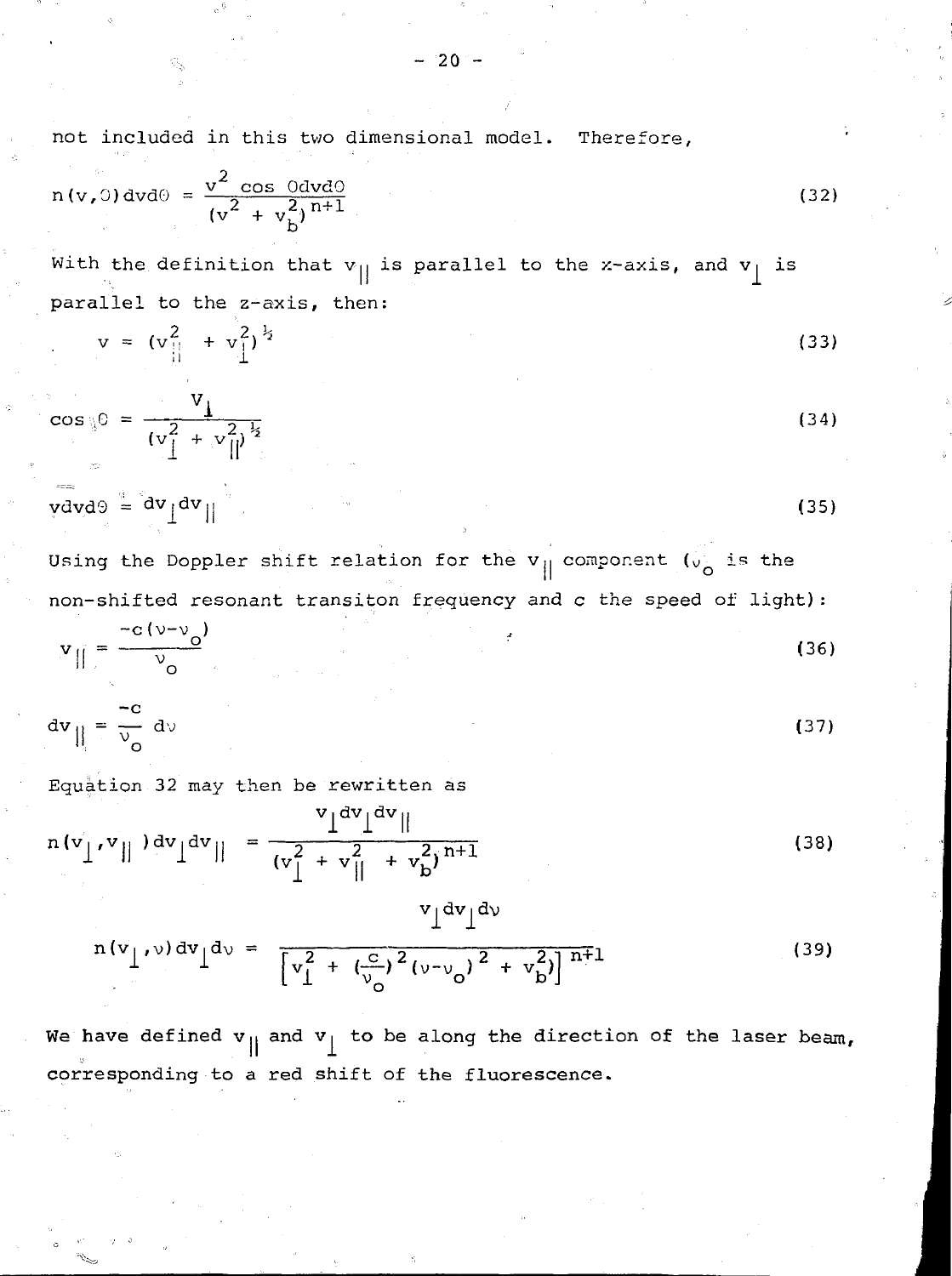Integrating over  $dv_{\parallel}$  from 0 to  $\infty$  (actually it should be from 0 to  $v_{\rm m}$   $v_{\rm b}$ , but since  $v_{\rm m}$   $\gg$   $v_{\rm b}$  and since integrating to  $v_{\rm j}$  =  $\sim$  makes litt difference we have used this upper limit) we arrive at the general result for  $n > 0$ :

(40)

$$
D_{\parallel}^{n} \text{ (b) } dv \propto \frac{dv}{\left[\left(v-v_{\varphi}\right)^{2} + \left(\frac{v_{\varphi}v_{\varphi}}{c}\right)^{2}\right]^{n_{\varphi}}}
$$

$$
D_{\|}^{n}(v_{\|}) dv_{\|} \propto \frac{1}{\left[v_{\|}^{2} + v_{\|}^{2}\right]^{n}}
$$
 (41)

The profile-width (full width at half maximum) of the Doppler profile given by equation 29 is calculated to be:  $\Delta v_{\text{eff}}(n) = 2 \int (2)^{1/n}$ (42)

From equations 40-42 it can be seen that the shape and profilewidth of the experimental  $v_{||}$  Doppler profile may be used to determine n and  $v<sub>h</sub>$  in equation 32. Certainly this model is oversimplied as in reality when one does the LIF experiment a finite area on the target is being sputtered, the laser beam has a finite length and diameter and is a finite distance from the target surface. However, the above model should still be crudely applicable if the laser beam passed near the target surface and if the ion beam spot size is large compared to the dimensions of the excitation volume sampled by the detection system.

Mindful of the constraints discussed in the preceding paragraph, the  $v_j$  Doppler profile would be that given by equation 32

- 21 -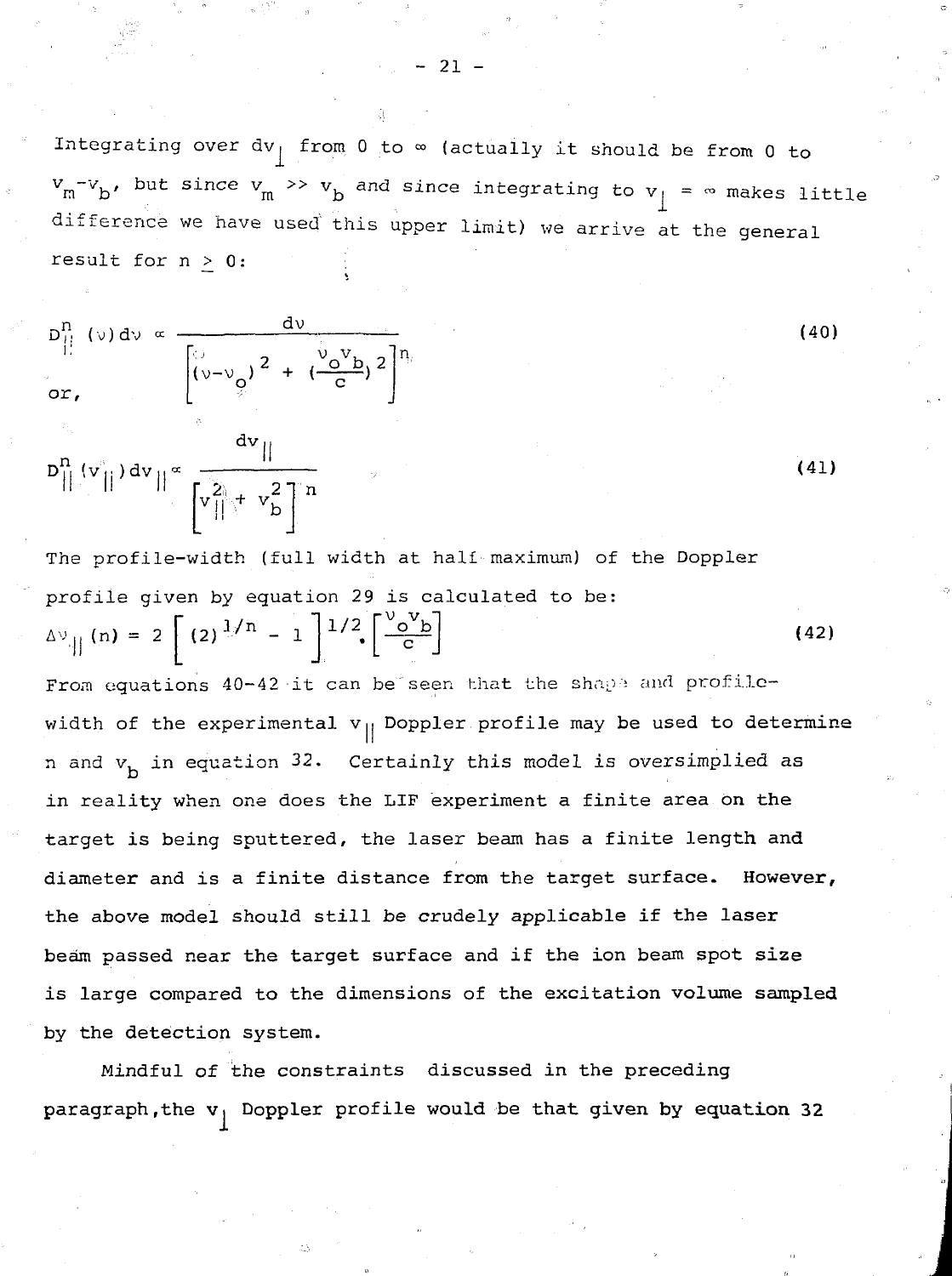integrated over cos 0d0 and then making the substitution  $\bar{v}_1 = v = \pm c(v-v_0)/v_0$ , where the sign would have to be determined by the direction of the laser beam with respect to the  $v_i$  direction. Therefore, the  $v_{\parallel}$  Doppler profile would be

$$
p_1^n \t(\nu) d\nu \propto \frac{(\nu - \nu_0)^2 d\nu}{\left[ (\nu - \nu_0)^2 + (\frac{\nu_0 V_b}{c})^2 \right] n + 1}
$$
 (43)

There may also arise a thermal component in the sputtered neutral atom yield which can occur either from a thermal spike (29,30) or simply due to an evaporation of the target surface in order for it to maintain chemical stoichiometry, as in the case of the alkali halides  $(13,20,31,32)$ . The flux density velocity distribution for this sputtered component is generally given by the Maxwell-Boltzmann distribution for a gaseous effusion source:

$$
\Phi_{\mathbf{T}}(\mathbf{v}) \sin \theta d\mathbf{v} d\theta d\theta = \frac{2n}{\pi} \left( \frac{M_2}{2kT} \right)^2 \cdot \nabla^3 \cdot \exp(-M_2 \nabla^2 / 2kT) \cdot
$$

•  $\cos \theta \sin \theta d\theta d\phi$  (44)

where n is the number of particles emitted per unit area per second, ie. J $\cdot$ S<sub>m</sub> where J is the current density of the incident ion beam and  $S_{\eta}$  is the equivalent number of particles emitted per incident ion;  $k$  is Boltzmann's constant and  $T$  the effective temperature of the emission process in  $\alpha$ . The number density velocity distribution is found as before from equation 30. If we use the same simple model as outlined previously in equations 32-42 for the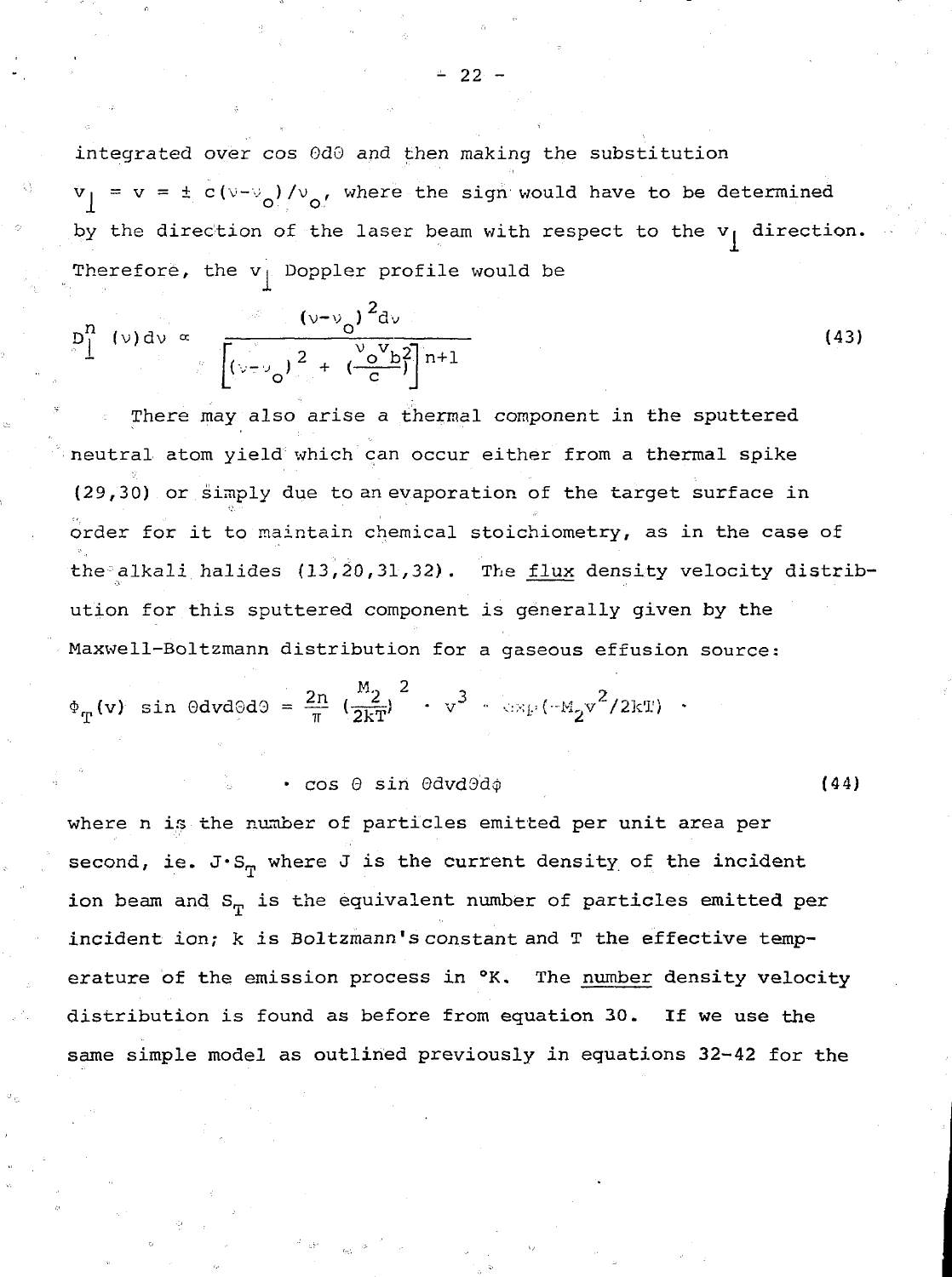Doppler profile of the  $v_{||}$  velocity component we arrive at the equations:

$$
D_T(v) dv = \left(\frac{c}{v_O}\right) \left(\frac{M_2}{2\pi kT}\right)^{\frac{1}{2}} exp\left[-\left(\frac{M_2}{2kT}\right) + \left[\frac{c(v-v_O)}{v_O}\right]^2\right] dv
$$

$$
\Delta \nu_{\rm T}^{\circ} = 2 \left[ 2 (ln 2)^{3} (\frac{k \rm T}{M_2}) \right]^{\frac{1}{2}} \cdot \frac{1}{2} (26) \tag{46}
$$

for the  $v_{||}$  Doppler profile (normalized to unity) and the profilewidth respectively. It should be pointed out that the above result is independent of the power of  $v$  assumed in equation 44, but does of course depend on the assumed gaussian distribution.

In Figure 5 we show the experimentally determined  $v_{11}$  Doppler profile for the ground state + 16900  $cm^{-1}$  + ground state LL? spectrum for neutral  $\overset{0}{\mathtt{U}}^{238}$  sputtered by 3 keV Kr<sup>+</sup>. The experimental arrangement was that shown in Figures 1 and 2. The conditions under which the experiment was conducted would indicate that  $(A_{21} + A_{23})D/cos9 \gg 1$  and S  $\ll$  1 so that equation 25 would be the expression for the number of fluorescent photons per second emitted for a group of sputtered atoms moving with a velocity, v. In Figure 2 we have converted the frequency scale (the exciting laser was tuned over a frequency range centered at 16900 cm<sup>-1</sup>) into a velocity scale. Also shown in this figure are theoretical curves for  $n = 2$  and  $n = 3/2$  in equations 40-42. The value of  $v_h = 2.092 \times 10^5$  cm/sec was used, corresponding to

**- 2 3 - • '• , . •. "**

 $(45)$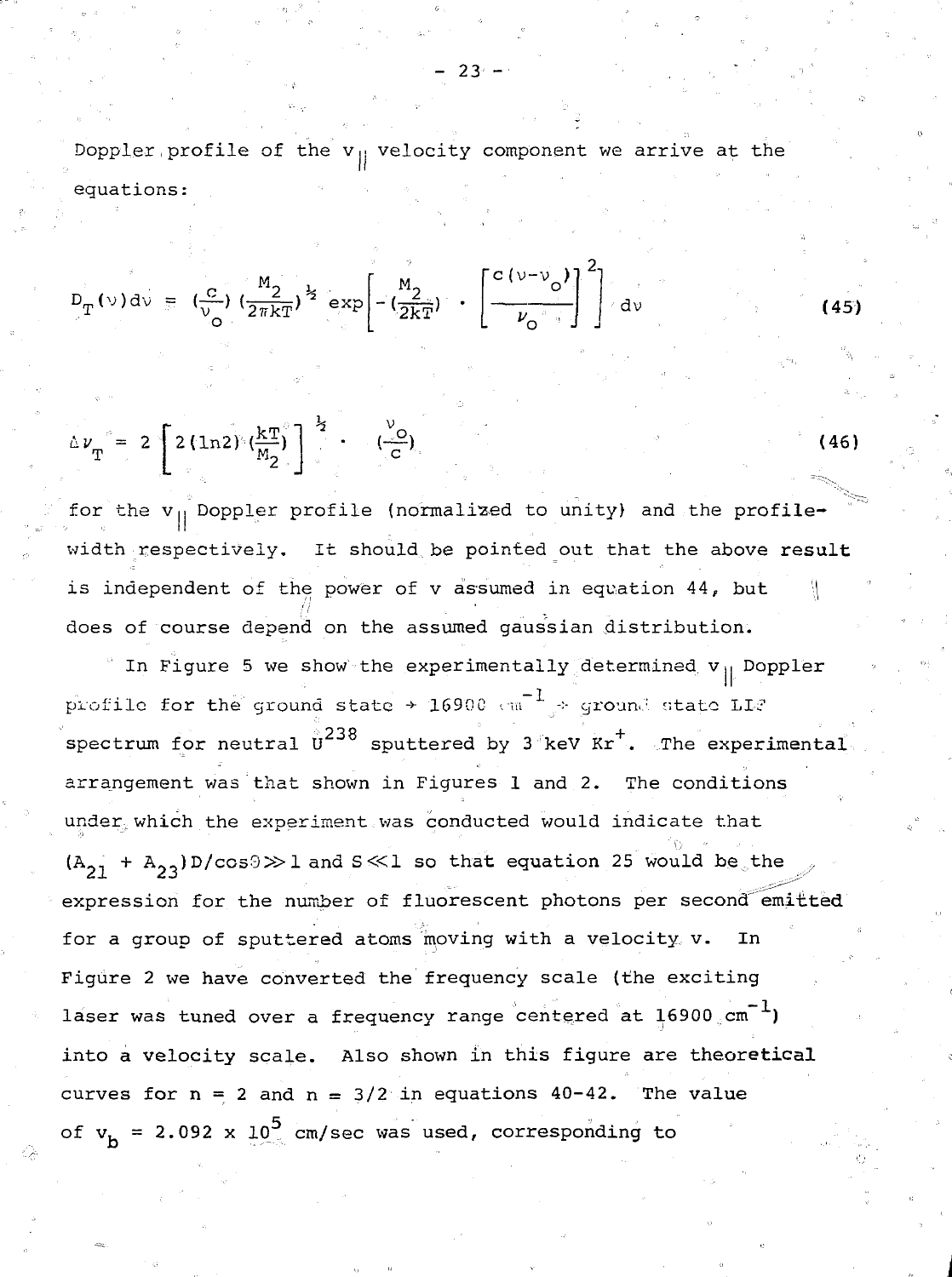a sublimation energy of  $E_h = 5.4$  eV, for uranium metal. The best fit to the experimental data is given

by  $n = 1.75 \pm 0.10$  and  $v_{\rm h} = (2.09 \pm 0.20) \times 10^5$  cm/sec. The error limits are difficult to set as n and  $v_h$  are adjustable parameters, yet they do indeed correspond to values which have previously been determined for sputtered uranium. Using 9 keV  $Ar^+$  to sputter uranium-238 metal the flux density velocity distribution was measured by Young, et al (33,34) using the nuclear fission-track density method for 1 x  $10^5 \leq v \leq 1.9$  x  $10^6$  cm/sec. Their best fit to equation 18 was obtained when  $n = 1.78$  and  $E_h = 5.35$  eV. Weller and Tombrello (35), using the nuclear fission-track density method with a mechanical time-of-flight spectrum, measured the flux density energy distribution for 93% enriched  $U^{235}$  foil sputtered by 80 keV Ar<sup>+</sup> ions for  $1 \le E \le 10^3$  eV. Their best fit to the flux density energy distribution analog  $\frac{1}{2}$  and  $\frac{1}{2}$  (FeV) . . . . 77 and  $E_b = 5.4$  eV. These values of n are quite close to the value n = 1.7 which Williams (36) has arrived at from a more extensive treatment of the collision cascade sputtering process.

Figure 6 shows the experimental LIF v<sub>|</sub> Doppler profile for  $3$  keV Kr<sup>+</sup> bombardment of uranium. The experimental arrangement in this case is that shown in Figure 3. Due to **the** great amount of scattered laser light in this configuration we had to observe the LIF emission using the ground state  $\rightarrow$  16900  $\text{cm}^{-1}$   $\rightarrow$  3801  $\text{cm}^{-1}$  pump and decay scheme. Therefore, the **observed fluorescent emission**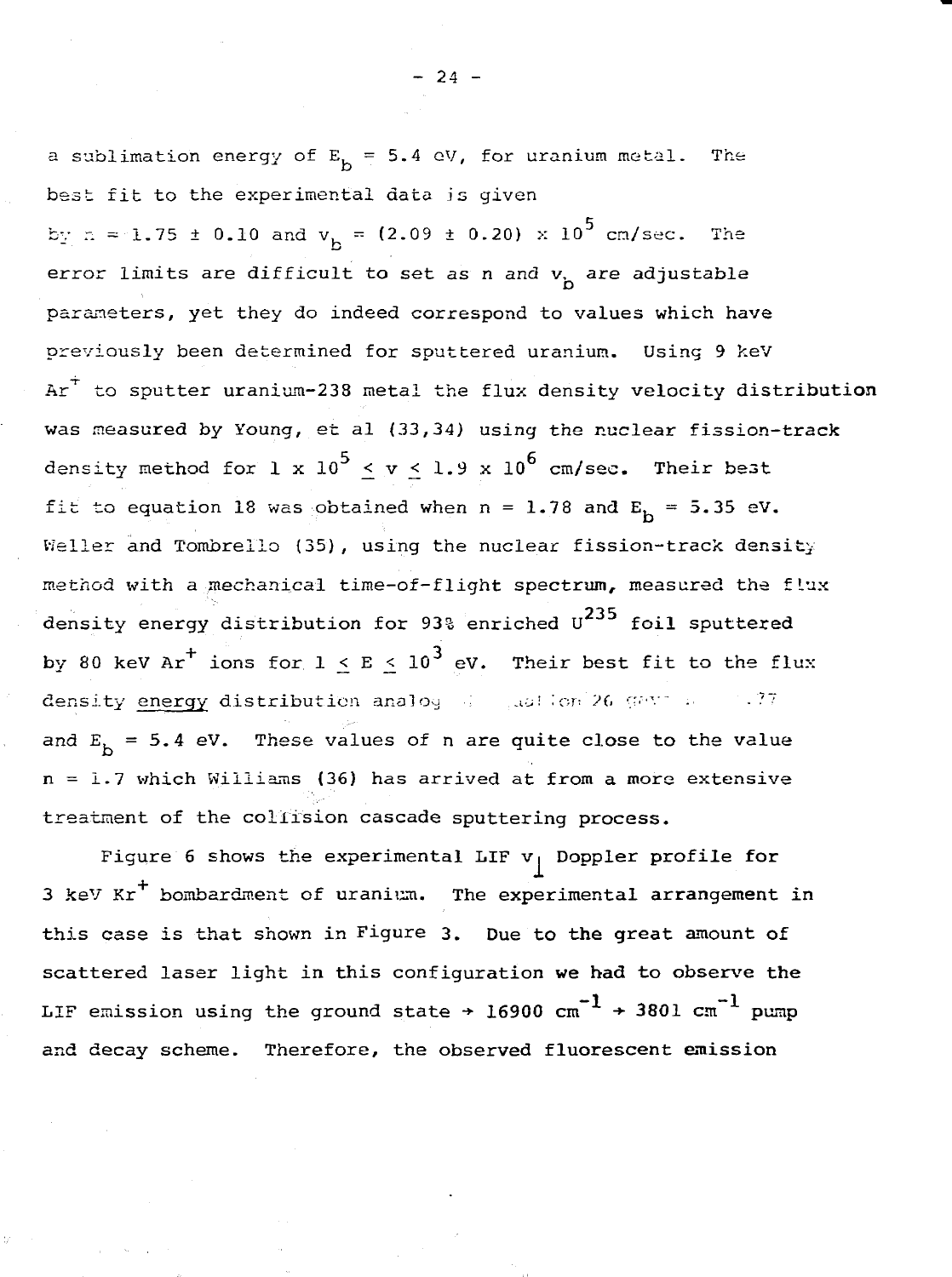wal at 763.17 nm which was well separated from the exciting laser wavelength of 591.54 nm, so that the stray laser light did not present to jednoma. In Piqure 6 we also shaw two thatsatical ve Doppler profiles as calculated from equation 43. The peak position and the high Velocity portion of the observed number density velocity distribution ard best represented when n = 1.77 to 2 with  $y_{\rm p}$  = 2.092 x 10<sup>5</sup> cm/sec. The low velocity portion is also reproduced reasonably well with these paramoters. The dashed line for the experimental data conresponds to our appromimate velocity resolution of 2 x  $10^4$  cm/sep, so that we cannot with confidence determine the velocity distribution below this value.

v and v Duppler profiles were also measured using 3 keV Ar<sup>+</sup>  $\frac{5}{1}$ ani Ne<sup>+</sup> to bombard the uranium sample. Within our present experimental error we could not discern any noticeable difference in the Doppler  $\delta \gamma$  . The constant  $\mu$  , then we will be  $\beta$  . med Tü 3 keV Kr<sup>+</sup> incident ions as Miscussed above. From our measurements and from those of Young, et al  $(33,34)$  and Weller and Tombrello  $/(35)$ the moasured neutral ground state uranium atom flux density energy digtribution is independent of the energy (for 3-80 keV) and mass (Ne, Ar, Kr) of the bombarding particle. This is expected from the collision cascade sputtering process as presently understood (24-26).

 $-25^{\circ}$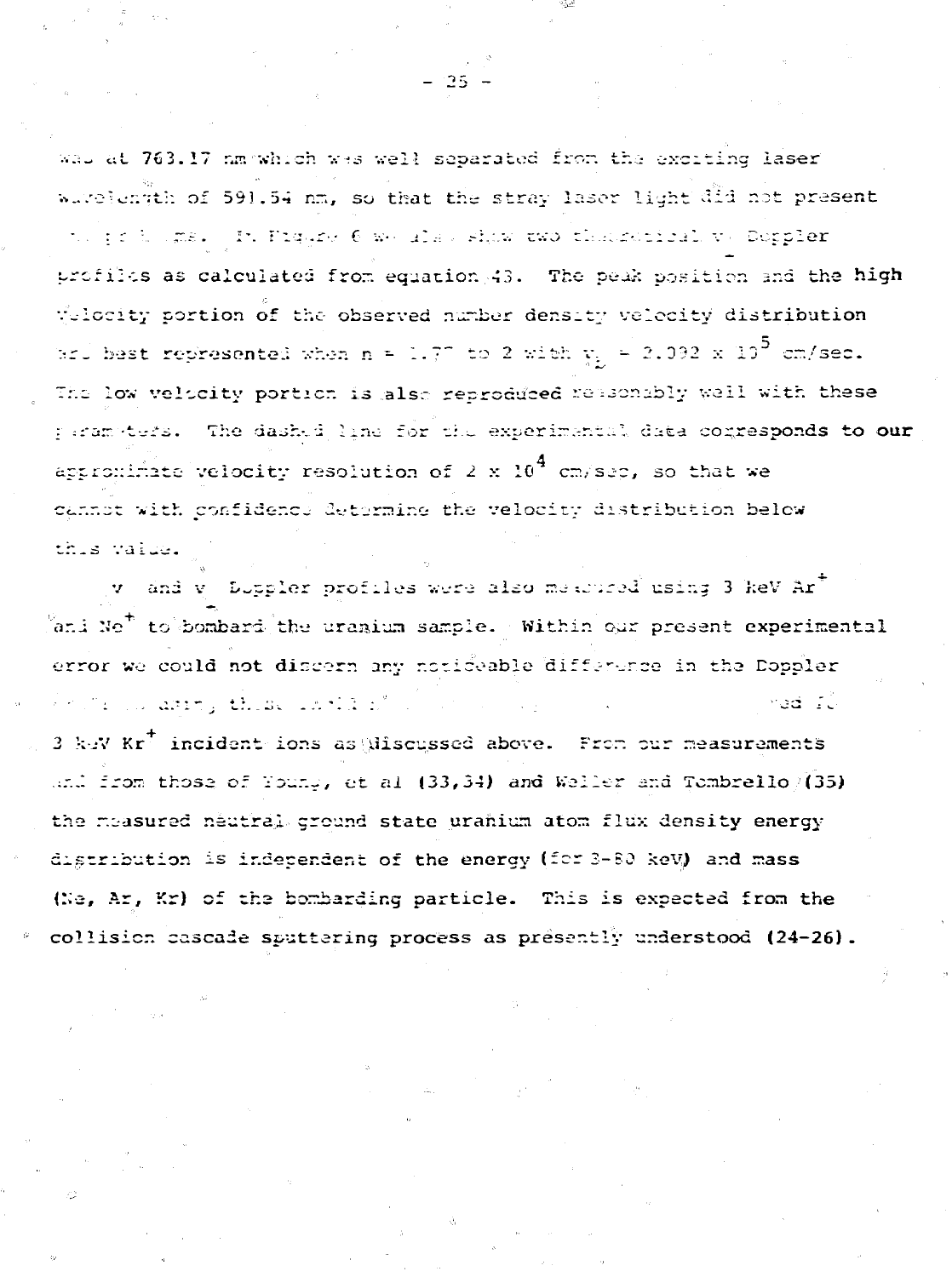If we not consumpted as a strong world nother fundity velocity distribution, or pulstify, the result is proportional to the Sputtering yield as was indicated in oquations 26-30.  $-1n$ Table I we give the relative sputtering yields for neutral U238 atoms for 3 keV Kr<sup>+</sup>, Ar<sup>+</sup> and Ne<sup>+</sup> incident ions as measured by integrating over the experimental LIF v. number density velocity distributions. For comparison we also show in Tuble I the theoretical values as calculated by using the semi-empirical sputtering yield equation of Smith (37) and the theoretical treatment of Sigmund (25,26). The only other available experimental data for these three incident lons on uranium metal are those by Wehner (38) which are also shown in Table 1. However, Wehner's values were taken at 500 eV in a plasma-discharge which would imply a multitude of angles of incidence for the bombarding ions. Theoretically one would also not expect the relative spattering groups to be the same at 500 eV as at 3 keV. Gregg and Tombrello (39) have recently measured the sputtering yield of  $v^{235}$  when bombarded with 13-120 keV protons, 40-120 keV He<sup>+</sup> and 40 and 80 keV Ar<sup>+</sup>. They also found a discrepancy with the yields predicted using the Sigmund theory.

 $-26 -$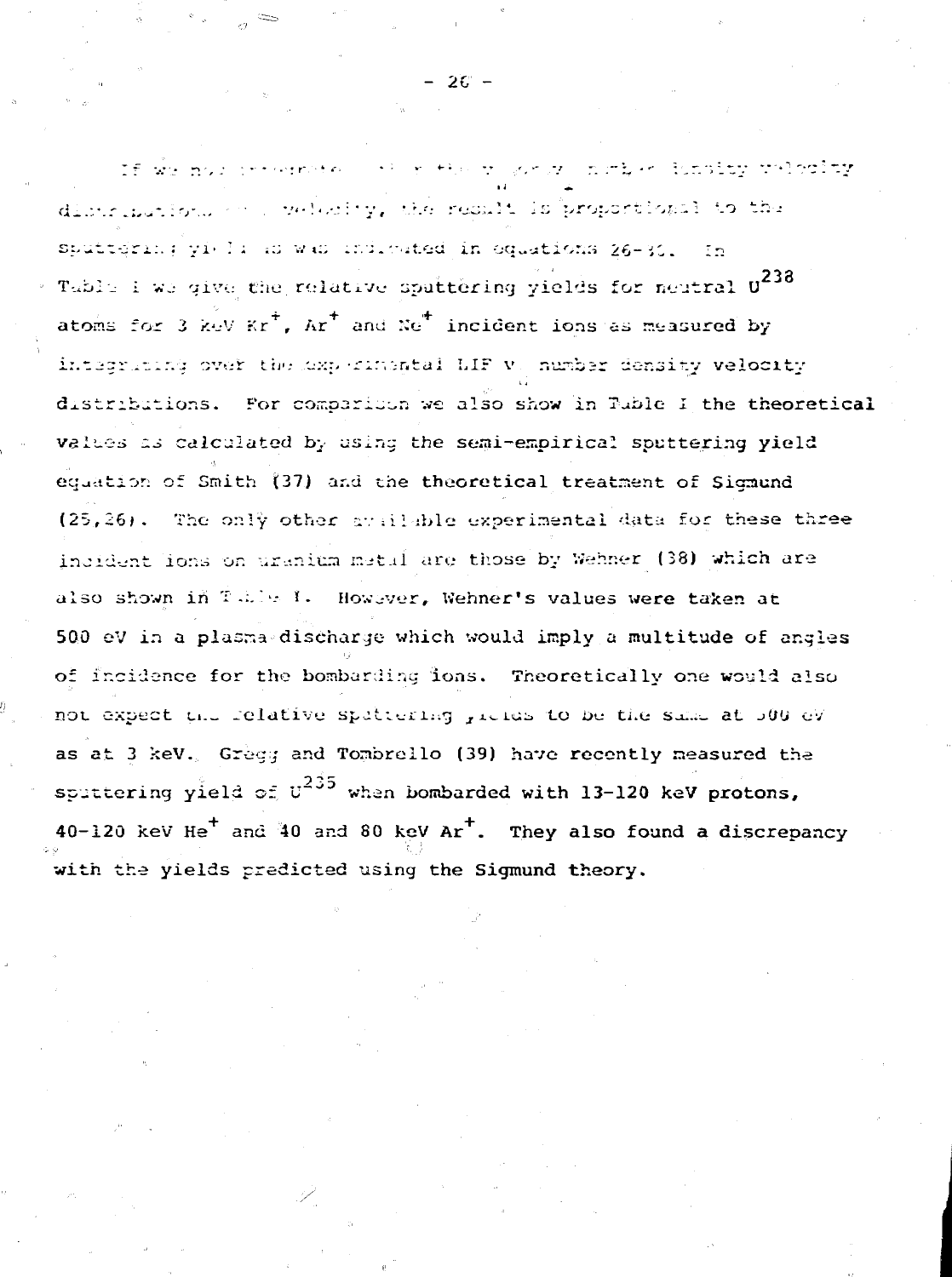It is interesting to note that a uranium target bombarded with 0 kgV  $\sigma_2^*$  in a background of 8 x 10<sup>-5</sup> torr 0<sub>2</sub> showed no LIF colasion either from ground state or metastable state  $v^{238}$  atoms within the limitations of our signal-to-noise. We also tried to excite LIF emission from sputtered ground state  $\overline{u}^+$  using the U(II) groundstate + 18200 cm<sup>-1</sup> + groundstate excitation-decay scheme but were unable to detect a signal either when  $0^{+}_{2}$  was the bombarding ion or when either  $Kr^{+}$ ,  $Ar^{+}$  or Ne<sup>+</sup> was used. We would expect that the uranium surface would be highly oxidized when bombarding with an  $0^{+}_{2}$  beam in a high pressure  $0^{-}_{2}$  gas background. This should substantially increase the amount of neutral CO or CO<sub>2</sub> metal oxide sputtering relative to neutral U sputtering. From the SIMS data of Morgan and Werner (40) using 6 keV  $0^{+}_{2}$  at various partial pressures of  $0<sub>2</sub>$  gas, at approximately 3 x 10<sup>-5</sup> torr  $0<sub>2</sub>$ partly  $\frac{1}{2}$  sure with the  $\sigma_2^+$  beams:  $\frac{1}{2}$   $\frac{1}{2}$   $\frac{1}{2}$   $\frac{1}{2}$   $\sigma_2^+$   $\frac{1}{2}$   $\frac{1}{2}$   $\frac{1}{2}$   $\frac{1}{2}$   $\frac{1}{2}$   $\frac{1}{2}$   $\frac{1}{2}$ approximately 4 x  $10^{-3}$ :0.3:1 so it may not be surprising that  $0^+$ was not observed with the LIF technique. With regard to the inert gas incident ions, the lack of detectable U<sup>+</sup> LIF emission may indicate that for relatively clean uranium metal the ion fraction is quite low. A drastic difference was also observed in the secondary photon emission spectrum when  $\overline{\mathfrak{o}}_2^+$  was used as the bombarding ion. With the inert gas incident ions emission from many U(I) and U(II) excited levels was observed over the 300-800 nm range whereas with the  $0_2^+$  beam only a very broad, structureless continuum centered at 340 nm was observed. The origin of this emission is unknown, probably arising from the sputtered excited uranium oxide molecules.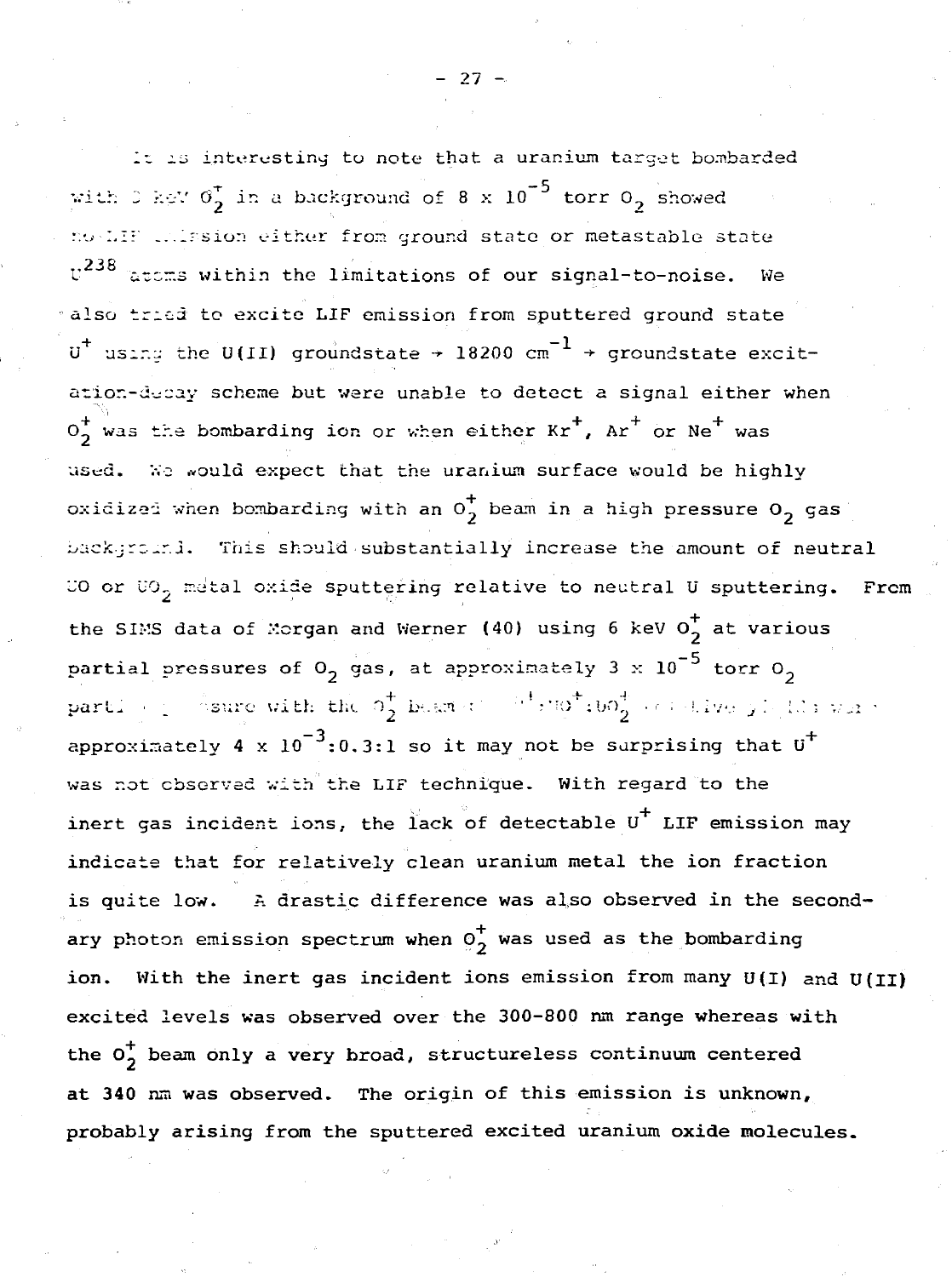A significant population of sputtered atoms in the three low lying metastable levels of U(1) was observed as shown in Figure 4. By tuning the laser to excite the metastable atoms at the wavelengths shown in Figure 4 the fluorescent radiation was measured either at the exciting wavelength or at a shorter wavelength duo to emission from the excited level to the ground state. Using the  $v_{\parallel}$  experimental configuration (Figure 2) to determine the v, Doppler profile for each of the three low lyir.government profile for the three low lyir.government levels and then integrating these profiles we compared these<br>integrals with that for the groundstate  $\rightarrow$  16900 cm<sup>-1</sup> + groundstate integrals with that for the groundstate \* 16900 cm -\*• groundstate VII Doppler profile integral discussed above. The results of these measurements with 3 keV Kr incident ions is given in Table II. If these relative values are assumed to follow a Table II. If these relative values are assumed to follow a Boltzmann distribution: Boltzmann distribution:

- 28 -

$$
\frac{N}{N_i} = \frac{q_i}{q_i} + \exp\left[-\left(E_j - E_i\right)/kT\right]
$$
 (47)

where in this case E. is the energy of the **ground** state **and the** E.'s are the energies of **the low lying excited states given in** Table II as  $\Delta E$  (cm<sup>-1</sup>). The measured integrals of the v<sub>||</sub> profiles **were corrected** for **the relevant branching ratios and for the relative efficiency of the detection system. The values do indeed appear to follow a Boltzmann distribution, but it** must **be noted that data exist for only three points and that there is a large uncertainty** in the 3868 cm<sup>-1</sup> value. The temperature as determined from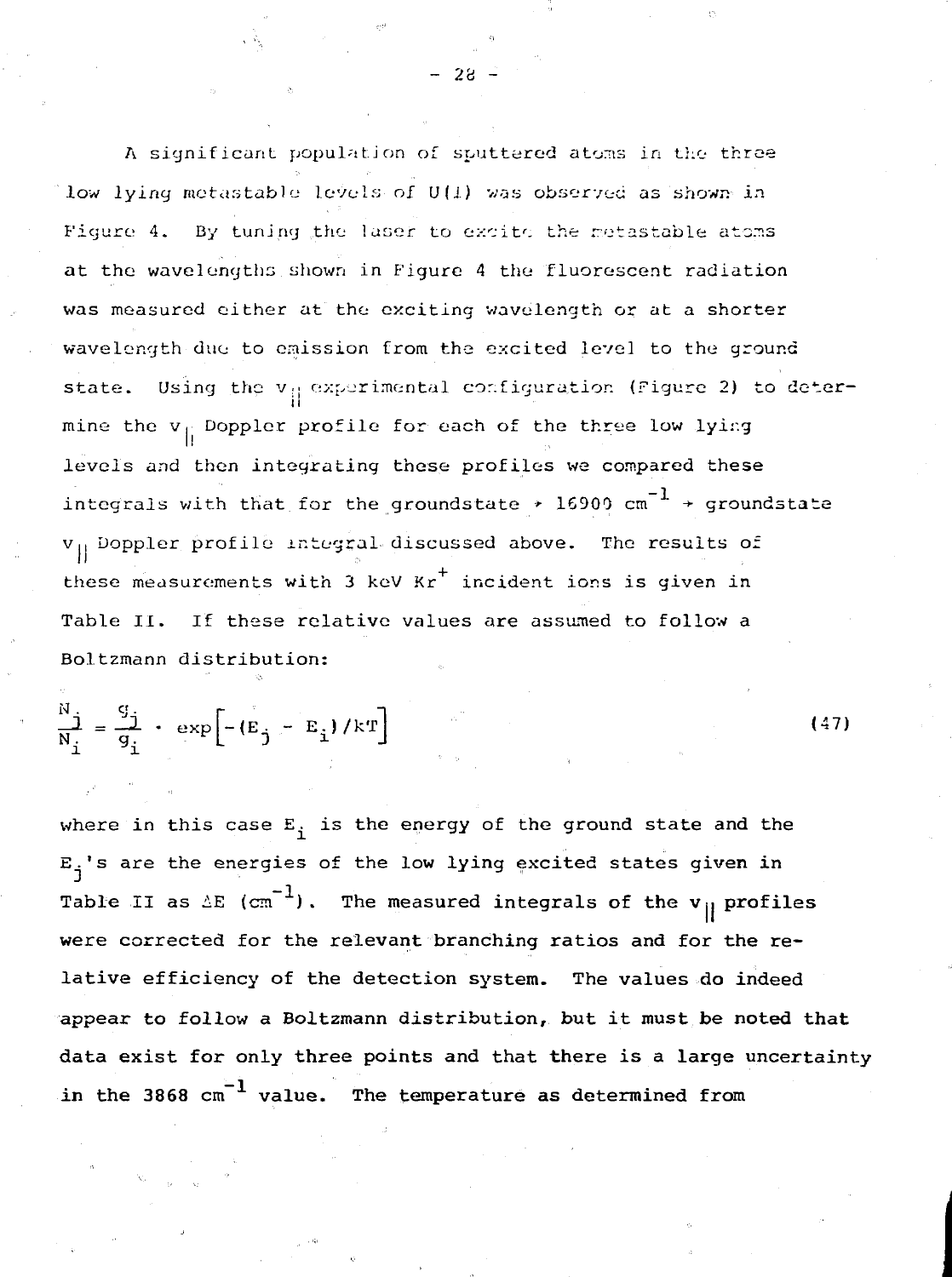such a treatment yields a value of 920  $\pm$  100. $\%$ . Whether or not the retistable population exhibits a true Boltzmann distribution remains  $\gamma$  in question. The fact remains that the low lying metastable isyuis of spattered U(I) have an appreciable population. A similar population of the low lying levels of sputtered  $Fe(1)$  was also reported by Elbern (16) usiny the L1F technique. As noted earlier in this paper the  $v_{||}$  Doppler profiles for the metastable levels are essentially describable by the collision cascade model. This would exclude a strictly thermal origin of the sputtered metastable atoms (refer to Figure 5 for an example of the theoretical thermal  $v_{\alpha}$  Doppler profile as compared to the collision cascade v Doppler profile). It is also difficult to reconcile the temperature of the metastables with the secondary photon emission spectra observed in this study. By treating the observed secondary :leton omission yields as heing represented by :: He's menu distribution with an "effective" temperature (41) corresponding to the excitation process, we determined a value of approximately 3800 + 400°K. Further work is in progress to attempt to explain these observations especially by using different incident ions and at different incident energies as well as more refined measurements of the  $v_{||}$  and  $v_{||}$  Doppler profiles for the sputtered metastable ii  $\qquad \qquad \text{if}$ atoms.

#### IV. Conclusions

Me have been able to use the LIF technique to study many aspects of the sputtering of uranium metal by low energy ions.

 $-29 -$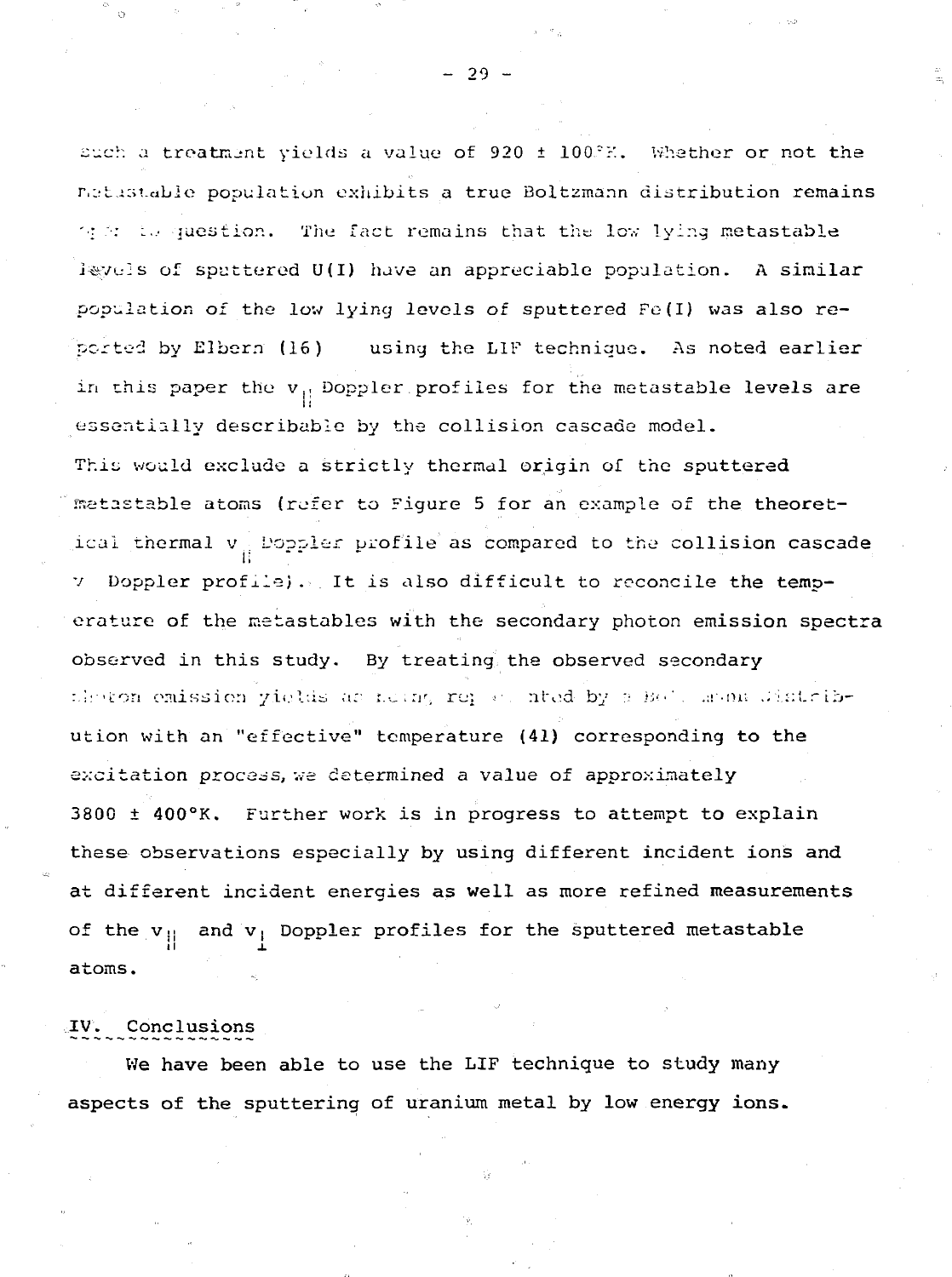Certainly with further refinements of the experimental methods a great deal of detailed information regarding the velocity (energy) distributions of not only the sputtered neutral atoms, but also of sputtered ions and excited atoms and ions should become available for many materials with careful and considered utilization of this method. Relative sputtering yields, and, with suitable calibration, absolute sputtering yield are also readily measured.

 $-30 -$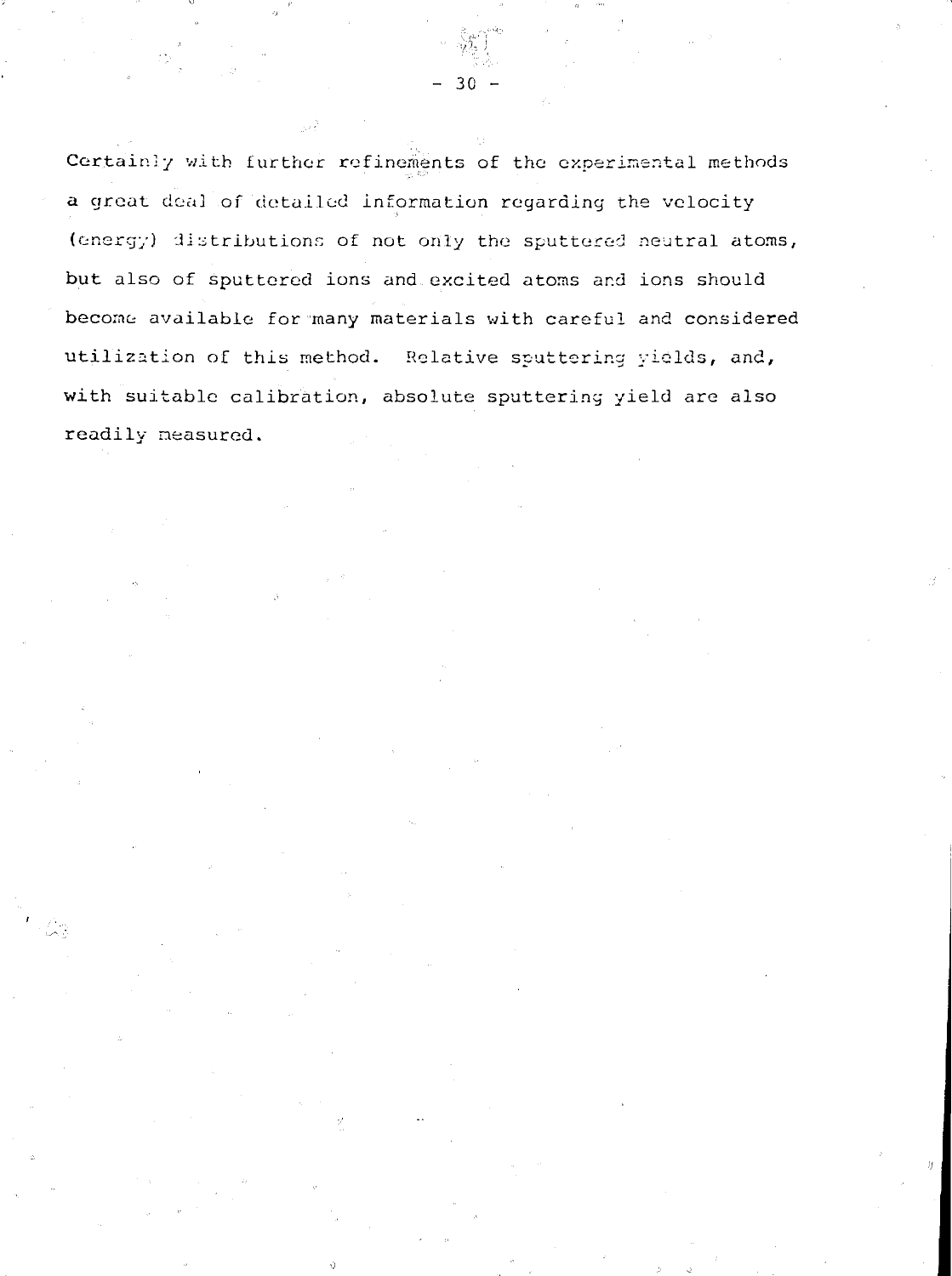Table Captions

Table I. Belative sputtering yields for  $Kr^{+}$ ,  $Ar^{+}$  and  $Ne^{+}$  at 3 keV, normally incident on uranium metal. The LIF values were determined in this work and are based 238  $\frac{1}{2}$  on the LIF of the sputtered ground state  $\frac{1}{2}$ atoms.

Table II. Relative population of the low lying energy levels of sputtered  $U^{238}$  as measured by the LIF technique (for  $3$  keV  $Kr^+$  at normal incidence).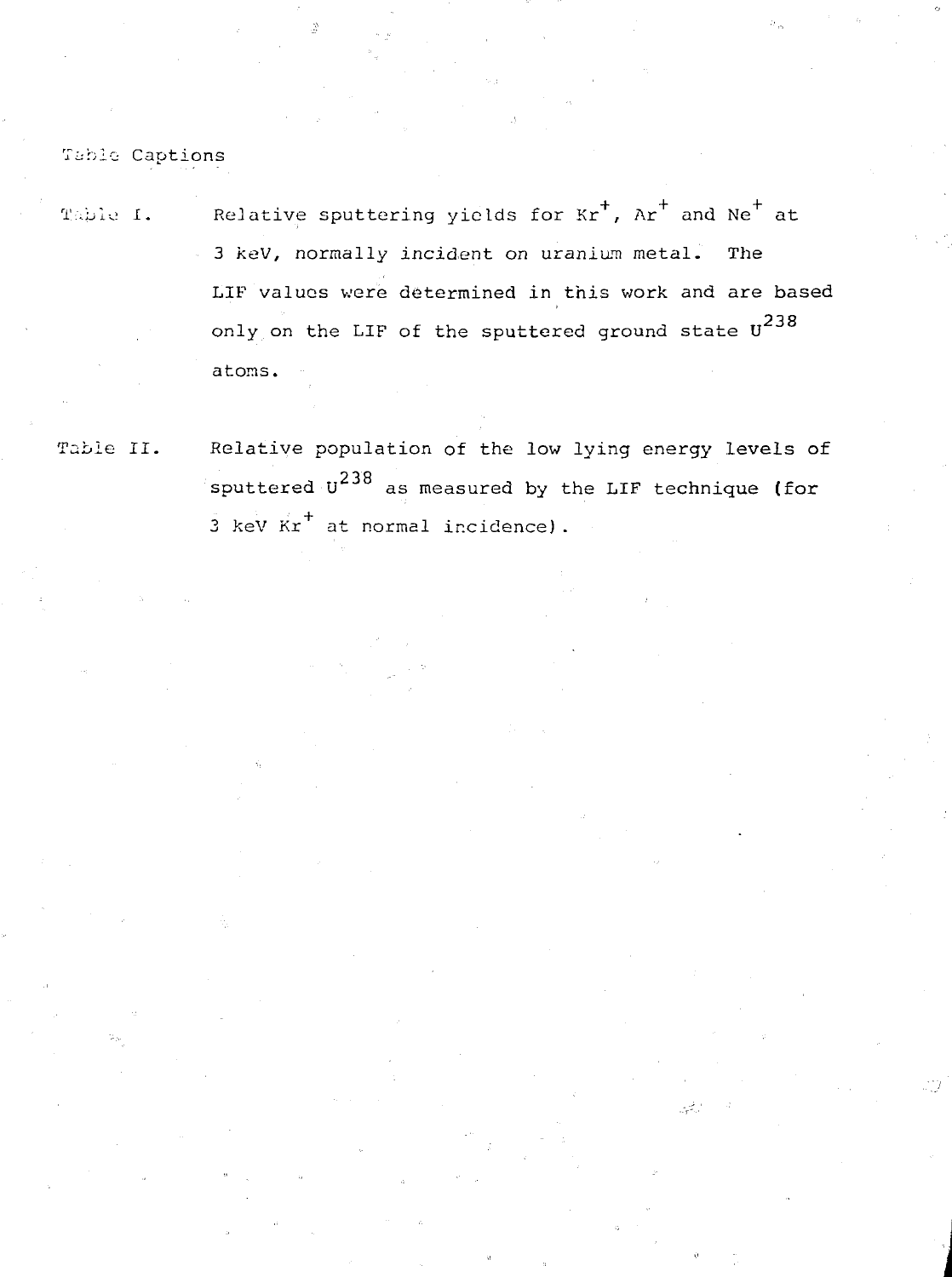Table I.

Relative Sputtering Yields

| Normally<br>Incident<br>Ion | $LIF^a$<br>$(3 \text{ keV})$<br>(Neutral Atom) | Theory (3 keV)<br>(Smith <sup>D</sup> ) | Theory (3 keV)<br>(Sigmoid <sup>C</sup> ) | Experiment (500 eV)<br>(Wehner <sup>d</sup> ) |
|-----------------------------|------------------------------------------------|-----------------------------------------|-------------------------------------------|-----------------------------------------------|
| $kr^{+}$                    |                                                |                                         |                                           |                                               |
| $Ar^+$                      | 0.44                                           | 0.46                                    | 0.71                                      | 0.65                                          |
| $Ne^+$                      | 0.18                                           | 0.22                                    | 0.40                                      | 0.35                                          |

a) Determined from integration of LIF **v**<sub>||</sub> Doppler profile.

**b) D. L. Smith, J. Nucl. Mater. 75, 20 (1978):** 

**c) P. Sigmund, Phys. Rev. 184, 383** (1969).

**d) G. K. Wehner, General Mills Report** No. 2309, July (1962).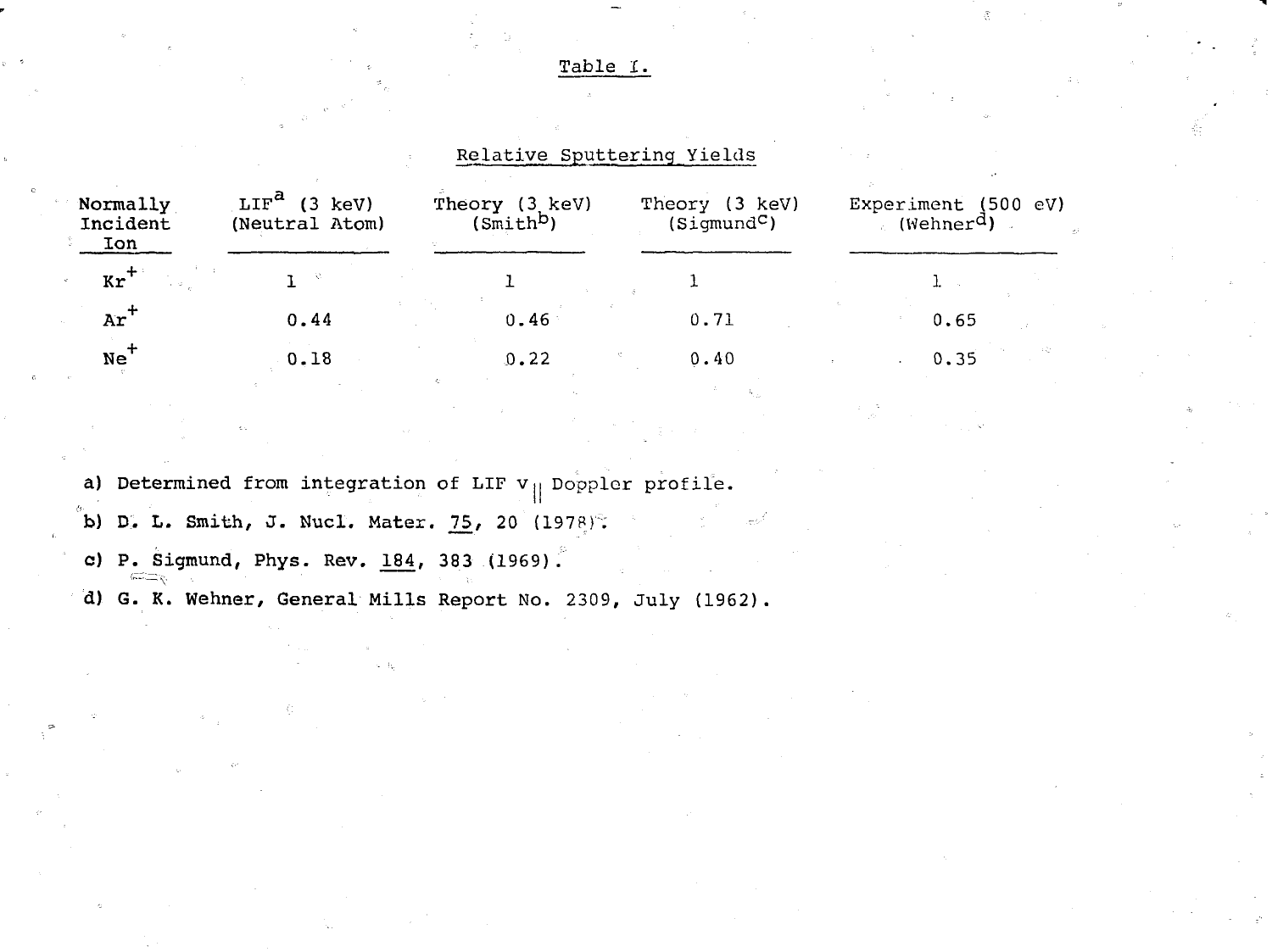### Table II.

Relative population of the low lying energy level of  $u^{238}$  as Relative population of the low lying energy level of U as measured by the LIF technique (for 3 keV Kr $^+$  at normal incidence):

| <sup>.</sup> State                 | $AE$ (cm <sup>-</sup>              | g               | Relative Population                                             |
|------------------------------------|------------------------------------|-----------------|-----------------------------------------------------------------|
| $5L_{6}^{\circ}$                   | ം റ                                | 13              |                                                                 |
| $5_{K_S^0}$<br>q.                  | $\mathcal{O}^{\mathcal{C}}$<br>620 | 11.             | $0.21 \pm 0.06$                                                 |
| Đ.<br>$^{5}E_{7}^{\circ}$          | 3801                               | $\overline{15}$ | $2.9 \times 10^{-3} \pm 1 \times 10^{-3}$                       |
| $^{5}$ H <sub>2</sub> <sup>o</sup> | 3868                               |                 | 9.5 $\times$ 10 <sup>-4</sup> $\pm$ 1 $\times$ 10 <sup>-3</sup> |

Temperature would correspond to  $920 \pm 100$ °K if a Boltzmann distribution is assumed.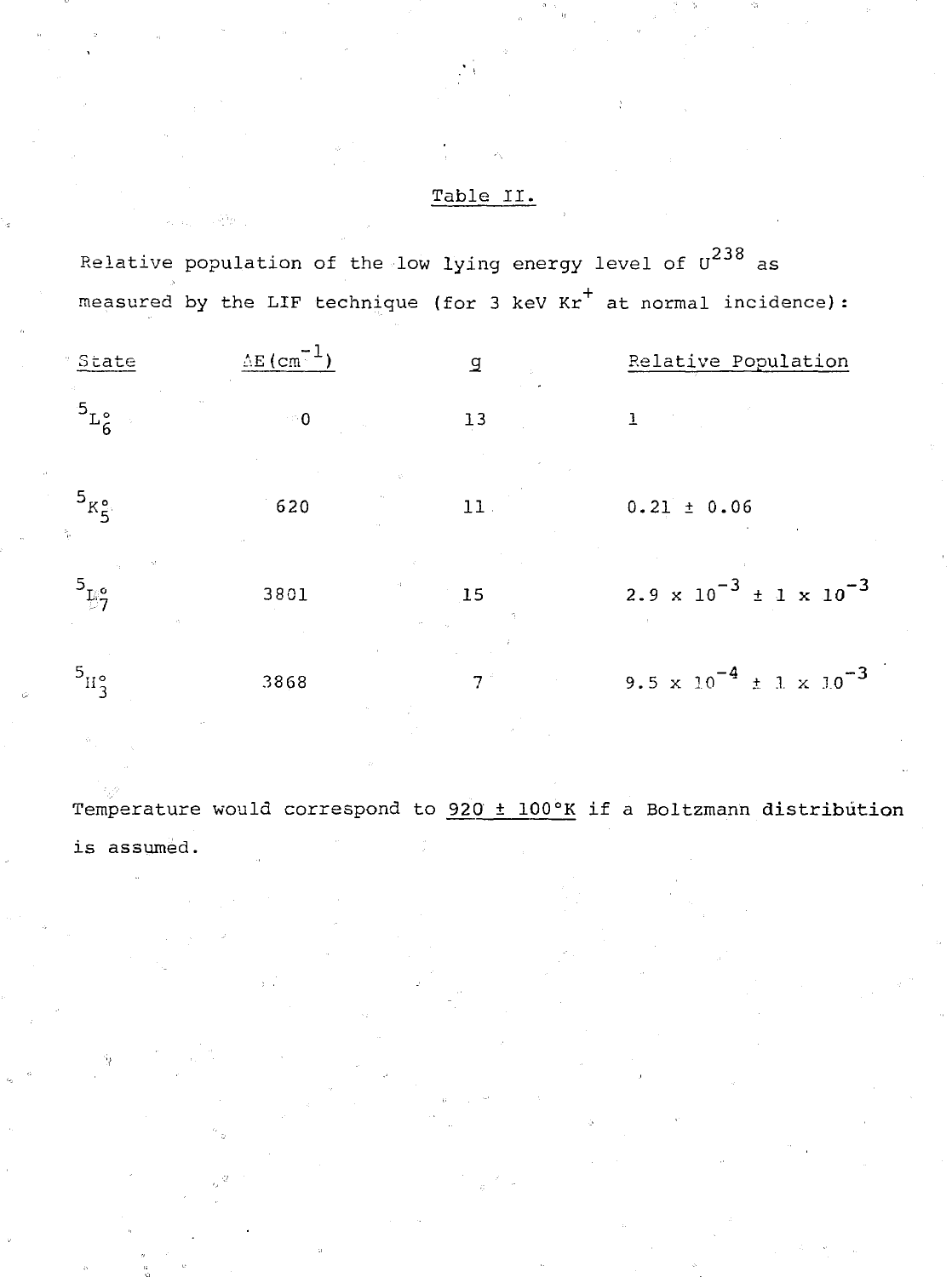## Figure Captions

- Figure 1. Diagram of the experimental arrangement used to study the sputtering process by the LIF technique (Refer to text for a detailed discussion).
- Figure 2. Cross sectional view of the target chamber used to measure the v-parallel sputtered atom number density velocity distribution and the relative sputtering yields. Figure 3. Cross sectional view of the target chamber used to measure the v-perpendicular sputtered atom number density velocity distribution.
- Figure 4. Diagram of the energy levels of neutral  $0^{238}$  atoms which were investigated in this study. Energy level values are given in  $cm^{-1}$ ; the wavelength of the transition is given by the bracketed values in nanometers. Figure 5.  $\blacksquare$  Experimental data for the  $\mathtt{v}_{||}$  LIP Doppler profile for sputtered ground state neutral  $0^{238}$  atoms due to 3 keV  $kr^+$  incident ions. The theoretical curves were calculated as discussed in the text. culated as discussed in the text.

Figure 6. Experimental data for the v. LIF **Doppler profile, i.e.** the number density velocity **distribution, for sputtered** <sup>238</sup> atoms due to 3 keV Kr<sup>-</sup> ions. The theoretical curves were calculated as discussed in the text.

Й

discussed in the text.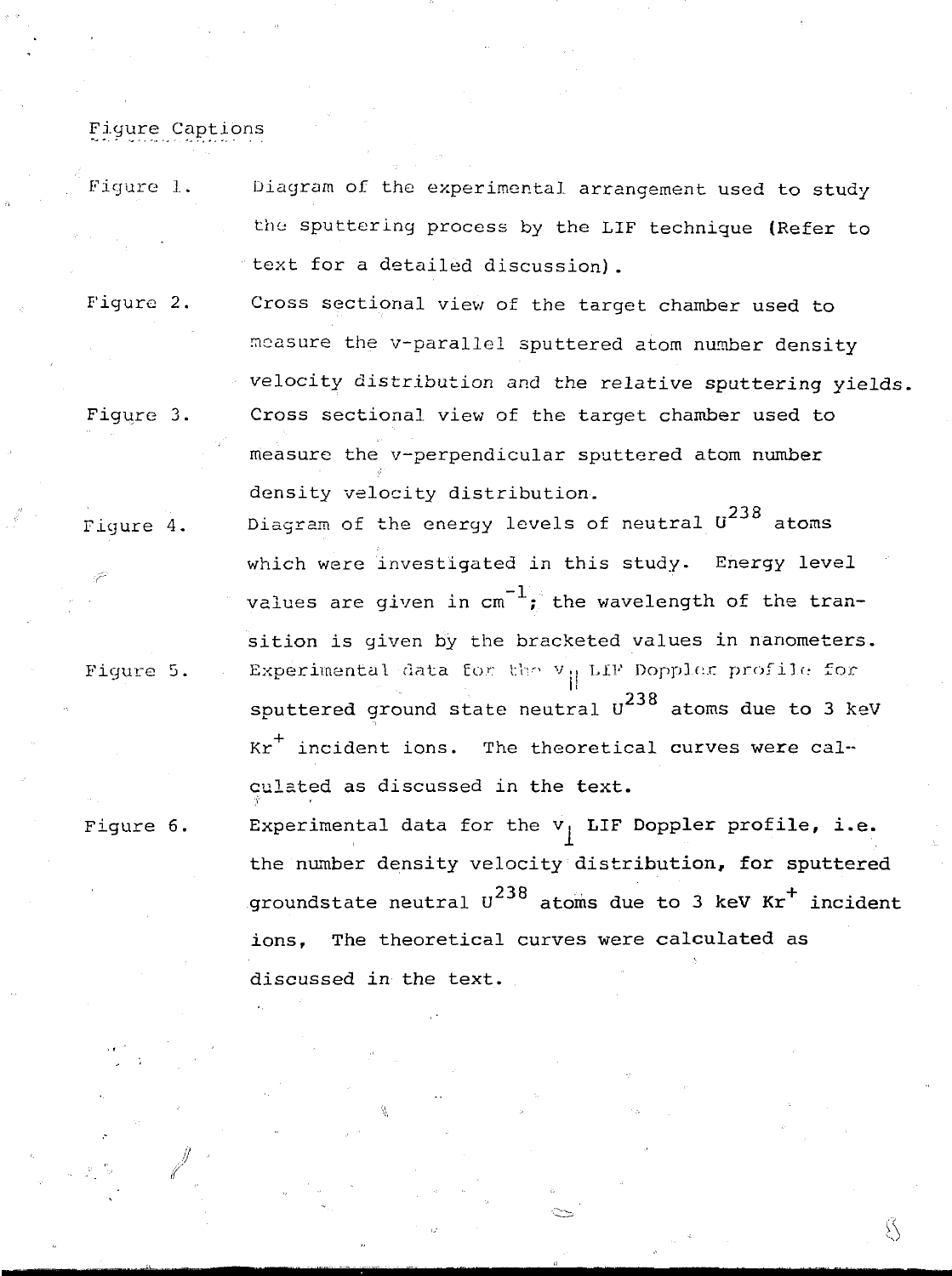Peferences

| (1)   | J. L. Kinsey, Ann. Rev. Phys. Chem. 28, 349 (1977).               |
|-------|-------------------------------------------------------------------|
| (2)   | M. H. Nayfeh, American Scientist 67, 204 (1979).                  |
| (3)   | R. M. Measures, J. Appl. Phys. 39, 5232 (1968).                   |
| (4)   | P. Jacquinot, in: High Resolution Laser Spectroscopy,             |
|       | K. Shimoda, ed. (Springer-Verlag, New York, 1976) p. 52.          |
| (5)   | D. E. Evans, in: Physics of Ionized Gases, B. Navinsek, ed.       |
|       | (J. Stefan Institute, Ljublijana, Yugoslavia, 1976) p. 641.       |
| (6)   | P. Bogen and Y. T. Lie, Appl. Physics $16$ , 139 (1978).          |
| (7)   | W. D. Phillips, D. Pritchard, Phys. Rev. Letters 18, 1254 (1974). |
| (8)   | I. V. Hertel, H. Hofmann and K. A. Rost, J. Physics E 8,          |
|       | $1023$ $(1977)$ .                                                 |
| (9)   | T. D. Gaily, S. N. Rosner and R. A. Holt, Rev. Sci. Instrum.      |
|       | 47, 143 (1976).                                                   |
| (10)  | D. Hammer, E. Benes, P. Blum and W. Husinsky, Rev. Sci. Instrum.  |
|       | $47, 1178 (1976)$ .                                               |
| (11)  | J. L. Kinsey, J. Chem. Phys. 66, 2560 (1977).                     |
| (1,2) | C. Y. She, W. M. Fairbanks, Jr. and K. W. Billman,                |
|       | Optics Letters 2, 30 (1978).                                      |
| (13)  | W. Husinsky, R. Bruckmüller, P. Blum, F. Viehböck, D. Hammer      |
|       | and E. Benes, J. Appl. Phys. $48$ , $4734$ (1977).                |
| (14)  | A. Elbern, D. Rusbüldt and E. Hintz, Proc. Inter. Symp. Plasma    |
|       | Wall Interactions, Jülich (Pergamon Press, New York, 1977)        |
|       | p. 475.                                                           |
|       |                                                                   |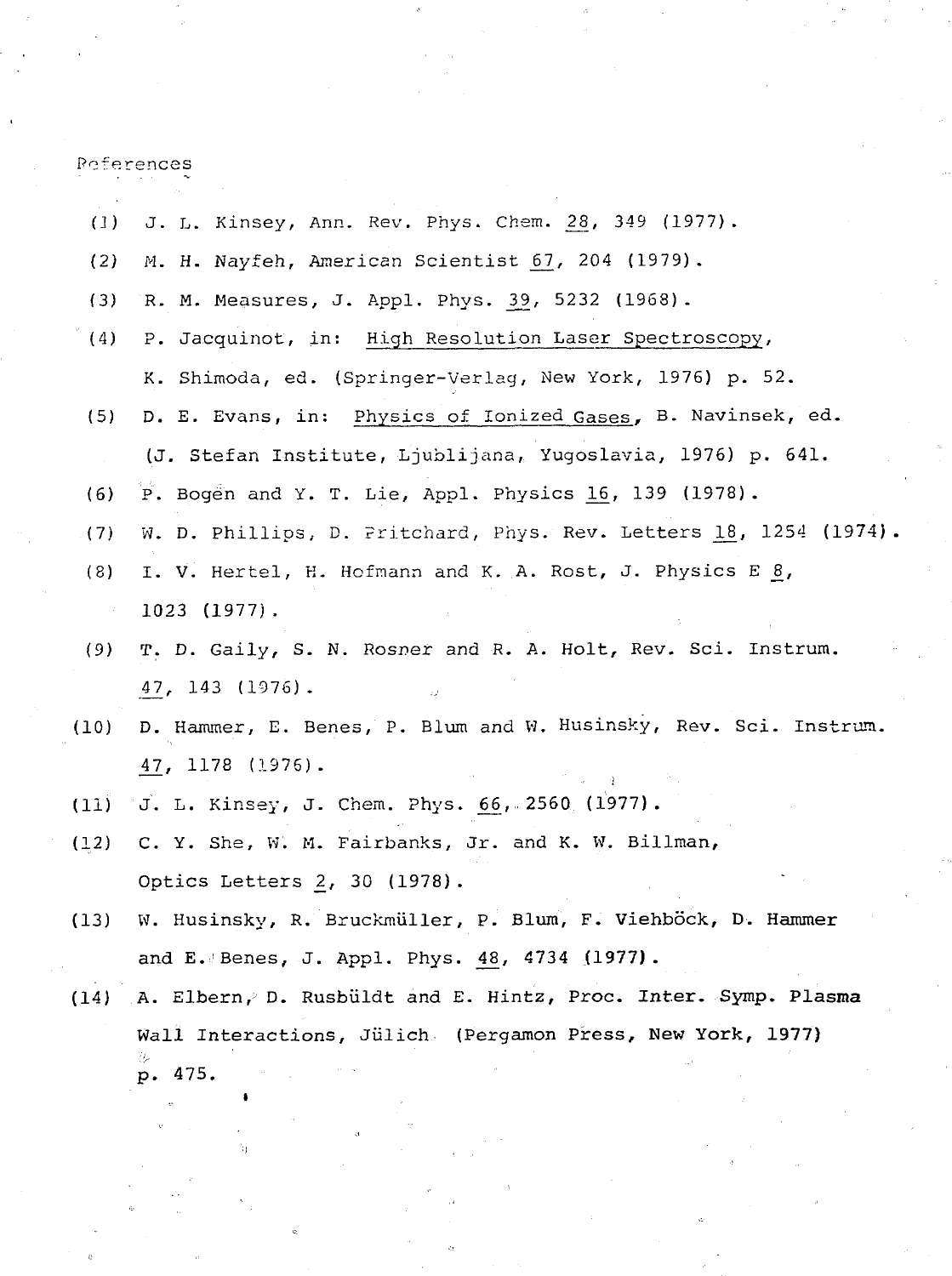(15) D. Rusbiildt, ibid., p. 483.

(16) A. Elbern, ibid., p. 489.

- (17) M. J. Pell in, R. B. Wrigiit, E. 0. Rausch, C. E. Young and D. M. Gruen, Bull. Amer. Phys. Soc. 24 (1979) 497.
- (18) A. Elbern, E. Hints and B. Schweer, J. Nucl. Materials 76 5 77, 143 (197S).
- (19) P. Bogen and E. Hintz, Comments Plasma Phys. Cont. Fusion \_4, 115 11973).
- $(20)$  W. Husinsky and R. Bruckmüller, Surf. Sci. 80, 637 (1979).
- $(21)$  J. Blaise and L. J. Radziemski, Jr., J. Opt. Soc. Am. 66, 644 (1976). and references therein.
- (22) A. Yariv, Quantum Electronics, 2nd edition (John Wiley & Sons,  $^\circ$ New York, 1975) Chapter 8.  $^\circ$
- (23) J. Lipson, Thesis, University of California, San Diego, 1978 (General Atomic Company Report GA-Al5029, June, 1978).
- $(24)$  M. W. Thompson, Phil. Mag. 18, 377 (1968).
- $(25)$  P. Sigmund, Phys. Rev. 184, 383 (1969).
- (26) P. Sigmund, Rev. Roum. Phys. 1/7, 769, 897, **1005 (1972).**
- (27) J. Politiek and J. Kistemaker, Rad. Effects 2, **129 (1969).**
- (28) R. Wright and D. M. Gruen, J. Chem. Phys., to be published (1979).
- $\rightarrow$  293 $\rightarrow$  M. W. Thompson and R. S. Nelson, Phil Mag. <u>7</u>, 2015 (1962).
- (30) P. Sigmund, in: Ineleastic Ion-Surface Collisions, **N.H. Tolk,** J. C. Tully, W.; Heiland and C. **W. White, eds. (Academic Press,** New York, **1977) p.** 153.

# (31) G. P. Konnen, J. Grosser, A. Haring, **A. E. DeVries and** J. Kistemaker, Rad. Effects **21,** 171 **(1974).**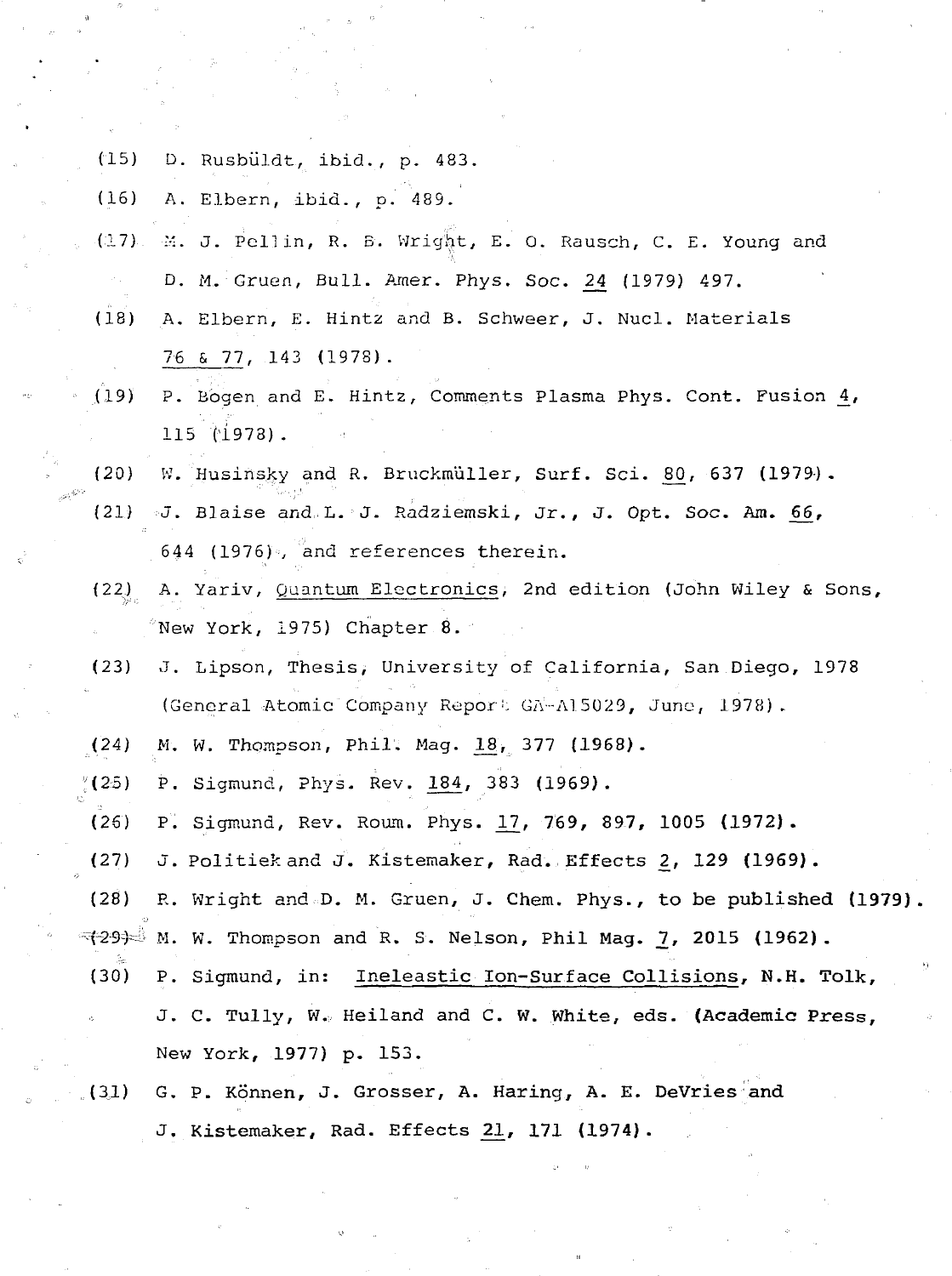| (32) | M. Szymonski, H. Overeijnder and A. E. DeVries, Rad. Effects.      |
|------|--------------------------------------------------------------------|
|      | 36, 189 (1978).                                                    |
| (33) | C. E. Young, P. M. Dehmer, R. B. Cohen, L. G. Pobo and             |
|      | S. Wexler, J. Chem. Phys. 64, 306 (1976).                          |
|      | (34) C. E. Young, R. B. Cohen, P. M. Dehmer, L. G. Pobo and        |
|      | S. Wexler, J. Chem. Phys. 65, 2562 (1976).                         |
|      | (35) R. A. Weller and T. A. Tombrello, Rad. Effects 37, 83 (1978). |
|      | (36) M. M. R. Williams, Phil. Mag. 34, 669 (1976).                 |
|      | (37) D. L. Smith, J. Nucl. Mater. 75, 20 (1978).                   |
|      | (38) G. K. Wehner, General Mills Report No. 2309, July (1962).     |
| (39) | R. Gregg and T. A. Tombrello, Rad. Effects 35, 243 (1978).         |
| (40) | - 15<br>A. E. Morgan and H. W. Werner, Surf. Sci. 65, 687 (1977).  |
|      | (41) C. J. Good-Zamin, M. T. Shehata, D. B. Squires and R. Kelly,  |
|      | ⊙<br>Rad. Effects 35, 139 (1978).                                  |
|      |                                                                    |

 $\frac{1}{2}$ 

 $\frac{1}{2}$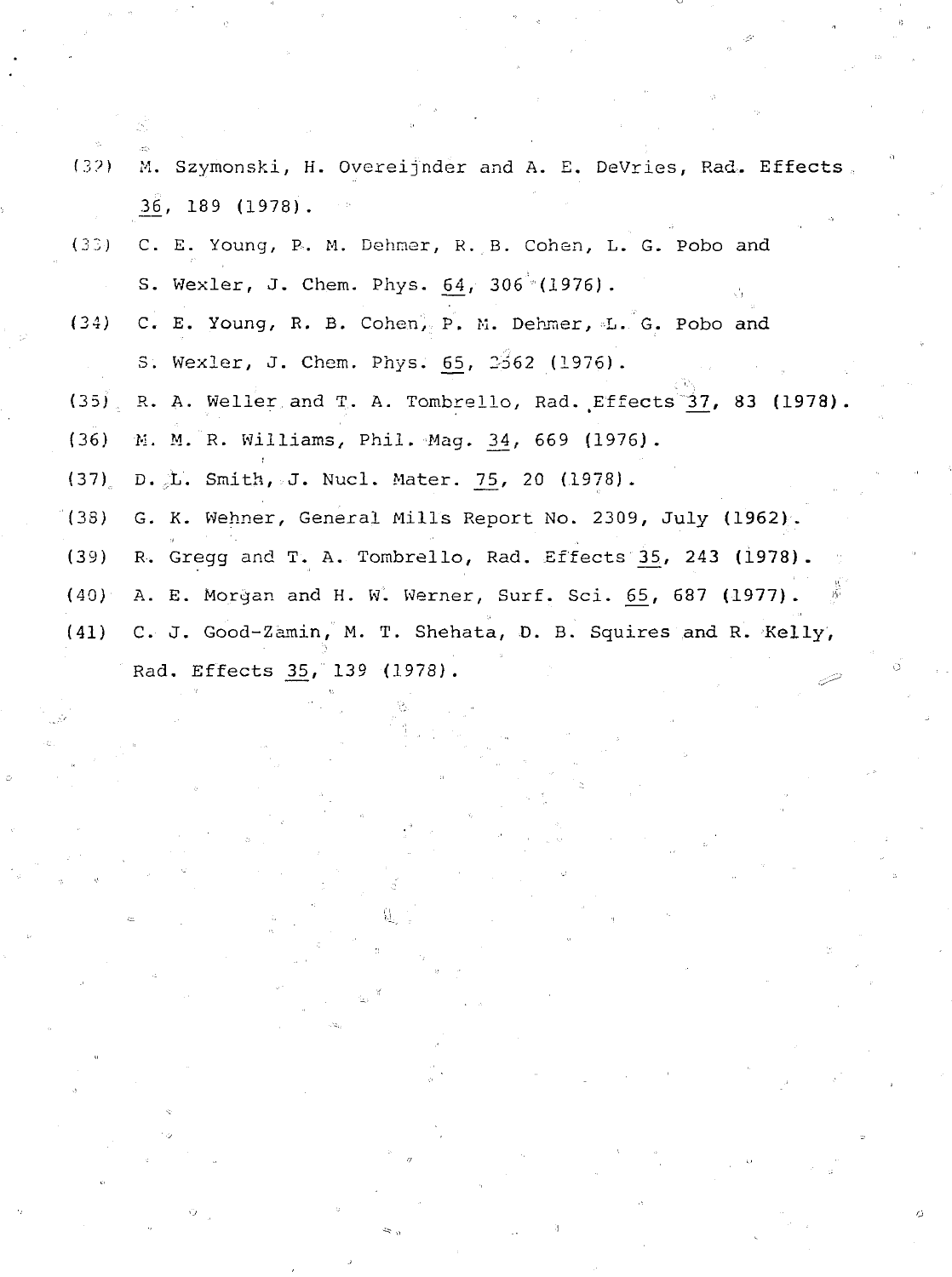

 $\frac{1}{2}$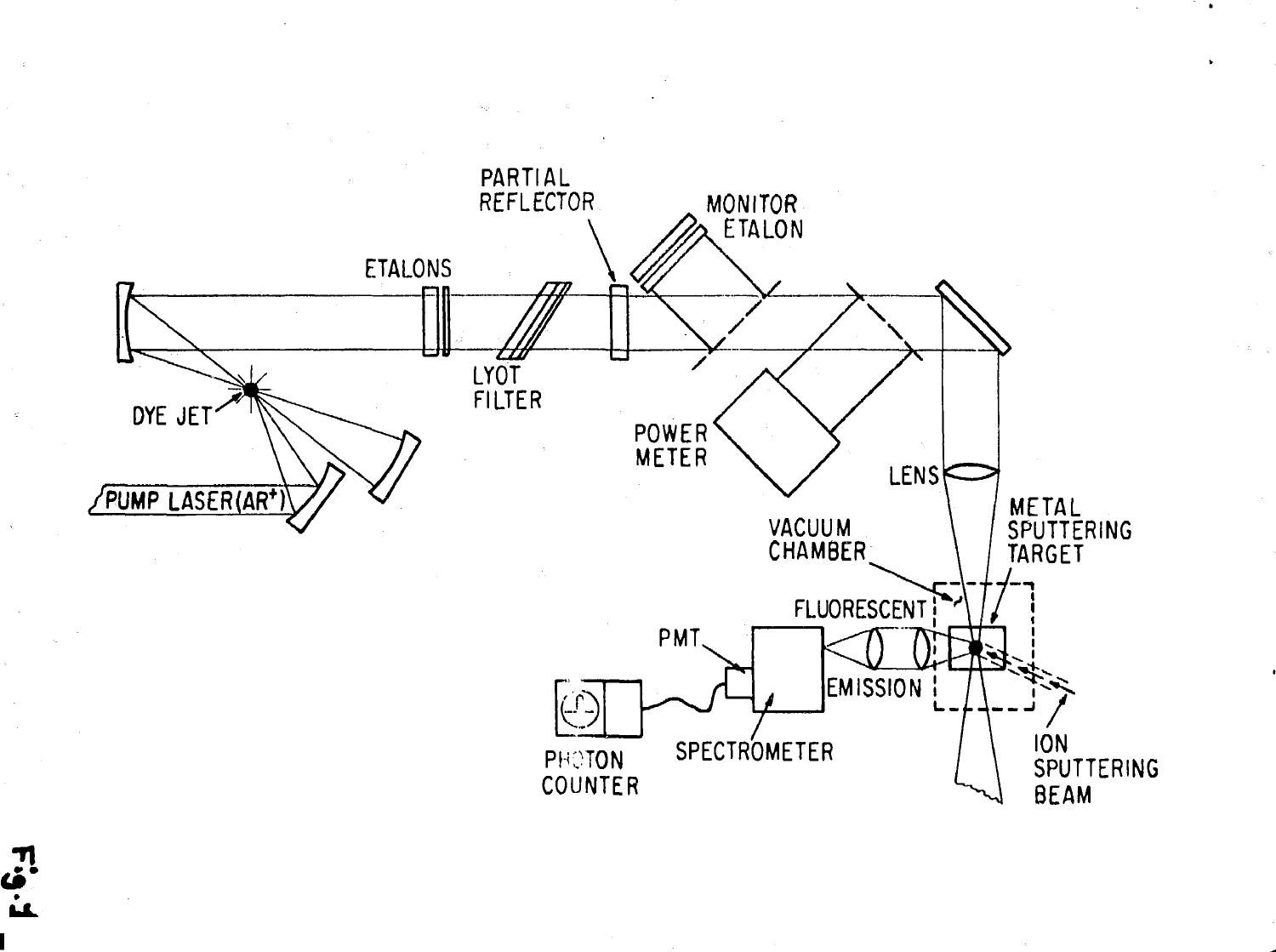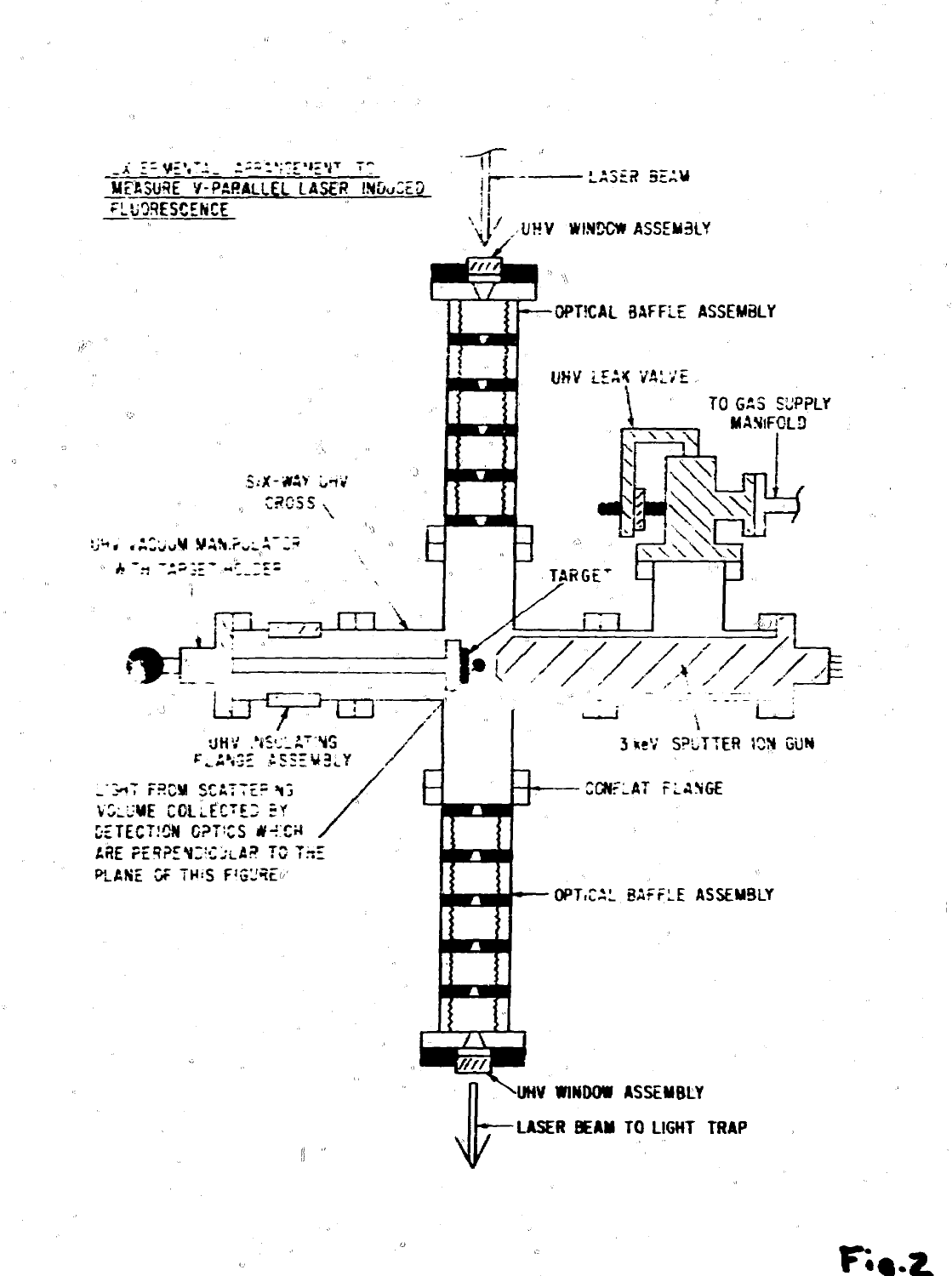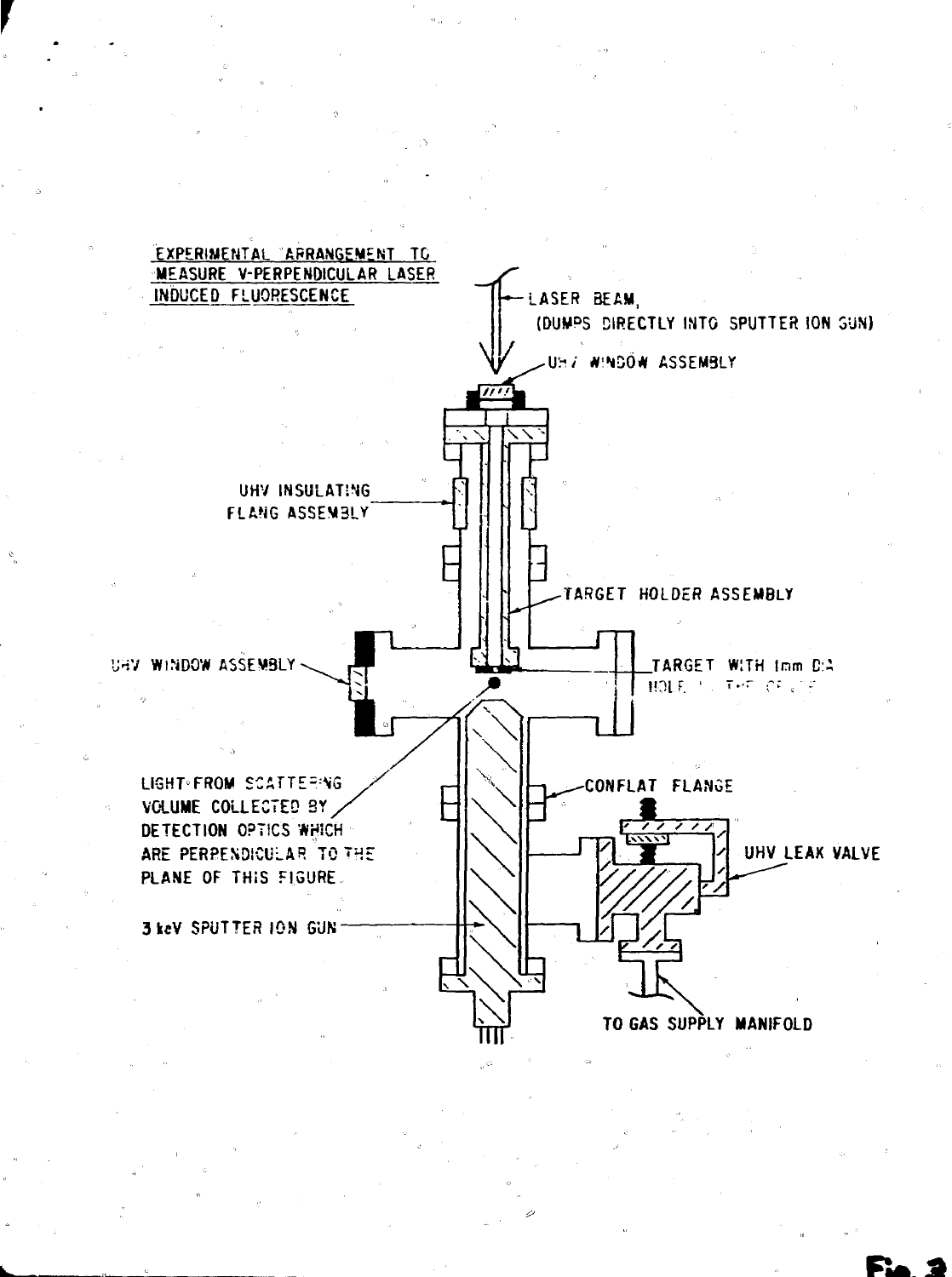PARTIAL ENERGY LEVEL DIAGRAM OF URANIUM (I)



# Fi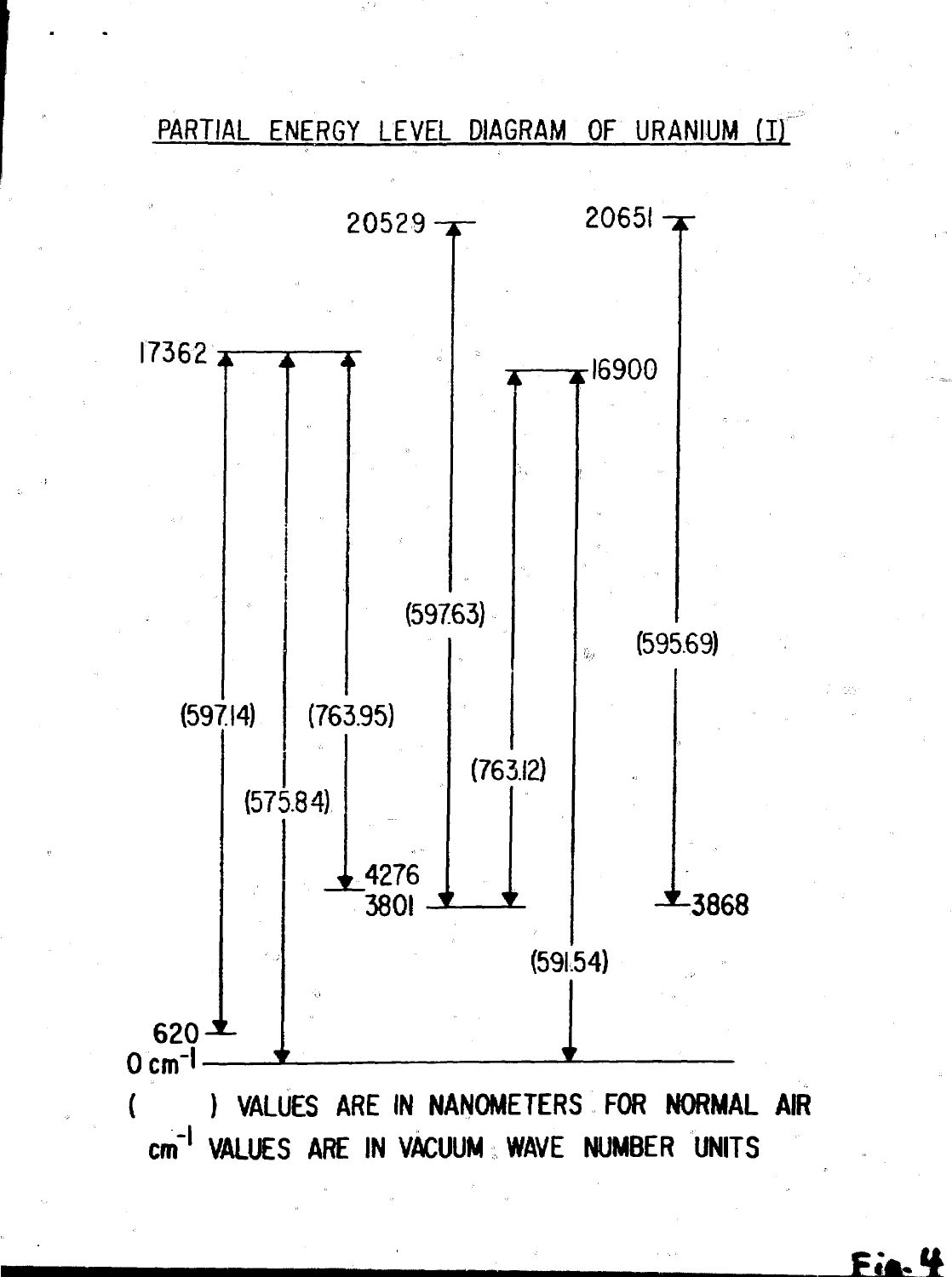

Fig. 5